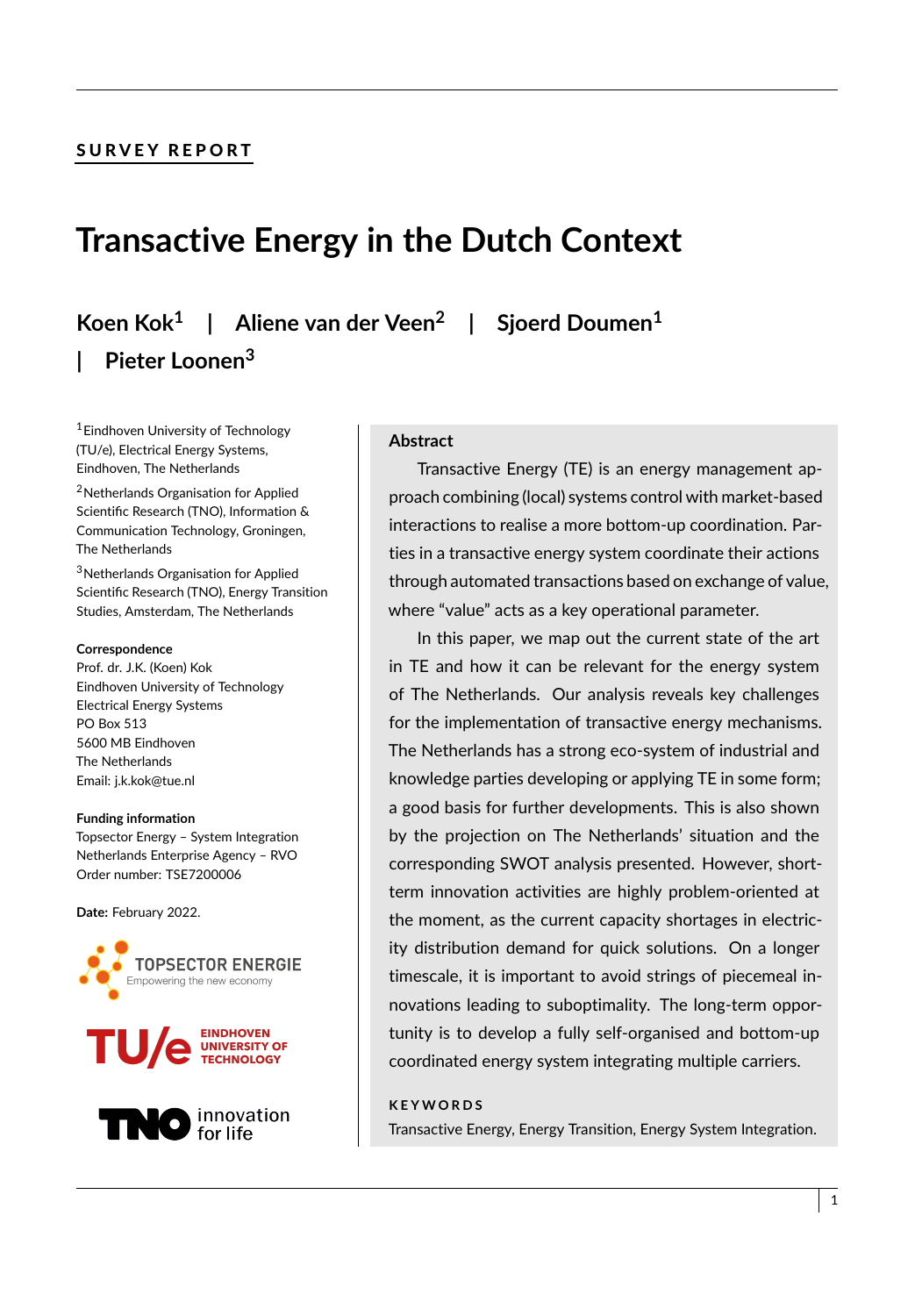# **Contents**

| 3<br><b>Management Summary</b> |                                      |                                                                                                                                 |    |  |
|--------------------------------|--------------------------------------|---------------------------------------------------------------------------------------------------------------------------------|----|--|
|                                |                                      | 1 Introduction                                                                                                                  | 4  |  |
|                                |                                      |                                                                                                                                 | 4  |  |
|                                |                                      |                                                                                                                                 | 4  |  |
|                                |                                      | 2 What is Transactive Energy?                                                                                                   | 6  |  |
|                                |                                      | 2.1 The Energy Transition, System Integration and the Electricity Distribution Grid                                             | 6  |  |
|                                | $2.2\,$                              |                                                                                                                                 | 7  |  |
|                                | 2.3                                  |                                                                                                                                 | 8  |  |
| 3                              |                                      | <b>State of the Art Overview</b>                                                                                                | 11 |  |
|                                |                                      |                                                                                                                                 | 11 |  |
|                                |                                      |                                                                                                                                 | 15 |  |
|                                | 3.3                                  | Gaps identified responses in the case of the case of the contract of the contract of the case of the case of t                  | 18 |  |
| 4                              |                                      | Eco-system                                                                                                                      | 19 |  |
|                                |                                      |                                                                                                                                 | 19 |  |
|                                |                                      |                                                                                                                                 | 20 |  |
| 5                              | <b>Projection on The Netherlands</b> |                                                                                                                                 |    |  |
|                                |                                      |                                                                                                                                 | 21 |  |
|                                |                                      |                                                                                                                                 | 21 |  |
|                                | 5.3                                  |                                                                                                                                 | 23 |  |
|                                | 5.4                                  |                                                                                                                                 | 23 |  |
| 6                              | <b>SWOT Analysis</b>                 |                                                                                                                                 |    |  |
|                                |                                      |                                                                                                                                 | 27 |  |
|                                |                                      | 6.2 Improved transactive coordination in the DSO domain $\ldots \ldots \ldots \ldots \ldots \ldots \ldots \ldots \ldots \ldots$ | 28 |  |
|                                | 7 Advice                             |                                                                                                                                 |    |  |
|                                |                                      |                                                                                                                                 | 30 |  |
|                                | 7.2                                  | Directions for the systems integration innovation agenda $\ldots \ldots \ldots \ldots \ldots \ldots \ldots \ldots \ldots$       | 30 |  |
|                                | 7.3                                  |                                                                                                                                 | 31 |  |
|                                |                                      |                                                                                                                                 | 33 |  |
| <b>Abbreviations</b><br>33     |                                      |                                                                                                                                 |    |  |
| <b>Acknowledgements</b>        |                                      |                                                                                                                                 |    |  |
| 8                              |                                      | <b>References</b>                                                                                                               | 34 |  |
|                                |                                      | A Publications used in the literature analysis (Scientific challenges section)                                                  | 37 |  |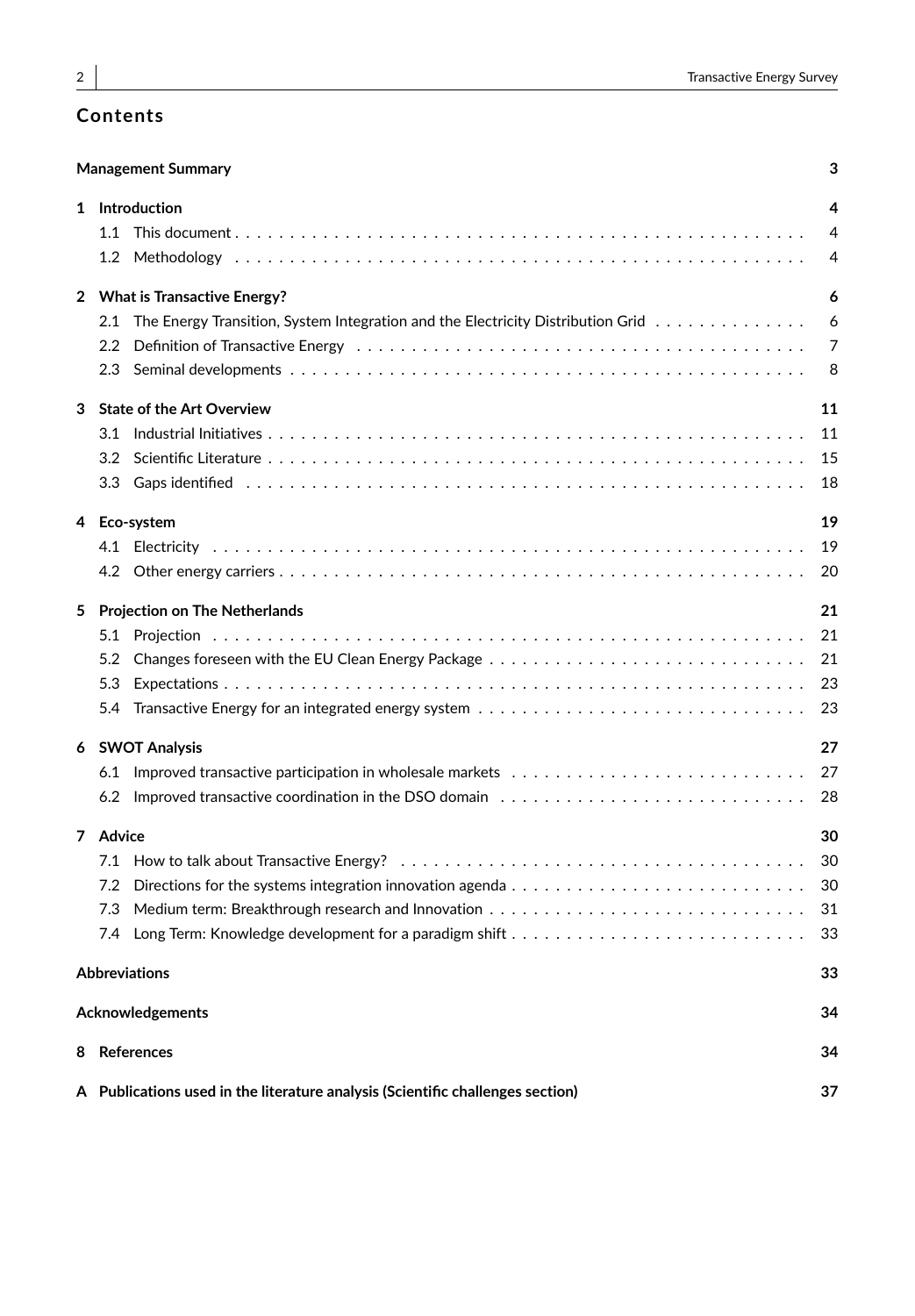### **Management Summary**

Transactive Energy (TE) is an energy management approach that combines (local) systems control with market-based interactions. In different locations in the world, practical and theoretical knowledge has been obtained regarding this approach. Development of transactive energy concepts and technology has been triggered by the decentralization of electricity generation and the subsequent need to decentralize control and coordination in the energy system as well. In the future grid, high numbers of energy consuming or producing devices, currently just passively connected, have to become actively involved in coordination tasks, both locally and on a system-wide level. Transactive energy is a way to realise a more bottom-up coordination by combining systems control with transactions. Parties in an energy system coordinate their actions through automated transactions based on exchange of value, where "value" acts as a key operational parameter.

In this white paper, we map out the current state of the art in TE and analyse how TE can be relevant for the future energy system of The Netherlands. Industrial initiatives and scientific literature are analysed, discussed and compared to provide an overview of the state-of-the-art in transactive energy.

We identified a lack of interaction between academia and industrial pilots. Reports on industrial initiatives barely refer to scientific literature and there are barely any scientific reports published about the industrial initiatives.

Analysis of the scientific literature on the subject reveal five key scientific challenges related to the implementation of transactive energy mechanisms: market design, agent strategies, information and communication technology (ICT), adoption and settlement. Market-design challenges include ensuring market stability and scalability, and the design of mechanisms for multi-objective decision making. Key enablers for agent strategy optimization are good forecasting and risk management. The most important ICT challenges are realising non-functional requirements such as scalability, reliability (including resilience) and security. The three adoption factors have been identified as: integratability in the current system, acceptance and interoperability. Solving these is fundamental for a successful implementation of TE in the real world. The settlement challenge is related to tariff design. The way in which proof of delivery of a flexibility service is established is one of the important open questions.

The Netherlands has a strong eco-system of industrial and knowledge partners developing or applying TE in some form. This is a strong basis for further developments. This is also shown by the projection on The Netherlands' situation and the corresponding analysis of Strengths, Weaknesses, Opportunities and Threads (SWOT) presented in the white paper.

Current short-term innovation activities in this field are highly problem-oriented. The lack of electricity distribution capacity available to connect new (renewable) generation assets as well as new or expanding electricity consuming connections is an urgent problem. It is occurring in a large portion of the country and is hampering the energy transition at the moment. Innovation is now increasingly driven by these acute problems and therefore highly short-term problem-oriented. On a longer timescale, it is important to avoid strings of piecemeal innovation steps. Therefore we advise to stimulate medium-term innovation actions targeted at breakthrough research and innovation designing a future-proof integrated energy (distribution) system. One or more lighthouse projects should develop and fielddemonstrate a full end-to-end blueprint for such an integrated energy system that is multi-carrier, multi-scale, and multi-temporal.

Long-term opportunity is to surf the digitization wave further towards a fully self-organised and bottom-up coordinated energy system. Scientific research is needed on how to apply cutting-edge knowledge and technology from e.g. cyber-physical systems of systems, complexity science to create a Web of Energy Cells that allow an dynamic clustering of assets producing and/or absorbing/consuming energy using self-organisation techniques in coordination and control.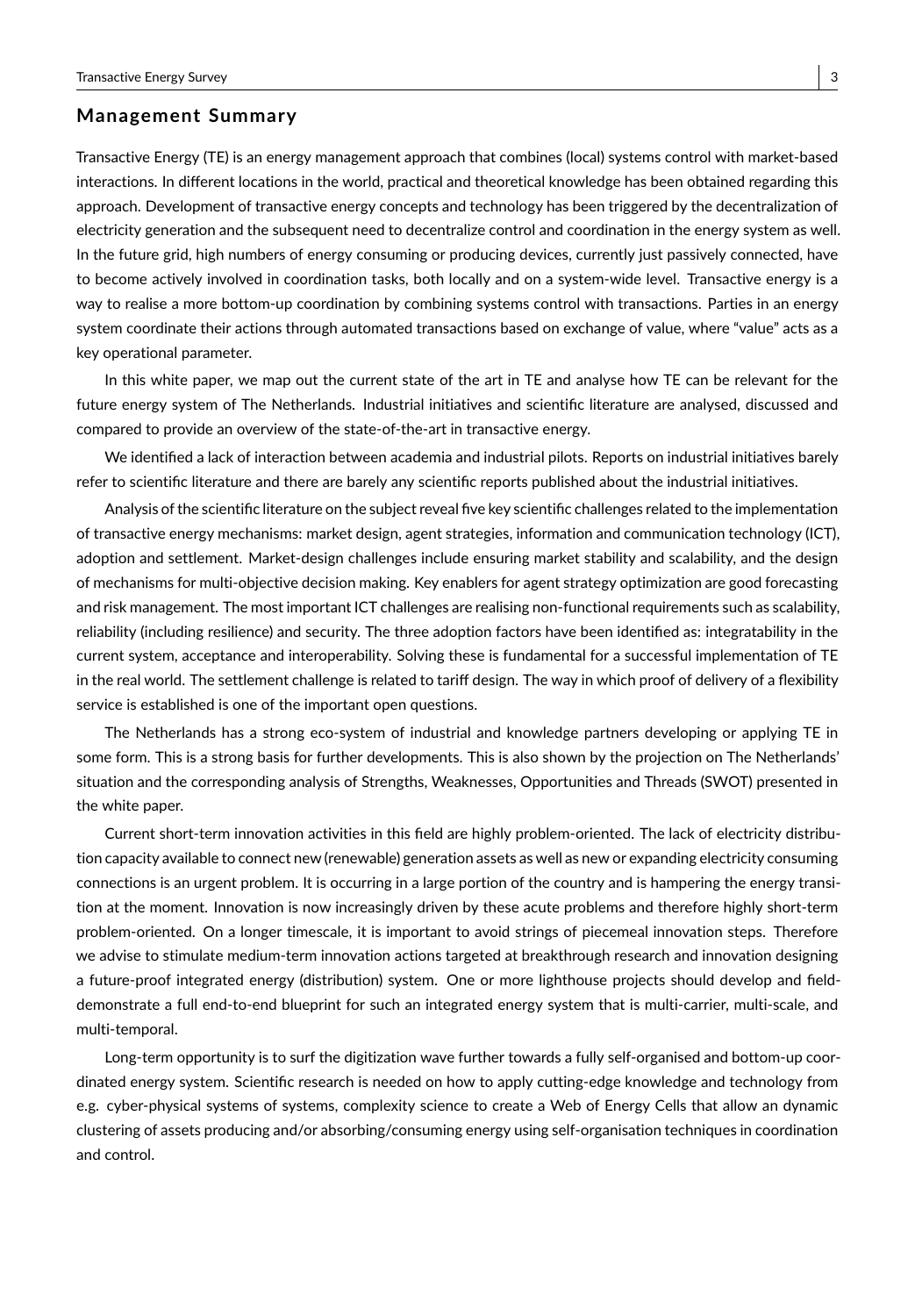# **1** | **INTRODUCTION**

### **1.1** | **This document**

Through the *Topsector* policy, the Dutch government aims to strengthen the international position of nine industry sectors performing among the world's best. The policy stimulates cooperation between industry and knowledge institutes by making an extra contribution to universities and companies that jointly set up structural research and development projects. Ultimate goal is to get innovative products or services onto the market more quickly.

The Topsector Energy (TSE) is one of these nine top sectors and operates as a driving force behind innovations needed for the energy transition, i.e. the transition to an affordable, reliable, safe and sustainable energy system. Within the TSE, the System Integration (SI) program focuses on system-level innovations as described in the Multiannual Mission-driven Innovation Program titled "A robust and socially supported energy system" (MMIP 13). Part of this program is the development of knowledge and technology to support a more interactive and intelligent energy system that combines bottom-up and top-down organization, e.g. based on an *holarchic* architecture.

*Transactive Energy* (TE) is an energy management approach combining (local) systems control with market-based interactions. Development of transactive energy concepts and technology has been triggered by the decentralization of electricity generation and the resulting need to decentralize control and coordination in the energy system as well. In the future grid, high numbers of energy consuming or producing devices have to become actively involved in coordination tasks, both locally and on a system-wide level. Transactive energy is a way to realise this type of more bottom-up coordination by combining systems control with transactions. "Value" is then becoming a key operational parameter, while parties in an energy system coordinate their actions through automated transactions based on exchange of value. In section 2 we provide a deeper explanation of Transactive Energy.

TE makes a good fit with the holarchic approach to energy systems integration. In different locations in the world, practical and theoretical knowledge has been obtained regarding TE. The goal of this study is (i) to map out the current state of the art in TE and (ii) to analyse how TE can be relevant for the future energy system of The Netherlands.

TE research and development has predominantly been targeting energy transition challenges in the electricity system. Hence, defining literature, and also state of the art literature, is mainly focused on applications in electricity. Therefore, we place the electricity system in the center of our investigations. Subsection 5.4 is one of the places in this document where we zoom in on an integrated energy system including other energy carriers.

In this document, we will start out introducing the methodology followed in our survey in the next subsection (1.2). The concept of Transactive Energy is explained in section 2. Then, in section 3, we describe the state of the art in TE on the basis of a number of pilot or operational implementations and the scientific literature. Further, we present a mapping of the eco-system of parties in The Netherlands (section 4), a projection on the Dutch situation (section 5), and a SWOT analysis as compiled with a diverse group of experts during an on-line workshop (section 6). Finally, an advice to the Dutch Topsector Energy is formulated in section 7.

#### **1.2** | **Methodology**

As explained in the introduction, the goal of this study is (i) to map out the current state of the art in TE and (ii) to analyse how TE can be relevant for the future energy system of The Netherlands. To attain these goals, we executed the following steps: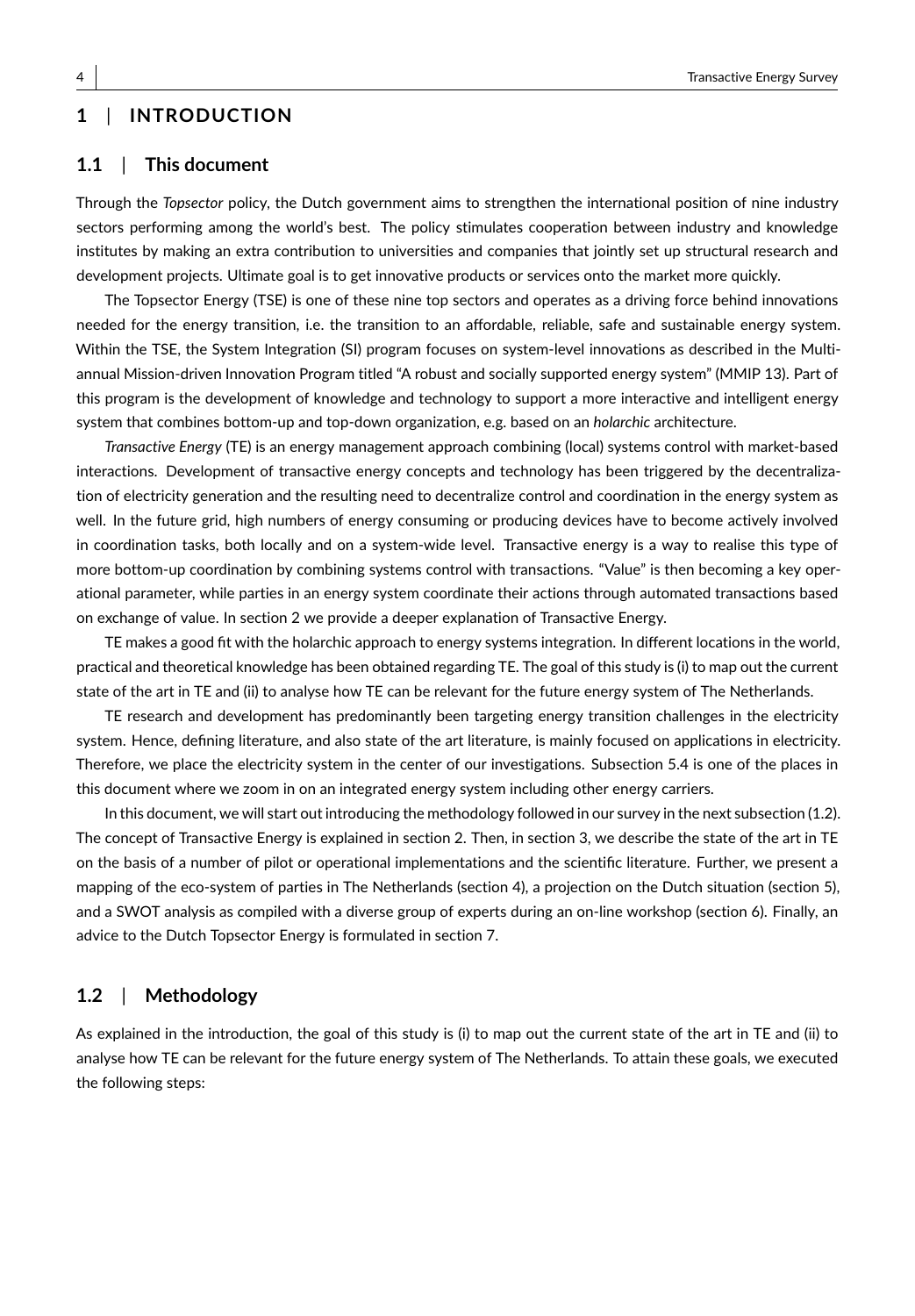- **1.** Analysis of a number of European initiatives that each led to a pilot or an operational system with a clear transactive element (described in subsection 3.1).
- **2.** Analysis of scientific publications on TE and identification of the key scientific challenges addressed in this literature (subsection 3.2).
- **3.** Analysis of the gap between the industrial initiatives and the scientific literature (subsection 3.3).
- **4.** Mapping of the eco-system of parties in The Netherlands based on a larger list of projects, alliances and initiatives having a transactive element and aimed at unlocking energy flexibility (section 4).
- **5.** Projection of the results of the previous steps on the Dutch situation, against the wider European background (section 5).
- **6.** Discuss the preliminary outcomes of the above and perform a joint SWOT analysis with a diverse group of experts during an on-line workshop (section 6).
- **7.** Formulation of an advice to the Dutch Topsector Energy for their System Integration Program (section 7).

To be able to map the current state of the art to the future Dutch energy system, we introduce **two axes of Transactive Energy development** (see Figure 1) to describe Transactive Energy solutions introduced in an existing energy system:

- The first axis describes the level of **improved transactive participation and self-organisation**, meaning more consumers and producers are participating in transactive mechanisms and, in that way, are increasing opportunities for self-organisation. If all connected consumers and producers are active (or at least are able to become active) in transactive mechanisms, the solution is said to be *inclusive*. If only larger parties, say, retailers or traders can participate, a transactive mechanism is said to be *exclusive*.
- The second axis describes the level of **improved transactive coordination** meaning that new coordination objectives are resolved with transactive mechanisms. If the solution only provides access to existing markets (e.g. to players lacking access before) it is a *platform-only* solution. If a solution introduces a market-based approach to trade one or more new or more specialized products to balance demand and supply (e.g. more local or on a smaller or longer time frame) we call it a *new market*. New market solutions include:
	- **–** market-based alternatives for grid reinforcement and top-down congestion management / redispatch.
	- **–** markets introducing specialized products e.g. energy with a specific source of origin or location that enables



FIGURE 1 Two axes of Transactive Energy development: transactive participation and transactive coordination.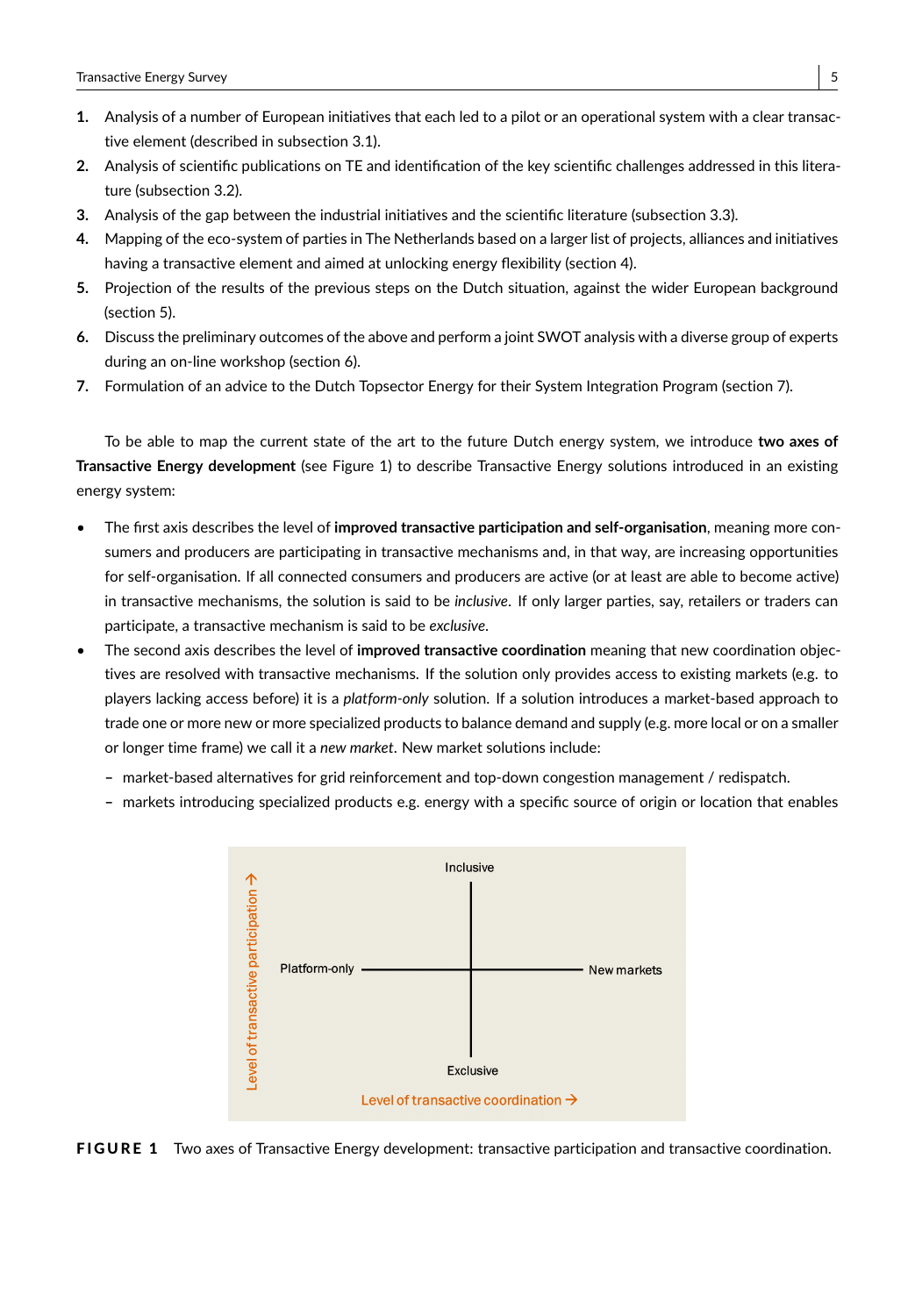market parties and grid operators to fulfill their (heterogeneous) needs.

- **–** market-based alternatives for grid connection requirements (e.g. power quality, inertia) and contracts (kWMax and transport tariffs).
- **–** Multi-objective market mechanisms introduced to coordinate the optimization of multiple objectives at the same time (e.g. multi-timescale, multi-local or multi-carrier).

Note that, these two axes can only be seen in an existing energy system, since they describe the increase of transactiveness in a system when introducing a mechanism or a change of market rules. We chose this approach since it is not possible to create a uniform scale of transactiveness for all energy systems in the world since energy systems are very heterogeneous: e.g. the market dynamics in two countries with a double-sided auction can be very different under influence of country-specific rules such as regulated tariffs and taxes.

Further, the two axes should be seen as rather descriptive and not as a judgement of a solution. The purposes of the description with the two axes is to make clear what a new platform or mechanism entails: is it a way to increase participation of smaller players or is it an introduction of a new market-based coordination mechanism? In the SWOTanalysis we further look into the pros and cons of both improved transactive participation and improved transactive coordination.

Note further that the number of objectives an approach addresses has been made part of the horizontal axis in Figure 1. Generally, there are always multiple objectives in a TE system, as each market participant has its own reason to participate with a corresponding objective, such as: minimizing energy cost, maximizing revenue from generation or storage assets, etc. Additionally, there will be global and, sometimes, local objectives from the energy-system and (local) network perspectives. TE allows for combinations of these global and local system objectives. The number of objectives could have been chosen as an additional axis in the Figure. We chose not to do so for reasons of simplicity. In section 5.4, we discuss possible coordination objectives in more detail.

In Section 3, the *two axes of Transactive Energy development* are used to plot a number of industrial initiatives implementing a transactive energy solution in existing energy systems and to describe the state-of-the-art in scientific literature. In Section 5 the two directions of development are used to analyse the possible benefits of TE used in the context of the current situation of the Netherlands: what are the starting-points in the Dutch energy system, when is a solution exclusive and platform-only and when is it inclusive and introducing new markets and products? In Section 6, a SWOT analysis is performed for Transactive Energy solution implemented in the Netherlands with a focus on either *improved transactive participation and self-organisation* or *improved coordination*.

# **2** | **WHAT IS TRANSACTIVE ENERGY?**

In this section we introduce the concept of Transactive Energy. What does it entail and how has it developed? First the context (energy transition, system integration) is described, second Transactive Energy in this context is defined and compared against alternatives such as price-reactive systems. Finally a short history on the development of Transactive Energy in academia is given and its relation with developments in industry and regulation is explained.

#### **2.1** | **The Energy Transition, System Integration and the Electricity Distribution Grid**

The transition to a fully sustainable energy system poses great challenges to the energy infrastructures throughout the world. In order to meet targets set in the Paris agreement, large investments, for instance, in renewable energy sources, electrification and system integration are needed. "Energy system integration refers to the planning and operating of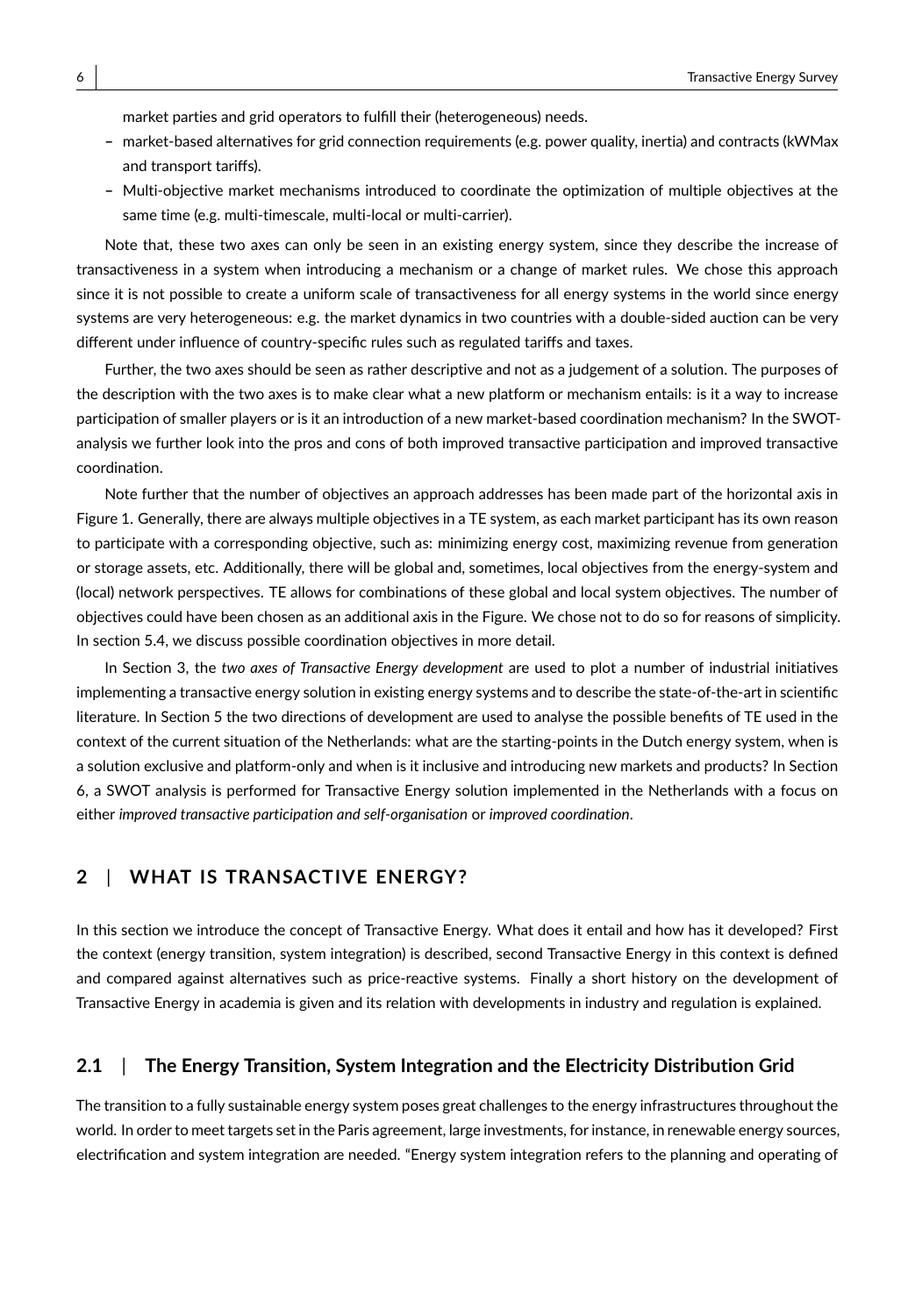the energy system 'as a whole', across multiple energy carriers, infrastructures, and consumption sectors" [35]. By linking the main energy carriers in our energy system — electricity, heat, cold, gas, fuels — with each other and with the end-use sectors, the energy system as a whole can be optimised instead of taking measures for energy efficiency and decarbonisation in each sector independently. Further, integrating energy systems is a way to realise the transition in sectors that are harder to decabonize: transport, industrial processes and heat supply, for instance. Energy carrier shifts – to electricity, to green gas – form an important part of this strategy.

The electricity distribution grids are playing a pivotal role in the transition, as distribution grids (1) form a prerequisite for electrification, (2) are the connecting point for decentralized renewable power generators, (3) enable flexibility and demand management, and (4) are key in enabling customer participation in the energy transition [3]. To harness this potential, the current electricity infrastructure needs to be rigorously re-engineered into an integrated and intelligent electricity system, the so-called smart grid. Hence, the needed investment level for these distribution grids is substantial as well. In Europe alone $^1$ , the required investment in the power distribution grids is estimated to be 400 billion Euros for the 2020 to 2030 time frame [3].

Much of the flexibility potential in the distribution grids is currently still to be unlocked. This flexibility can be utilised for multiple purposes, including energy trade position optimization (e.g., portfolio balancing by Balance Responsible parties), TSO Ancillary Service Provision (e.g., the different reserve markets), and DSO congestion management. Note that all these purposes enlarge the capacity of the energy system to incorporate renewables. Note further that DSOs are having only limited access to flexibility in the current regulatory framework. Managing flexibility in a market-based way provides opportunities to provide market signals to motivate changes in energy supply and demand, and to prioritize the different, possibly conflicting, objectives for which flexibility is utilized.

### **2.2** | **Definition of Transactive Energy**

In the future grid, coordination mechanisms have to ensure that high numbers of energy consuming or producing devices, currently just passively connected to the energy infrastructures, become actively involved in coordination tasks, both locally and on a system-wide level. Transactive Energy (TE) has been proposed as a way to approach this challenge in a way that is scalable, efficient and predictable in its operation, while ensuring privacy and customer choice. Because of the challenges arising in the electricity infrastructure as described in section 2.1, research and development related to TE have predominantly been targeting coordination in the electricity system. Hence, the defining literature is geared towards electricity as well.

In [8], a characterization of a TE system is given as follows: "in a distribution-level transactive energy management system, mid to small-sized [energy] consuming or producing devices automatically negotiate about their actions with each other, with devices in the physical network, and with dispatch systems of energy suppliers through efficient and scalable electronic market algorithms". In the USA, the GridWise Architecture Council adopted the following definition of Transactive Energy: *"a set of economic and control mechanism that allows the dynamic balance of supply and demand across the entire electrical infrastructure using value as a key operational parameter" [4]*. Key elements of this definition are:

- **Value as a key operational parameter:** This means that "operational decisions are made through an exchange of value-based information captured in transactions between participants" [8]. The value-based information is not limited to money.
- **Combination of control and economic mechanisms:** The transactions made between participants lead to control

<sup>1</sup>EU27+UK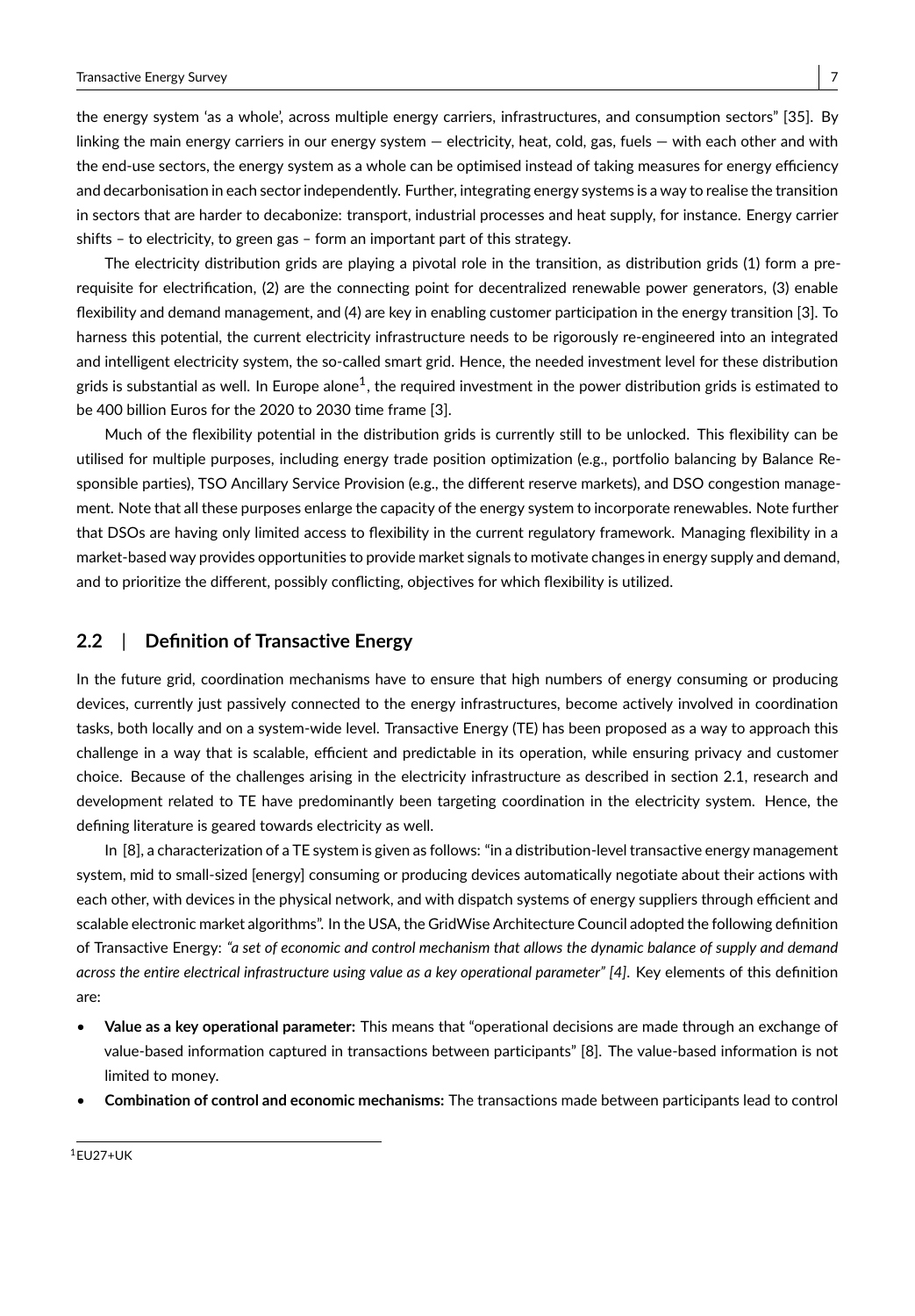actions regarding electricity consuming, producing or storing devices. Intelligent devices controlling a local system or device take control actions based on economic mechanisms.

- **Across the entire electrical infrastructure:** This means that the definition is valid "from the transmission level with its bulk generation and transport of electricity down to the distribution system and the variety of connected customers." [8]. Note that in locations where well-functioning markets for wholesale electricity and transmission system services are in place, the transmission-level of the electricity system already functions as a transactive energy system. The challenge is to introduce TE in the distribution level of the electricity system as well. The electricity distribution networks exhibit higher levels of complexity with vastly higher numbers of network nodes and connected customers.
- **Dynamic balance of supply and demand:** Hence, timescales are down to, and including, the real time.

It has been argued that the Transactive Energy approach has clear advantages over other types of smart grid coordination, such as direct control, price reactive systems and centralized optimization, in terms of customer privacy, scalability, and efficiency. See the box text below for an explanation. Further, the use of transactive or market mechanisms introduces self-organisation in complex systems of interacting actors. Well-designed market mechanisms yield so-called Pareto optimal outcomes through simple interactions between players in the system though these mechanisms. An outcome is Pareto optimal if there is no other solution that makes the situation for one player better off without making at least one other player worse off. In this way self-organisation emerges on a system level as a result of a multitude of rather simple interactions between actors in the system.

The Transactive approach leads inherently to a distributed software architecture, where local issues are dealt with locally by software that is interacting in its local context, while interacting with the rest of the system using transactions. Multi-agent systems and holonic architectures can be used implementing the TE approach. Further, note that, from the viewpoint of mathematical optimization, market systems are a form of multi-party distributed optimization that yield (Pareto) optimal solutions. Further note that, transactive energy mechanism include both competitive (e.g. double-sided auction) and cooperative mechanisms (e.g. coalition formation such as in [42]) and hybrid forms. Market-based control is used as an equivalent of Transactive Energy (see 2.3), and should therefore be read in a broader context than just competitive mechanism. Especially in smaller markets with less liquidity purely competitive mechanisms are mostly not feasible.

### **2.3** | **Seminal developments**

Both in the United States and Europe, TE research has had a strong focus on intelligent agent-based innovation in household equipment and field demonstrations involving grid operators, energy supply companies, power technology companies, and regulators. Seminal work has been performed by two research groups independently, one in the USA [5] and the other in Europe [6]. Both groups developed and field demonstrated similar concepts of *transactive control* or *market-based control* in a power systems context, based on multi-agent systems and double-auction electronic markets. Over the last few years, researchers from both groups are engaging in vision-building and agenda-setting activities related to TE (see, for instance, [8, 9]).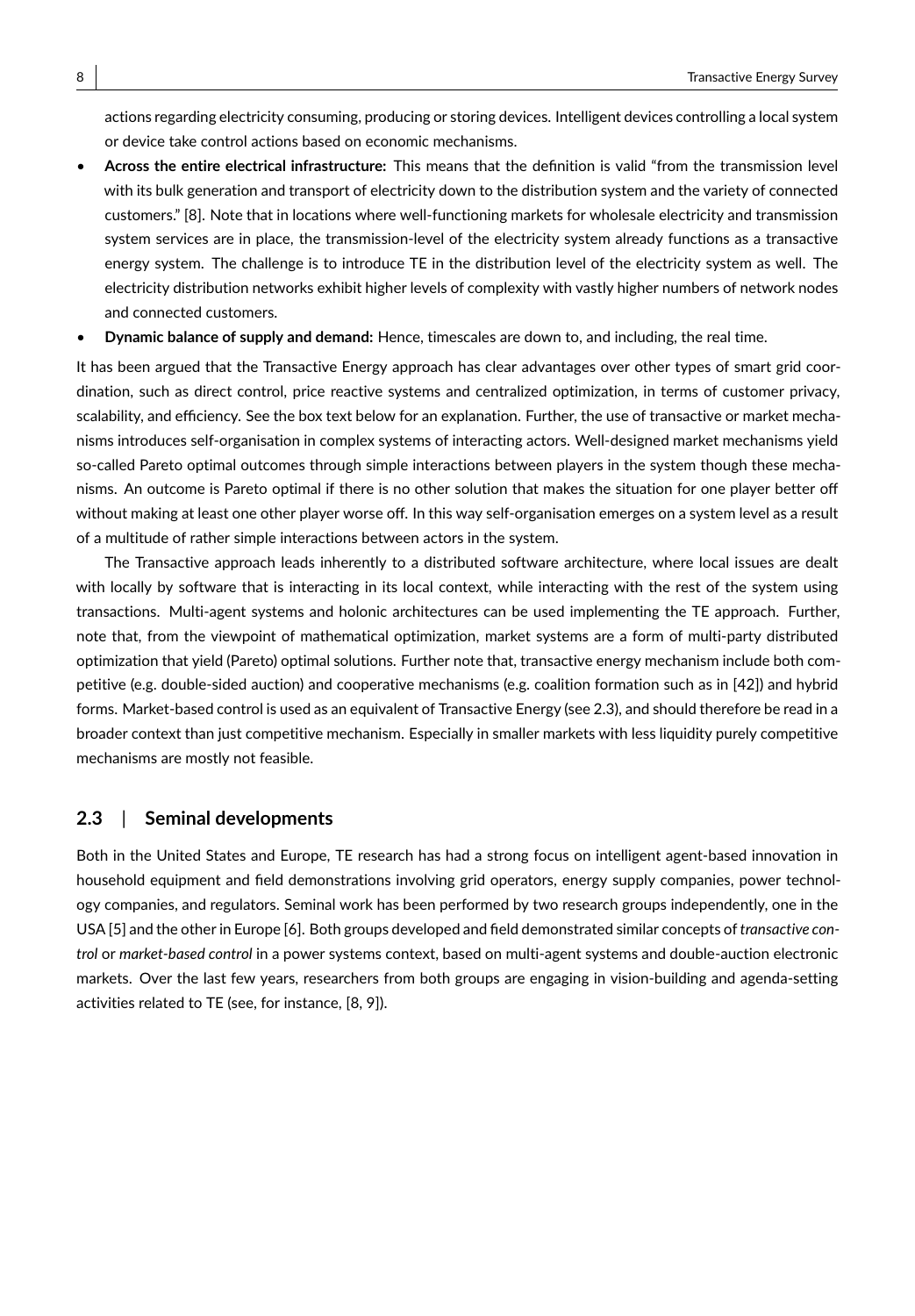#### **Transactive Energy compared to other distributed energy management approaches**

The "smart energy management matrix" has been introduced to classify demand-side energy management approaches and to debate the advantages of TE [8, 7]. This box text is adapted from [8]. The matrix classifies approaches into four main categories, with the vertical axis distinguishing if an approach makes decisions on local issues locally or centrally, while the horizontal axis plots whether an approach uses one-way or two-way communications. Figure 2 shows this matrix with four general classes of energy management approaches filled in: top-down switching, price reaction, centralized optimization, and transactive control and coordination.

*Top-Down Switching:* This quadrant contains the classical demand-response programs where, typically in a certain grid area, one device group is



FIGURE 2 The Energy Management Matrix [8]

switched simultaneously following a broadcasted signal. This is the simplest demand-response approach, and it has been used successfully for decades in different parts of the world, e.g. to remotely switch off water heaters or air conditioning systems during peak load periods. The approach does not unlock the full response potential of devices, as the device state is not taken into account and expected system reaction can only be estimated through statistics. As a result, the operation is based on worst-case scenarios. Further, the method ignores the consumer altogether. It does not take user preferences into account and interferes with the autonomy of energy consumers.

*Centralized Optimization:* In this quadrant, local decisions are still made centrally, but communications are two way. Here, a complex optimization engine oversees all flexible demand and supply in the smart grid cluster under consideration (such as a virtual power plant or a local grid segment). Based on available information and taking into account the global and, perhaps, local control goals, the optimizer searches for the best solution for the whole system. All relevant local data need to be communicated to the optimizer, that in a later step communicates control signals or schedules to the field. This type of method is able to fully unlock the response potential of the individual devices and, as direct control is performed, the system-level reaction of the response cluster is known when a response is triggered. The autonomy issue of the top-down switching approach remains, and a privacy issue is added as detailed local information is now communicated. Further, communicating all relevant local information to a central point severely limits scalability. The approach also does not respond gracefully to failures in communications or in the central optimizer.

*Price-Reactive Systems* The price reaction approach is based on one-way signaling of a dynamic price to end users. At certain intervals, a new electricity price or a price profile for the coming hours is sent to an automation system at the premises. This price profile is displayed for the user, or used by an automation system, to adjust equipment operations. Benefits of this approach include 1) simple one-way communications, 2) no issues regarding privacy or autonomy, and 3) an easily implementable approach in regions having an electricity wholesale market due to the availability of a day-ahead or intraday price profile from this market.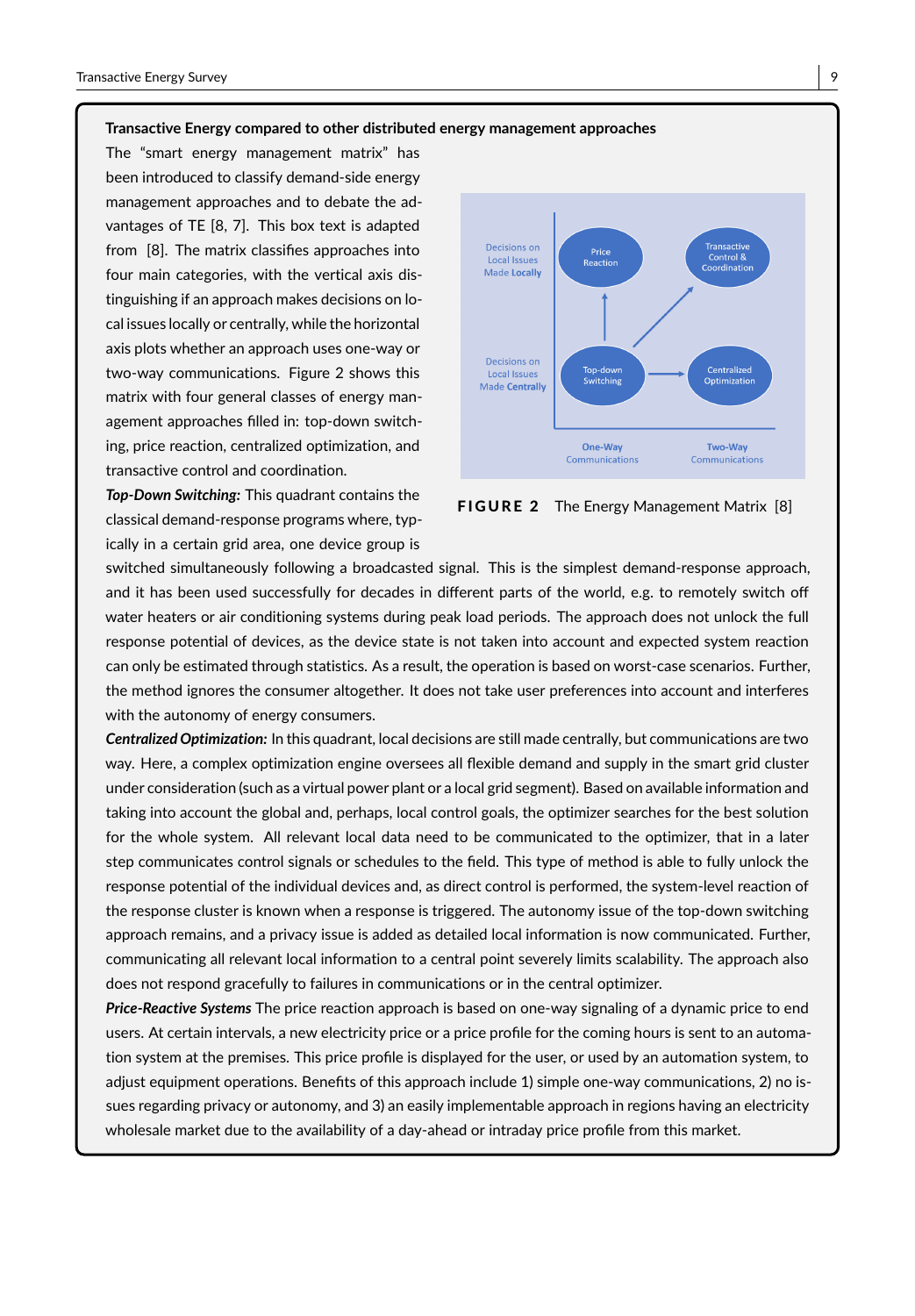Using the price signal, the operation of responsive devices can be optimized economically by a local intelligent controller that is owned by and/or under the consumer's control. Such a controller would thus be able to increase the consumer's loads during low-priced periods, and generation during high-priced periods, while accounting for device states and user preferences. In this way, the controller has the opportunity to unleash the full response potential. To bill the customer according to the prices signaled, a communicating electricity meter needs to measure usage at a resolution appropriate to track response from the price signal. The recent technology developments in advanced metering are providing solutions to mitigate the privacy risks.

These characteristics have advantages compared to the central optimization case; however, the reaction of a demand-response pool to each price reaction signal is difficult to predict without knowing each device's state and end user's preferences.

*Transactive Control and Coordination:* The transactive control quadrant offers distinct advantages in integrating flexible devices in the electricity operations. Here, smart homes, buildings, and industrial sites engage in automated market trade with others at the distribution system level and with representation of the bulk system. Communications are based on prices and energy quantities in a two-way negotiation.

Analogous to the price reaction approach, the operation of the flexible devices is optimized economically by a local intelligent controller (or agent) under the control of the end user. This controller receives price information and takes the device state and user preferences into account to operate local demand and supply resources. This is the same as the price reaction approach except that, before the price reaction takes place, the local controller communicates the available flexibility combined with their preferences and conditions to an electronic marketplace through a market transaction (price/quantity bid). Consuming devices communicate their willingness to pay, while producing devices communicate the price for which they are willing to produce.

Since all resources participating in the market communicate their intended reaction to a range of price levels, the pool reaction to a range of price signals is known up front and the market mechanism can determine the price for an appropriate balance of supply and demand. From the end user's or energy consumer's point of view, the local energy management system agent acts on behalf of the user or consumer to bid into the market and reacts to the resulting market price signals. Unlike the centralized optimization approach, no direct outside control is involved here. However, from a system perspective, the participants engage in coordinated control actions. With this approach, demand response moves from influencing, with an uncertain overall response, into market-based control with a collaboratively derived dynamic price as a control signal to trigger a predictable system reaction. This is why this approach is sometimes referred to as market-based control or transactive control. A highly scalable system is obtained when the bids are digitally represented such that bids can be aggregated together. The processing and communication time then scales with the height of the aggregation tree instead of with the number of devices participating. Further, the approach protects the end user's privacy as the bids communicate only information about energy quantities and prices. When these bids are aggregated on the level of a house, a building, or an industrial site before being communicated externally, the information exchanged is comparable to that of a metering system collecting near-real-time data as described for the price reaction approach above. And unlike the centralized optimization approach, no complicated models of the devices, consumer behavior, or preferences have to be exchanged or maintained. In summary, TE approaches are able to access the full response potential of flexible devices, provide greater certainty about the momentary system reaction, realize an efficient market with proper incentives, and protect the privacy of the end user whose devices participate in the energy management task.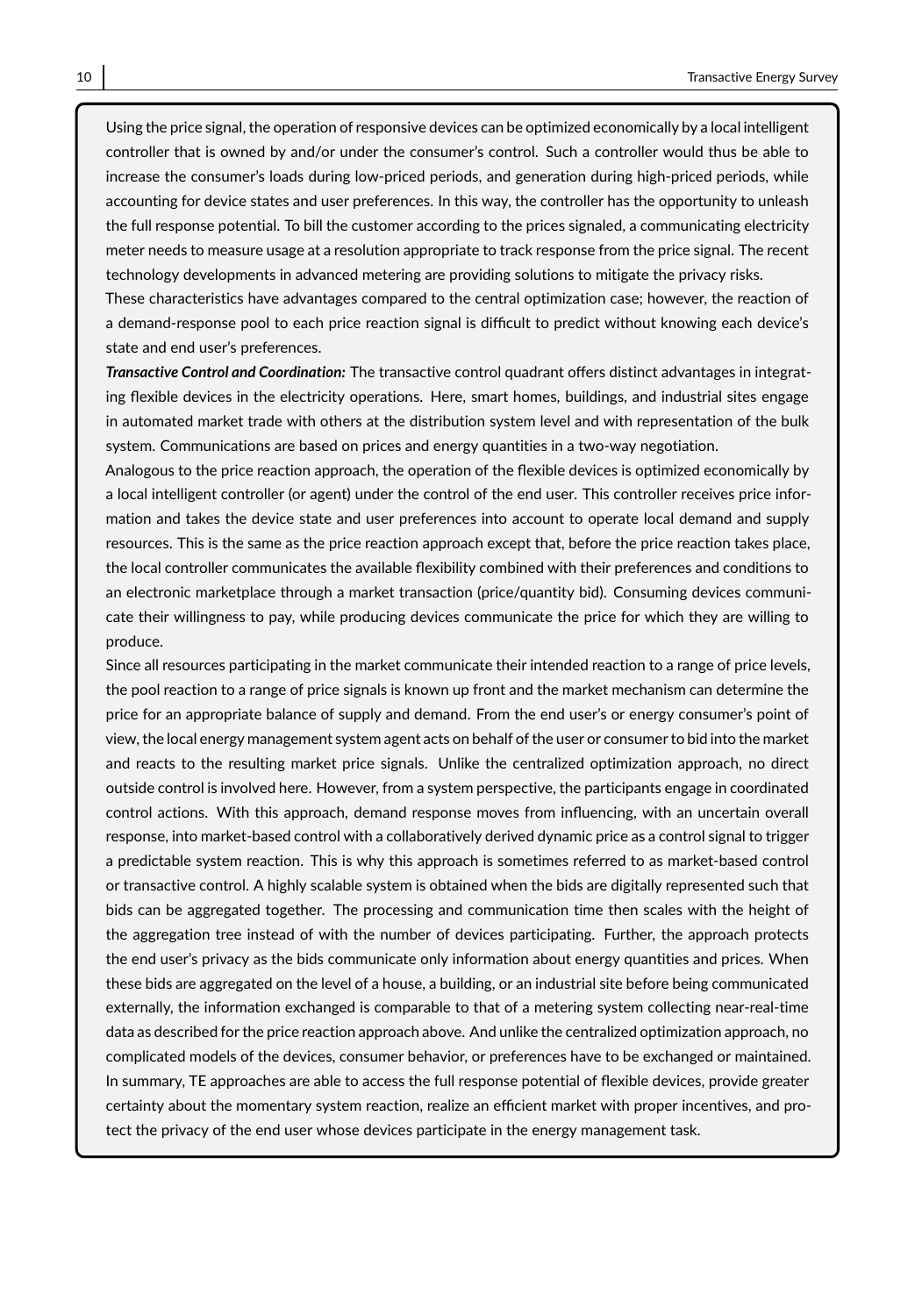# **3** | **STATE OF THE ART OVERVIEW**

In this section, industrial initiatives and scientific literature regarding TE applications in the electricity sector are analysed, discussed and compared to provide an overview of the state-of-the-art: what is the current status of the development of transactive energy solutions in existing electricity systems and what are the open issues?

### **3.1** | **Industrial Initiatives**

In order to analyse industrial initiatives leading to TE implementations, a search has been conducted into European industrial initiatives. Criteria for inclusion:

- The initiative has led to a field implementation (e.g. a demonstration or pilot) or is a development towards a commercially operational system.
- The initiative has a clear transactive element: operation is based on agreements regarding energy or service delivery.
- Detailed and publicly available information is available describing the initiative's setup and mechanisms.

Although this overview isn't exhaustive, the initiatives presented here give insight in the current developmental directions followed by industry parties and energy communities in Europe.

# **3.1.1** | **GOPACS**

The Grid Operators Platform for Congestion Solutions (GOPACS) is a software platform aimed at mitigating capacity shortages and solving congestion in the electricity infrastructure at any voltage level. In the initiative, the Dutch TSO Tennet cooperates with the four larger DSOs in the Netherlands: Stedin, Liander, Enexis, and Westland Infra.

The GOPACS platform is designed to operate in synergy with one or more intra-day market platforms. The idea behind GOPACS is to add locational information to the orders on the intra-day platform, such that the orders can be used for redispatch actions solving congestion. Initially, the Energy Trading Platform Amsterdam (ETPA), developed and operated by a company with the same name, served as the sole counterpart platform. GOPACS is mainly targetting congestion management in the transmission and mid-voltage network levels.

To understand the working principle of GOPACS, one needs to understand the trade process of an order-book market, the market mechanism predominantly used by European intra-day markets. In an order-book market, buyers



**FIGURE 3** The working principle of an order-book market (adapted from [40]).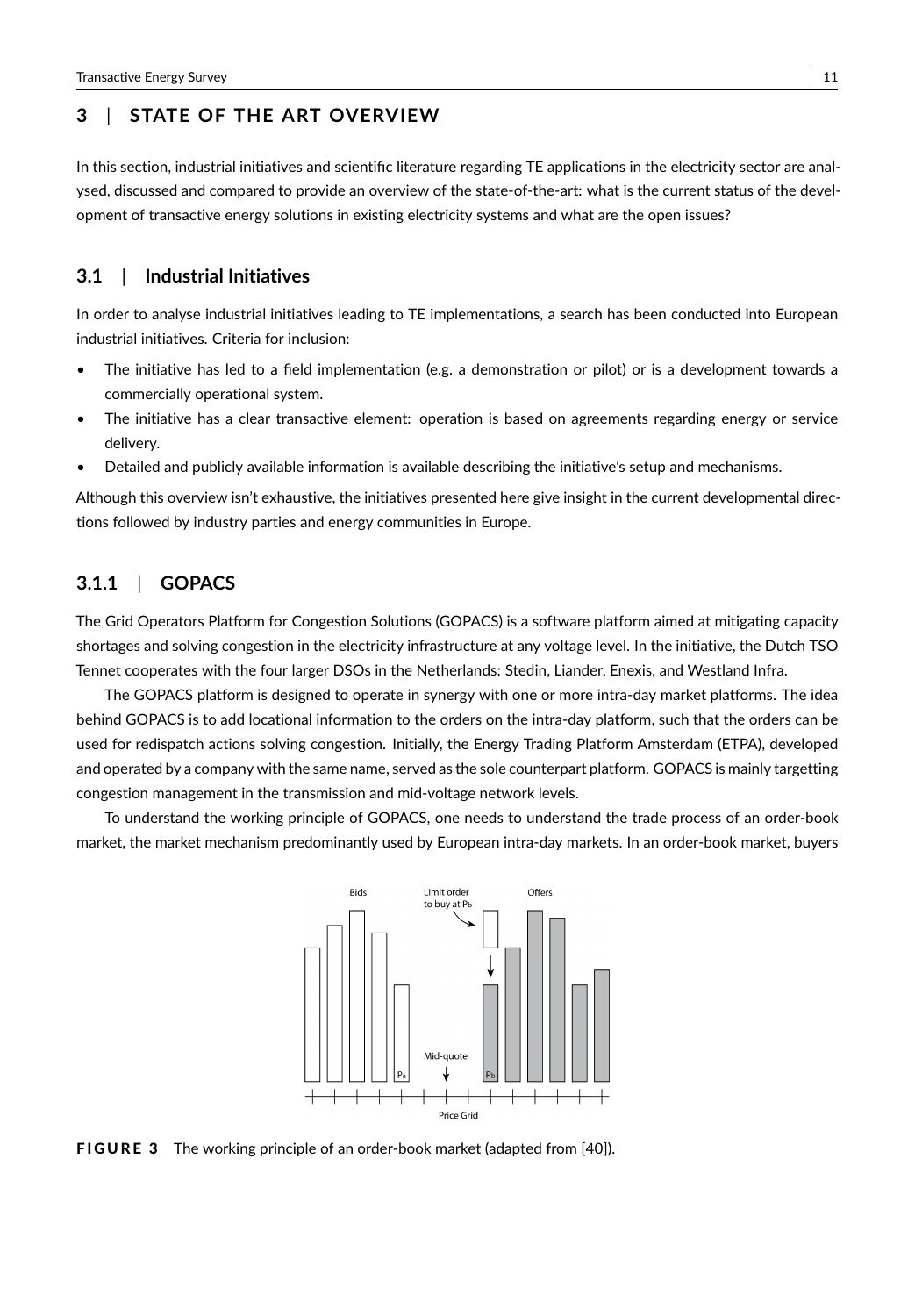and sellers are able to place limit orders into the market's order book. Limit orders are bids or offers for a specified commodity volume against a specified price or better. Hence, the stated price is a price limit for the order. Order-book markets implement a form of continuous trade as bits and offers are matched as soon as prices match. In other words, if the best buy order has a higher limit price than the best sell order, these are matched, resulting in a transaction against the price of the sell order, as shown in Figure 3. The orders involved are then removed from the order book and any remaining volume of either the buy or sell order is placed back as a new order against the same price. As possible matches are made as soon as the involved orders are placed in the order book, there is always a price spread between the current best buy and best sell orders. Generally, intra-day electricity markets implement an order-book mechanism for each trading time slot that is open for trades, with slot lengths typically being 15 or 60 minutes. Trade starts when the day-ahead market closes and trade happens continuously until close to the start of each time slot.

GOPACS has been designed as a separate platform that interacts with one or more intra-day market platforms. As a prerequisite, the intra-day platform should allow for traders to add locational information to their orders. Newly entered buy and sell orders having locational information are duplicated into GOPACS and kept up-to-date. As a result, the GOPACS platform holds an order book with locational bids and offers that is always showing a price spread. If there would be a match between a buy and a sell order, the match would have been made in the original intra-day platform leading to removal from GOPACS. The involved DSOs and TSOs use load-flow calculations combined with a continuous forecasting process to identify upcoming congestions. Identified congestions are then registered in the GOPACS platform and the platform then selects and exectutes two or more trades that together solve the congestion.



FIGURE 4 Example of an expected network congestion in a tie line between two regions. Figure adapted from [10].

As an example, imagine a network congestion expected few hours in advance for a certain time slot by a distribution network operator (DSO), as depicted in Figure 4. After entry of the details of the congestion in GOPACS, that platform selects one or more sell orders in the order book located in the area behind the congestion point that together solve the expected congestion. That is the left-hand-side region in this example. Then, to restore the system balance, it selects one or more buy orders in the rest of the system for the same energy volume. Per definition, there is a price spread between the selected buy and sell orders indicating the cost for the DSO to let the orders execute and, as a result, solve the congestion [10].

### **3.1.2** | **Quartierstrom Walenstadt**

In the Quartierstrom project, a local energy market (LEM) has been piloted in the Swiss town of Walenstadt from 2019 to January 2020. It included 37 participating households including 27 prosumers with a total combined PV capacity of 280 kW and a lithium-ion battery storage capacity of 80 kWh [11, 26, 27]. Using blockchain technology, peer-to-peer trades of solar energy were made within the neighborhood, in this way, allowing participants to buy and sell locally produced solar electricity. The pilot aimed to determine the technical feasibility of a local market and to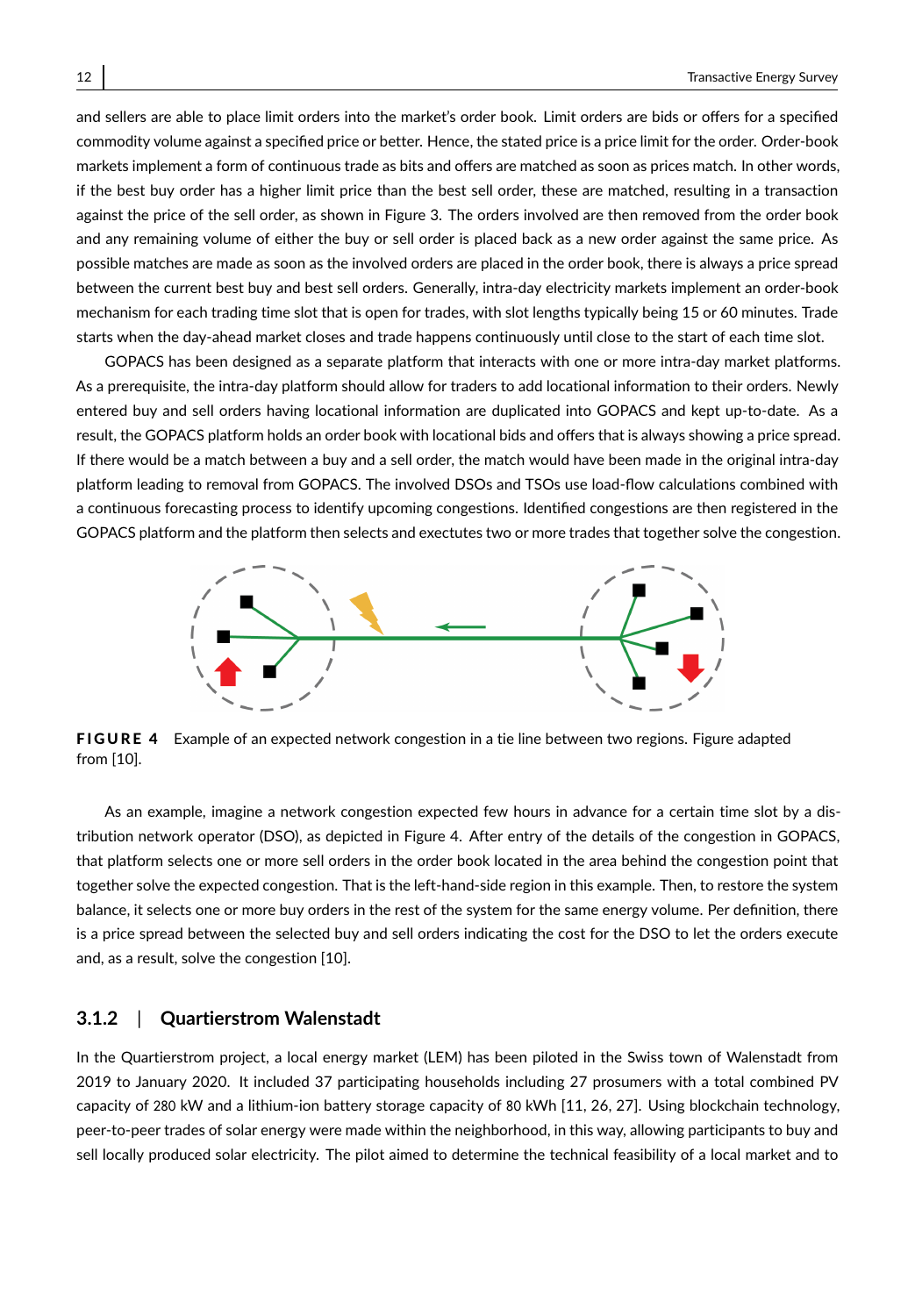test the participation and willingness-to-pay of consumers/prosumers.

Key functionality of market design was the possibility for participants to change their own electricity purchase and selling price. The market runs decentralized on a mesh of prototypical smart meters, capable of measuring current, voltages, and frequencies on each of the phases. The meters have been supplied to the participants for this study. On the smart meter, a price slider is implemented with which regular consumers set a maximum purchasing price and prosumers also set a minimum selling price. On top of that, both indicate a willingness to purchase local electricity from neighbours. Every 15 minutes the smart meter creates a bid based on the user's limits and the current electricity consumption. The bid is collected by an order book. In this order book, the bids are ordered from lower to higher sell price and higher to lower buy prices. Bids have a duration of 15 minutes and 15 minutes is also the frequency at which the market is cleared and trades are allocated. Blockchain technology was used for the validation of transactions and settlements, as this would not necessitate a central authority and is scalable to a large number of participants.

The LEM only operated locally. If energy demand could not be supplied locally, the energy was acquired via a utility company [12]. The LEM did not allow for participation in the balancing markets. The goal of the LEM was not to alleviate grid congestion, but trading energy locally could have a positive impact on the congestion. The purchase of locally produced solar power almost doubled. The 37 households covered 33 percent of their electricity demand with solar power produced in the neighborhood. The participating households played a very active role and perceived the electricity market as green, local, and fair.

As the pilot only contained 37 households, it is difficult to make generic conclusions. However, the activity of individuals in the pilots showed interest in the market activity meaning that the concept of a local P2P market could be accepted by the general population [12]. Furthermore, future LEMs should implement a combination of possible agent types which users can select ranging from bidding on behalf of users or full user control. Finally, in a questionnaire, users indicated that they support the general concept of P2P LEMs and have recommended the concept to others.

### **3.1.3** | **Cornwall Local Electricity Market**

By creating a local virtual marketplace, the LEM initiated in Cornwall mainly aims to improve grid reliability, make electricity trading inclusive, reduce carbon emissions, avoid investments in grid upgrades, and improve the procurement of flexibility [13, 25]. The project contains a wide range of DER's and more then two-hundred participants (one-hundred businesses and one-hundred residents).

The market is based on a peer-to-peer (order book) energy sales between participants, TSO, and DSO. For residents, this is an automatic process. Offers can be made months in advance in block orders or as hourly day-ahead offers. There is also a quarterly based intraday market. Offers will have a locational tag connecting them to a node in the grid to determine the nodal pricing. The transactions in the Cornwall Local Energy Market pilot are real and tracked using a private blockchain.

The TSO can purchase flexibility from the LEM and use it in the balancing markets but the LEM is not fully integrated in the balancing market. Part of LEM's goal is to alleviate grid congestion and this is achieved with the local day-ahead and intraday market.

# **3.1.4** | **FUSION**

FUSION is a local market pilot for large consumers/producers that is planned to go live in 2021 in East Fife, Scotland. FUSION is based on the Universal Smart Energy Framework (USEF), which is a flexibility market architecture integrating prosumers, aggregators and distribution system operators in the existing electricity markets. FUSION is focused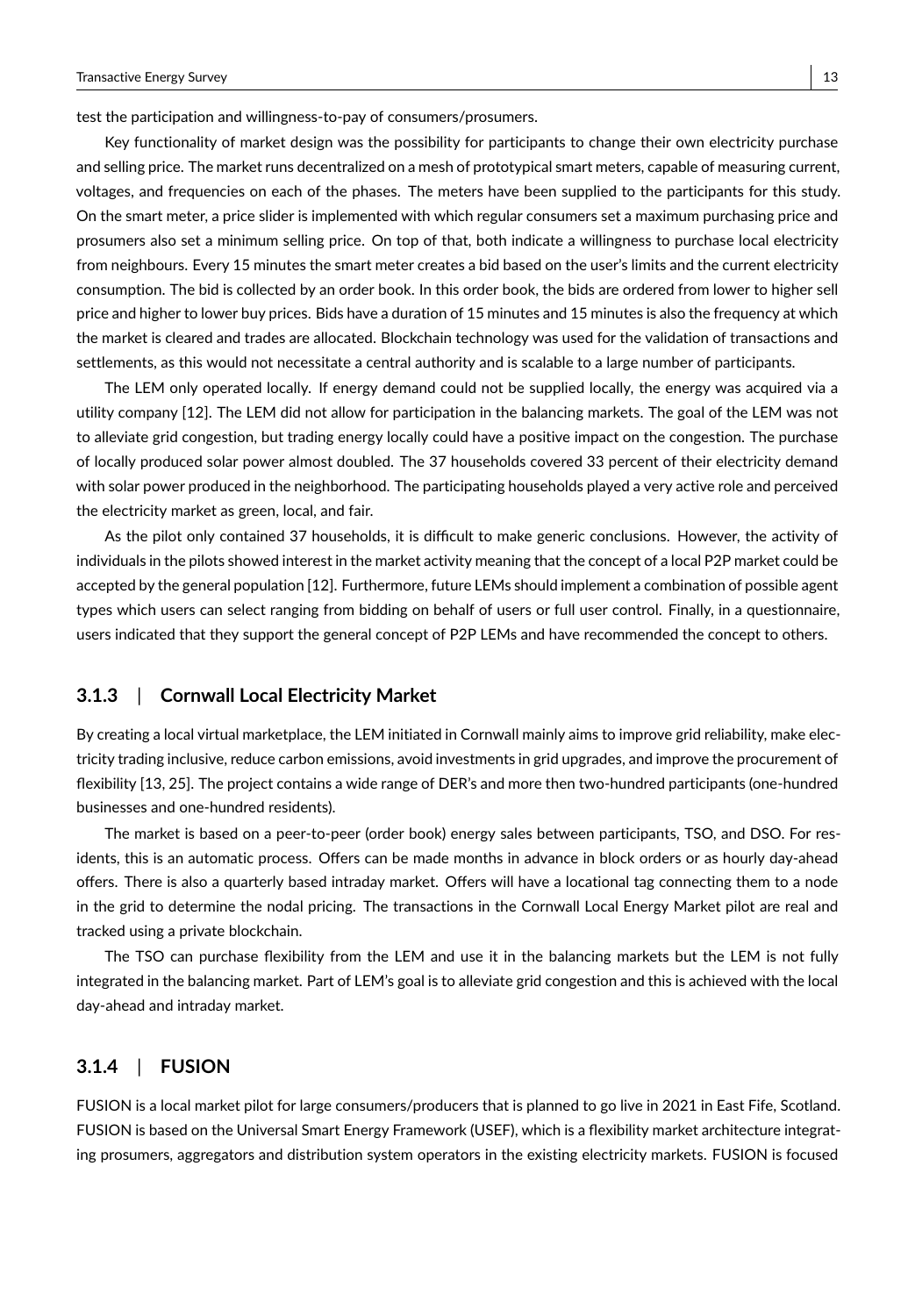on alleviating congestion by activating flexibility bids, reducing the need to upgrade grid infrastructure [29, 28]. The focus is on extending the normal (green) operational mode of the power grid by managing capacity by requesting local prosumer flexibility (the yellow regime), following the USEF operating regime definitions [30].

Bids are based on the USEF framework and use USEF's D-programs for bidding purposes. D-programs are prognosis profiles that take grid topology into account and do not have to be balanced. These D-programs can be contractually arranged or can take on the form of free-bids (FlexOrders). D-programs are determined iteratively. Firstly, D-programs are submitted at 11:00 am the day before with a 30-minute settlement period. Secondly, the list of congestion points is determined. Finally, the D-programs are updated, and the process repeats.

FUSION does not allow participants to join the TSO's balancing markets but does alleviate grid congestion by implementing the green and yellow operating regimes determined by USEF. The pilot does not focus on small-scale end-participants, the LEM is rather connecting larger parties too small to participate in the existing markets individually.

# **3.1.5** | **EPEX Enera**

Enera is a local energy market in the area around the German city of Emden that is used complementary to the wholesale and balancing markets. Enera uses the traffic light concept. The green light means that flexibility is offered by aggregators for portfolio optimization in the wholesale market. During yellow light, flexibility is requested by TSO's and DSO's on a contractual basis in local order. Finally, in the red operating phase, flexibility is controlled without a contractual basis. The market framework used is an extension to the EPEX SPOT intraday continuous market and is complementary to the German wholesale and balancing markets[16].

#### **3.1.6** | **GridFlex Heeten**

GridFlex Heeten is a LEM pilot that ran from 2017 to 2020 in the Dutch town of Heeten [19]. The project included several project partners including Dutch DSO Enexis and the University of Twente. As investing in grid infrastructure is expensive and the extra capacity often remains unused, the goal of the project was to alleviate congestion by shifting consumption to moments with less consumption. The pilot included one community of 47 households of which 100% participated in the pilot. According to the project partners, this pilot was the first to test two different network tariffs models and the first to include sea-salt batteries in a real-life scenario.

The congestion was managed by persuading participants to shift behavior to less congested moments by basing the network tariff on the network congestion. Also, the pilot allowed excess energy to be stored in the sea-salt batteries. Two different network tariffs were used, one only varied the networks transport tariff (note not the networks connection tariff), while the other also set a fixed price of <sup>20</sup>.<sup>5</sup> cent per kWh on excess solar energy that was sold within the community. Participants received a tariffs prediction for the next 24 hours which was determined by running simulations.

Several important lessons learned from the pilot are to involve partners from the start, the importance of testing in real-life (the simulation had to be tweaked during the pilot) and the behavior of participants can only be partially predicted and remains uncertain. Finally they found that ransport tariffs alone are not enough to profoundly adjust consumer behavior though an effect was still noticeable: the transport tariffs are just a small portion of the energy bill of residential prosumers.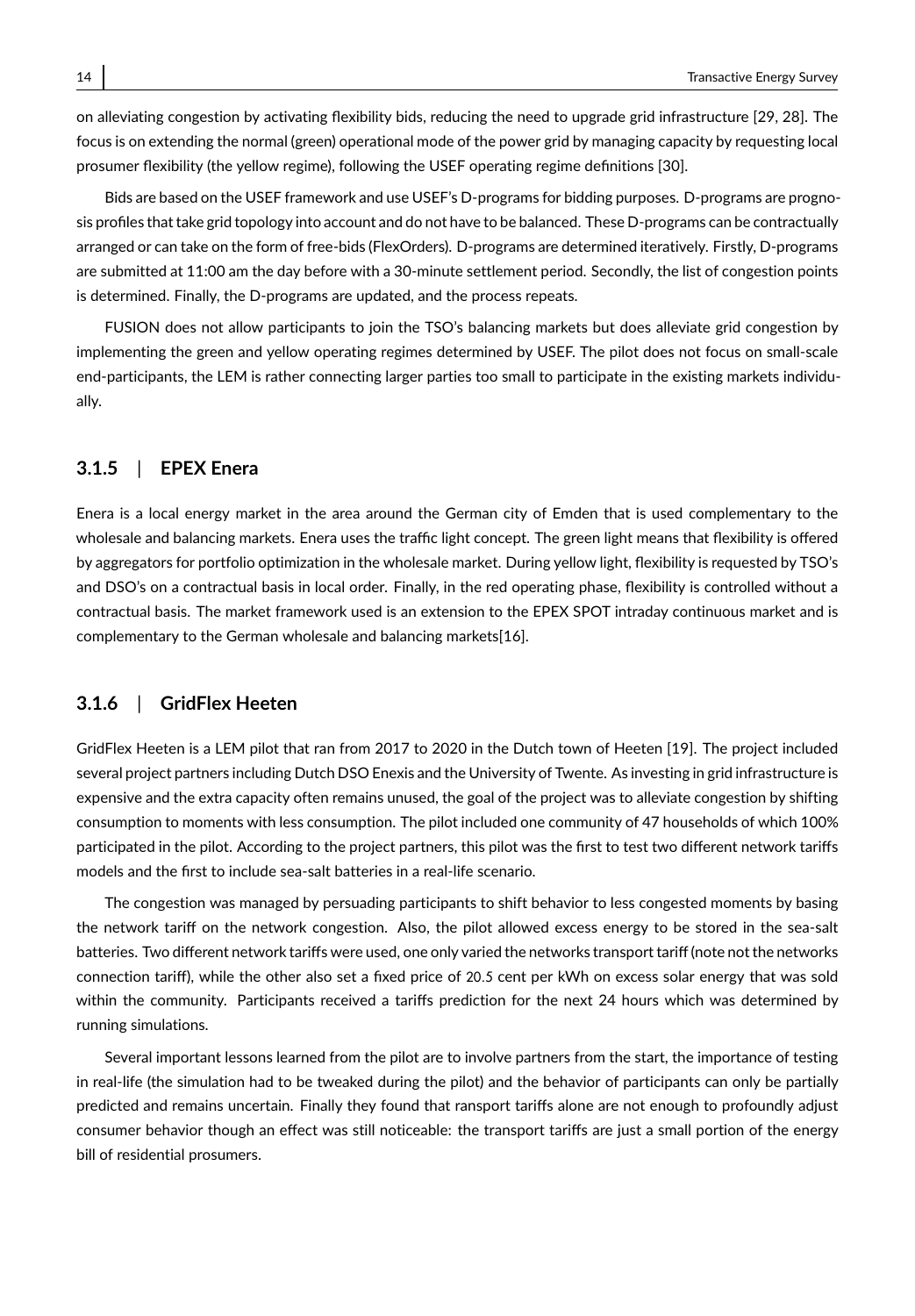



### **3.1.7** | **Findings**

Reflecting on the described industrial pilots it can be stated that most pilots focus either on market participation or introduce a transactive solution for a coordination problem. For the Quartierstrom Walenstadt project, the goal was market participation and for GOPACS, Enera and Fusion the main goal was to solve congestion problems by a market unlocking local flexibility instead of reinforcing the grid.

Cornwall combines the two objectives by introducing a continuous auction on which consumers, producers and grid operators can buy and sell. Heeten has a strong focus on inclusiveness but the grid congestion issue is reflected in the grid fee of the community: it implemented in the market as a constraint.

# **3.2** | **Scientific Literature**

To explore the open issues in Transactive Energy from a scientific perspective, research problems addressed in selected publications were collected and translated into the scientific challenges presented. The list of scientific challenges is a result of a literature survey on IEEE<sup>2</sup> papers published before 2019 (See Appendix for the list the papers). IEEE articles containing the word combination *'transactive energy'* were selected for the survey. The 'IEEE Explorer' database found 112 results<sup>3</sup>. In addition, we have selected some (early) works on market-based control and transactive control and some articles published elsewhere that we regard as relevant works in TE. A second broader selection was made by searching for *'transactive'* and *'energy'* in IEEE Explorer and Google Scholar. This selection was scanned based on title. If a title did address a problem that was not found earlier, it was added to the selection.

This analysis revealed five key scientific challenges related to the implementation of transactive energy mechanisms: challenges related to market design, agent strategies, information and communication technology, adoption and settlement. We will briefly discuss each of these challenges in the following subsections.

<sup>&</sup>lt;sup>2</sup>The Institute of Electrical and Electronics Engineers is the largest publisher of scientific papers and articles related to (smart) energy systems. 3 search date: November 11, 2018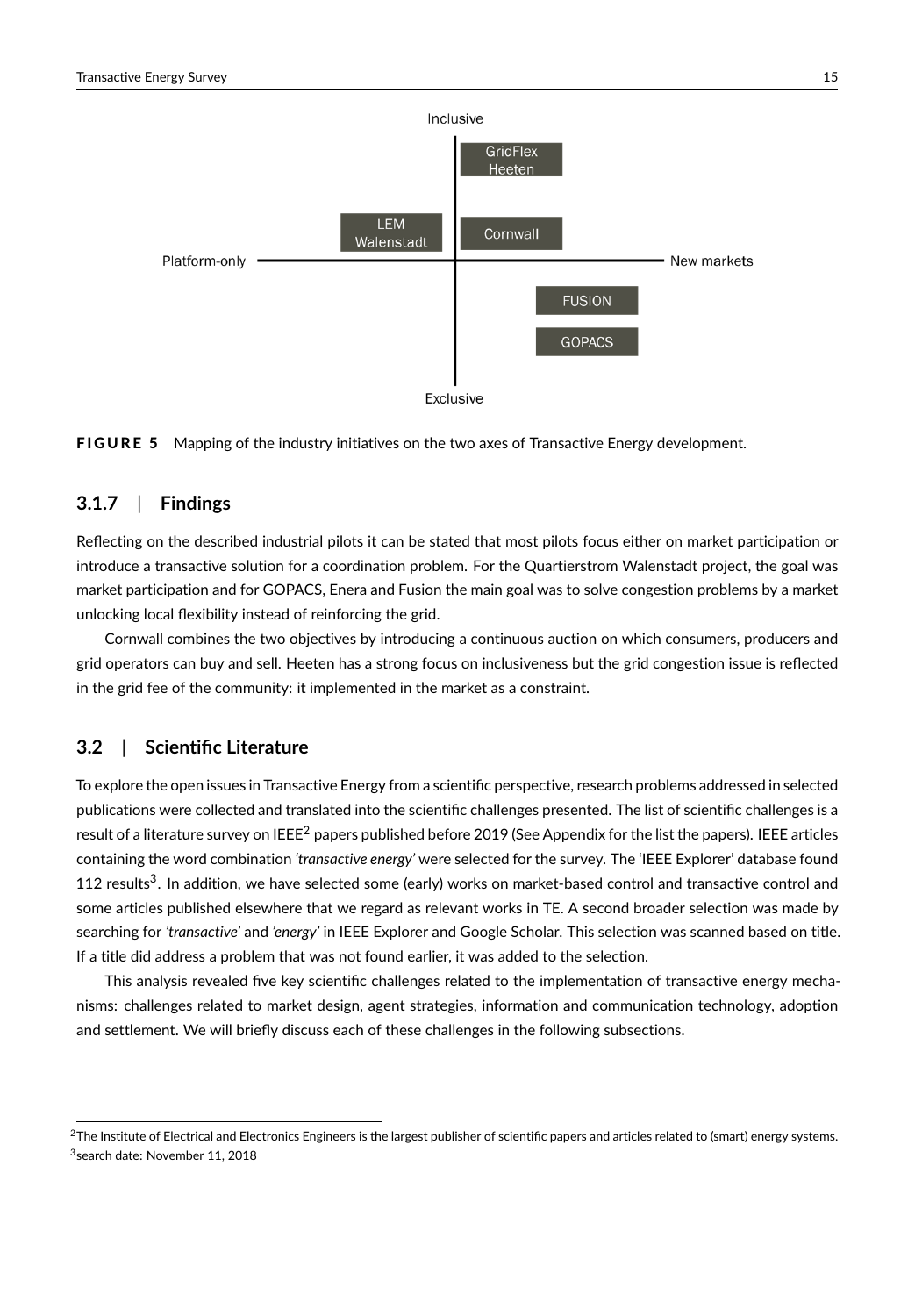#### Market design challenges

Market design challenges concern the problem of social welfare optimization in a transactive energy system: how to ensure the economic optimization of the whole system when dealing with multiple heterogeneous objectives of various stakeholders, uncertainty, a continuous-time world, and intelligent transacting parties?

**Economic social welfare** is economic well being expressed in terms of the sum of consumer and producer surplus. Consumer surplus exists whenever the price a consumer would be willing to pay in terms of their expected private benefit is greater than they actually pay. Producer surplus exists when the price a producer would be prepared to supply at is less than the actual market price*<sup>a</sup>*

*<sup>a</sup>*Definition from: https://www.economicsonline.co.uk/Definitions/Economic\_welfare.html.

As introduced in 2.2, the toolbox of market design researchers include both competitive and cooperative mechanisms. For both types as for hybrid mechanisms researchers study the effectiveness in terms of social welfare for example by measuring the Pareto efficiency: when an economy has its resources and goods allocated to the maximum level of efficiency, and no change can be made without making someone worse off. See for example [36].

Market design challenges are mentioned widely in scientific literature. Below the challenges we identified in literature survey:

- The *multi-objective decision making* (MODM) challenge concerns the prioritization and valuation of heterogeneous objectives of different agents which should be taken into account in the social welfare optimization. An important aspect of MODM is how to deal with objectives over time: when decisions are made have influence on the social welfare optimization.
- *Ensuring market stability* is the challenge of finding a proof that a market design leads always to social welfare optimization. This implies that it should be a stable solution at all times which is not impacted by gaming or system-related effects e.g. load synchronization and undesirable power oscillations. Pre-condition for Pareto efficiency, and thus social welfare, is competitiveness of the market. In a competitive market, individual actors cannot influence the price (they are tne said to be price takers) and, thus, are not able to game the system for their own interest. If there are limited numbers of players, or if there is a limited group of players with high market power, the markets is not competitive.
- The challenge of *coordination of scale* is about how to ensure that a market is designed such that social welfare optimization is still guaranteed when parties of various scales are active in a market of limited size.
- The market design challenge of *dealing with future events* concerns uncertainties of timing (when), load (kW) and volume (kWh) of consumption or production driven by external forces (e.g. weather, behavior of people or wholesale market clearing) but may include events triggered by internal market forces, such as rebound effects (turning of a process at one point in time will result in extra consumption later).

The market design challenges can be mapped on the two axes of Transactive Energy development, see Table 1. Coordination of scale is typically a challenge for transactive solutions that improve the transactive participation. Multiobjective decision making and dealing with future events are related to improved transactive coordination. Ensuring market stability is relevant for both developments: stability of a mechanisms changes with both improved participation and with improved coordination.

#### Agent strategy challenges

Whereas the market design challenges focus on the optimization over all objectives, the challenges of *agent strategies* focuses on optimization of the objectives of individual parties to transactions. In most transactive market designs,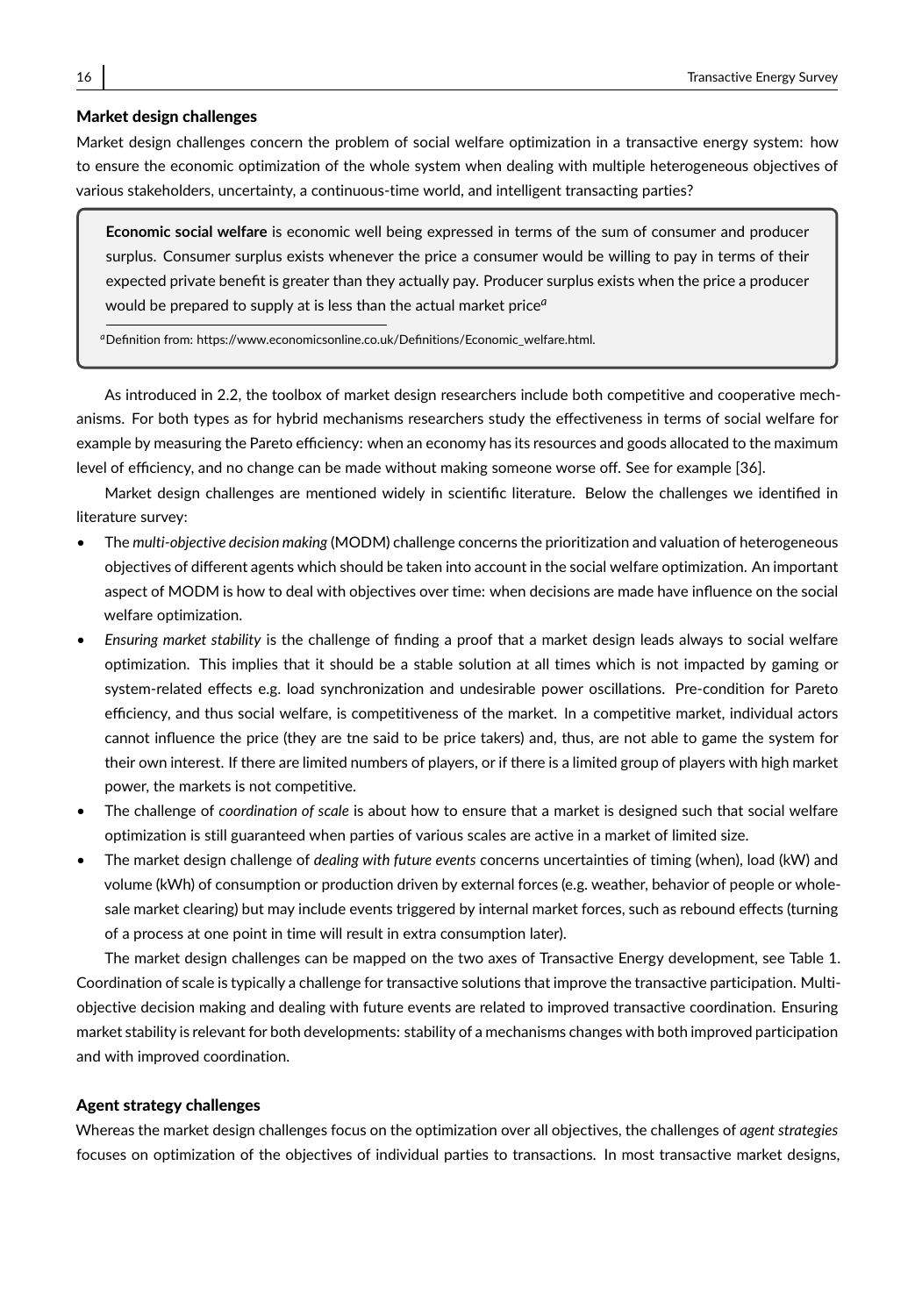| Market design challenge         | <b>Transactive Energy development</b> |
|---------------------------------|---------------------------------------|
| Multi-objective decision making | improved transactive coordination     |
| Ensuring market stability       | hoth                                  |
| Coordination of scale           | improved transactive participation    |
| Dealing with future events      | improved transactive coordination     |



a certain degree of intelligence in transactive parties is assumed, based on the assumption that the market design aligns commercial interests with the overall social welfare. In some market designs, aggregation of several transactive parties ('cooperatives') increases the social welfare by reducing the risks of single parties.

The core challenge of agents is *optimization* of their strategies given the characteristics of the assets in a portfolio, the trade rules of the various markets, the forecasts for behavior of other parties in these markets, the forecast of net load, generation and flexibility of bids in the portfolio [77] and the risk profile of the portfolio manager. Important enablers for a successful optimization strategy are good *forecasting* and *risk management*.

#### ICT challenges

On the one hand, market design implies technical requirements of both communication infrastructure and single components; on the other hand, the ability to have fast and reliable interactions and transactions expands the efficiency of the market. The more advanced the solutions to the technical challenges *scalability*, *reliability* (including resilience) and *security* are, the more effectively TE can be used.

The *scalability* challenge concerns the operational problem of overcoming performance bottlenecks when increasing the scale of either a market design or an agent strategy. The challenge of *reliability* of is about metering and communication processes in TE systems. Since two-way communication is a key characteristic of TE systems, communication failures and lack of information (e.g. metering data) may have negative impacts on social welfare, or even cause a total failure of the system. The consequences of inadequate *security* are similar to the consequences of a limited reliability, ranging from negative impacts on social welfare to a complete failure of the TE system.

#### Adoption challenges

The three adoption factors *fit to current system*, *acceptance* and *interoperability* are challenges that are less fundamental from an academic perspective, but solving them is fundamental for a successful implementation of TE in the real world. This even means that a less optimal solution to one of the 12 other challenges may be preferred when the adoption factors are considered.

The challenge of *acceptance* addresses the problem of evaluating the conditions under which decision makers are willing to adopt the TE system. Solutions have to fit with the values of a society e.g. about fairness ('no discrimination bias'), ownership of problems ('The causer should pay') and energy as a basic need ('society should ensure everyone can consume enough for basic living').

The challenge of *fit* of TE solutions to *existing* systems addresses whether the participants are able to adopt a TE system. For example, is the TE system compliant with grid tariffs regimes or wholesale market trading rules?

Finally, *Interoperability* is seen as a key enabler to the wide-spread adoption of TE systems. The design of a generic framework that can be applied in many situations is viewed as particularly difficult given that it is already a challenge to design a TE system for a specific (local) situation.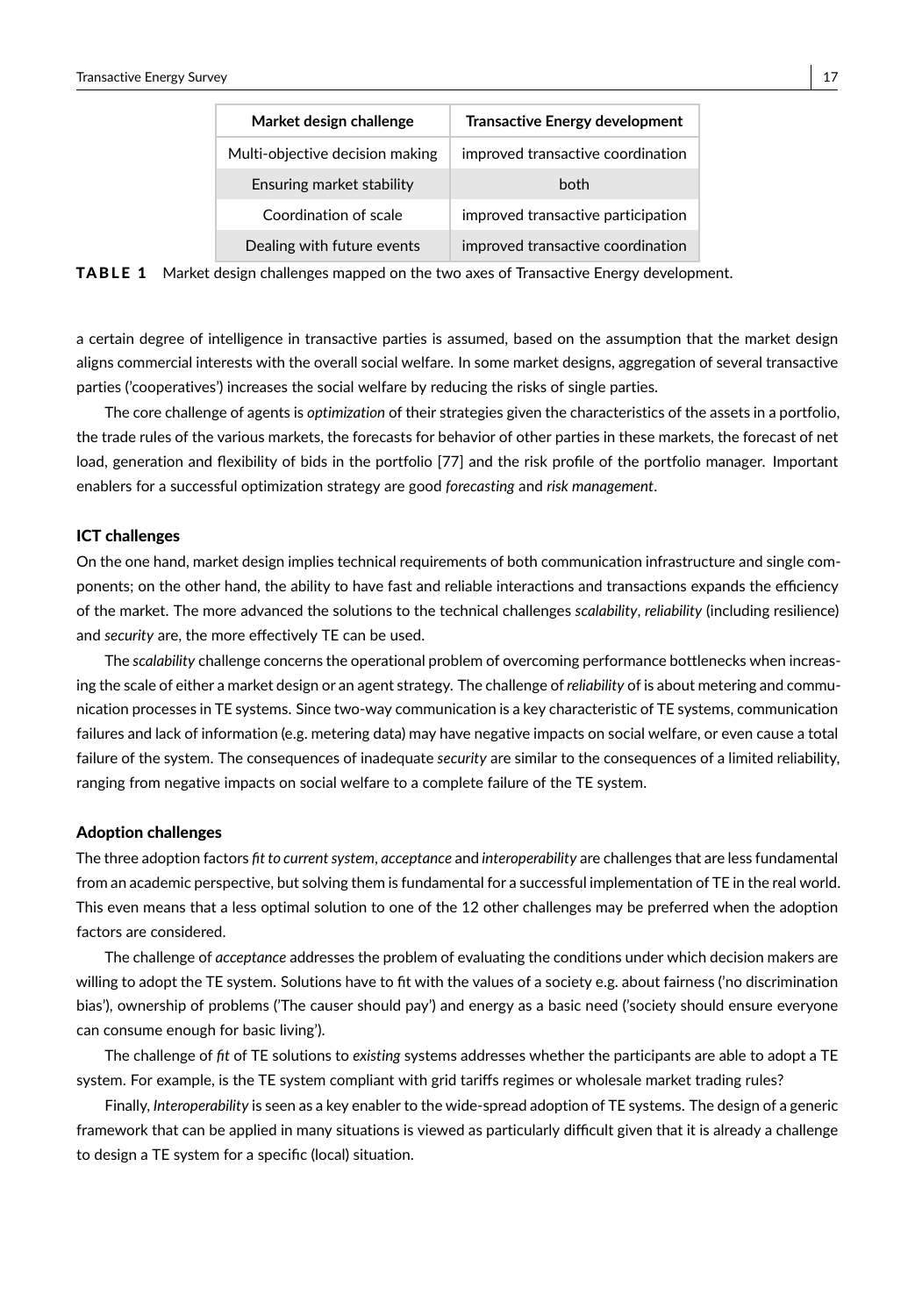#### Settlement challenges

Design of the settlement mechanism is often referred to as the *tariff design problem*. This is the problem of 'designing the process where costs of especially regulated business are determined and allocated to customers according to a chosen procedure' [38]. Using a mechanism for optimization of social welfare (the domain of TE market design) is a choice that can be implemented in the tariff design and on the other hand in a (transactive) market design one can take into account the final tariff structure.

The scope of tariff design includes the choice for resolution, nature of the pricing (fixed, varying based on location and/or time) and the costs basis (i.e. future investments in the grid or in (renewable) production and storage facilities). The problem of tariff design is broader than Transactive Energy, however with the introduction of transactive control especially when used for local balancing or grid constraint management an adjustment of the tariff design is probably desirable.

Before defining a tariff design problems the social fundamentals of the transactive parties in the system (the society) should be defined, which is a challenge on its own: the adoption challenge *acceptance*.

Another vital element of the settlement process is the challenge of *quantification of delivery*: the measurement and verification of delivery of energy or an energy service. Metering is an important aspect of the quantification, but investment in appropriate meters for grid-edge devices is mostly not worth it, so alternative quantification methods are explored in the scientific literature e.g. using distributed ledger technologies for registration and calculation of delivery using static rules and statistical approximation [51].

The quantification of delivery is especially difficult for demand side flexibility: when a market participant offers flexibility it is difficult to see if the flexibility was offered because more activity happens behind one meter: it hard to differentiate between regular consumption and offered flexibility. Several methods exists that allow the determination of a baseline each with advantages and disadvantages [18]. There is, however, also a detailed study that suggests that baselines are not suited for local energy markets and a different mechanism should be used [32].

### **3.3** | **Gaps identified**

From the brief review on the industry initiatives and the scientific literature we have identified a few gaps between industry and science. Further, we identified a number of general knowledge and developmental gaps. We list those below:

- In scientific studies market algorithms are focusing often on multi-objective decision making while in industry only one to two objectives are taken into account.
- Market design challenges are not mentioned in industrial initiatives e.g. market stability, coordination of scale and dealing with future events.
- The way settlement is done in local energy markets (LEMs) is an important question that is still under debate [32]. How is a demand side response quantified? How is proof of delivery of a flexibility service established? Often these questions aren't answered in pilot reports or in scientific studies.
- ICT challenges are barely mentioned by the industry initatives. Only Quartierstrom Walenstadt has provided a scientific publication on scalability and communication challenges [43]. They found that for their blockchain local energy market enough bandwidth is a prerequisite.
- Pilots often neglect the possibility of market manipulation by participants. As with regular markets, it is possible to manipulate electricity markets. For example a false data injection, where the aim is make market operations inconsistent or gain extra benefits by tampering with measurements [23].
- Industry initiatives are often not fully integrated in the energy system e.g. a coupling with the balancing markets is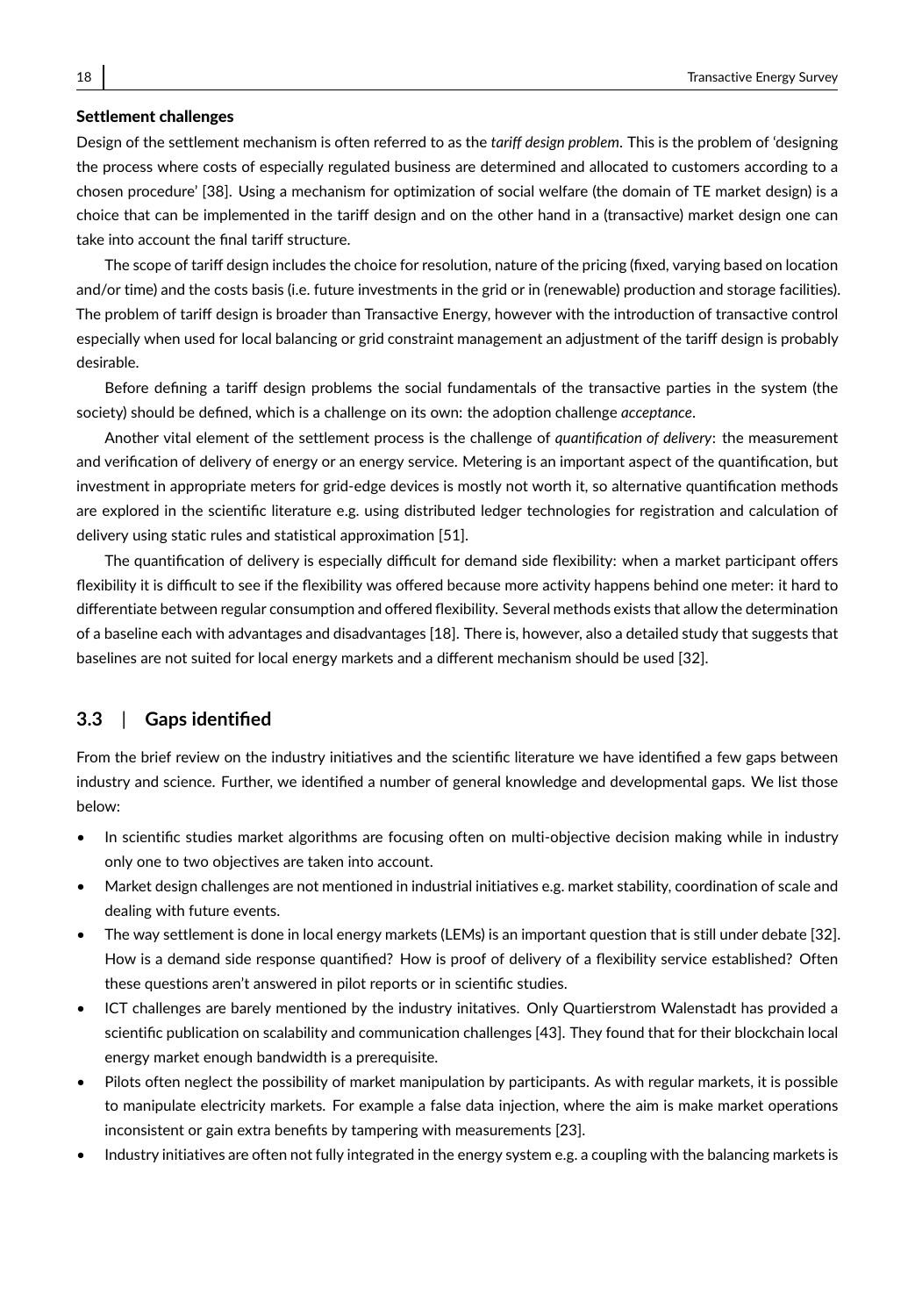lacking, or an energy supplier is still representing the local energy market in wholesale markets. Fit to the current system is therefore still a challenge in up-scaling of many pilots.

- Study of social aspects such as customer acceptance is still open for more research. User acceptance has been studied by Quartierstrom Walenstadt [44] and GridFlex Heeten [19].
- Most initiatives identify legal barriers but none of the projects studies legal aspects in detail. Co-development of regulation and TE solution would be a way to solve the adoption challenge 'fit to current system'.
- Interoperability is barely discussed in both the industry initiatives and scientific literature on local energy markets, which indicates a split between initiatives and experts working on interoperability and on the design of TE solutions.
- In general, we identified a lack of interaction between academia and industrial pilots. Reports on the industrial initiatives barely refer to scientific literature and there are barely any scientific reports published about the industrial initiatives. Also the consortia of a number of the industrial initiatives listed lack scientific institutes. Initiatives having an active scientific partner yield scientific publications providing an more in-depth view in key aspects and outcomes of the pilot.
- The lack of industry-scientific interaction (see the previous point) has resulted in a lack on reporting on industrial pilot results. A reason could be that pilots are still running, however.

# **4** | **ECO-SYSTEM**

For an overview of the ecosystem in The Netherlands, we first focus on the electricity sector as there are ongoing initiatives involving TE. At the end of the section, we zoom in on other energy carriers as well.

# **4.1** | **Electricity**

To map out the NL ecosystem in TE as applied to the electricity system, we first list projects, alliances and other initiatives involving the electricity system and exhibiting two characteristics: 1) having a clear transactive component, and 2) unleashing distribution-level flexibility. Then we categorise the parties involved.

NL projects, coalitions and initiatives:

- **The Flexible power Alliance Network (FAN)** is an industry coalition that aims to provide open standards for unlocking flexible energy in energy systems. The FAN develops and promotes open standards (currently mainly the Energy Flexibility Interface, EFI), stimulates project developent and organises the FLEXCON conference. Parties: Stedin, Enexis, Alliander, TNO, EXE, Enshared, Nieuwestroom, Ecovat, Recoy, NVDE, Senfal, SmartEn, Technolution, TenneT, Dutch Heat Pump Association.
- **the USEF Foundation** is an industry association developing and promoting the Universal Smart Energy Framework (USEF). This framework is designed to provide a "flexibility market design for the trading and commoditisation of energy flexibility and the architecture, tools and rules to make it work effectively." USEF has been applied in pilots in The Netherlands and abroad. Parties: Alliander, Stedin, ABB, DNV, IBM, ICT Automatisering, Essent.
- **The Grid Operators Platform for Congestion Solutions (GOPACS)** is a software platform used by grid operators to solve congestion in the electricity infrastructure both at the transmission and the distribution levels. GOPACS is an initiative of the Dutch grid operators: TenneT, Stedin, Liander, Enexis and Westland Infra. The other Dutch DSOs Enduris, Coteq and Rendo, support this initiative. ETPA has been involved in the development of the platform.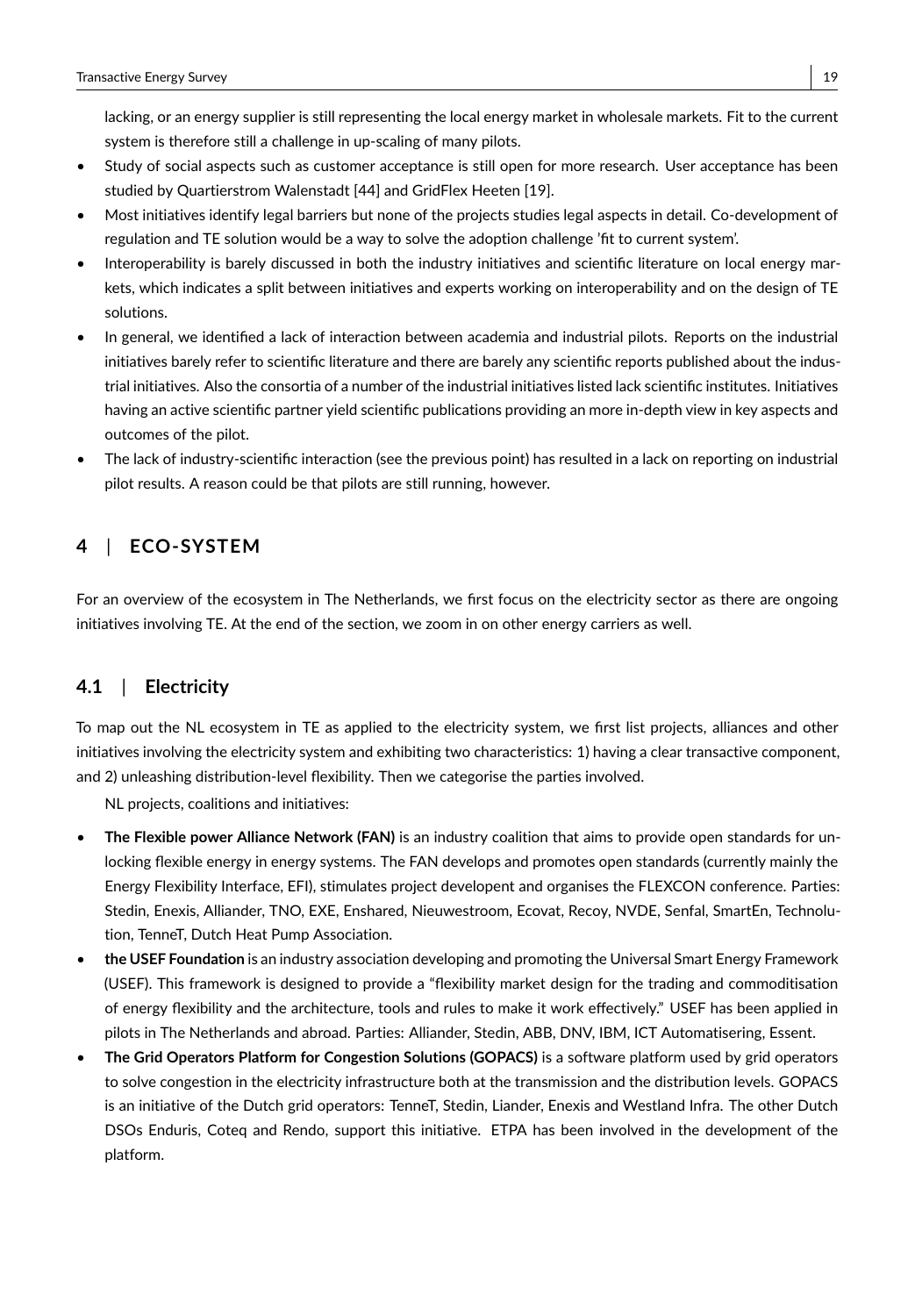- **Energy Traders and Energy Service Companies developing demand response in NL** include: Scholt Energy, Priogen, Centrica Business Solutions, ENGIE.
- **Interflex Demo Strijp-S:** InterFlex was an Horizon 2020 financed project that investigated the use of local flexibilities to relieve distribution grid constraints. The Dutch part of the consortium performed a demonstrator in the Strijp-S living lab are in the city of Eindhoven. Dutch parties involved: Enexis, ElaadNL, TNO, Jedlix, Sympower, Croonwolter&dros and TU/e.
- **GridFlex Heeten** was a smart energy community project that, amongst others implemented and tested a local energy market aimed at matching local demand, supply and local energy storage. Partners: Enexis, Energie Coöperatie Endona, UT, Enpuls, ICT Automatisering, Escozon, Buurkracht, DrTen.
- **GO-E** (Built Environment Electrification) is a nationally funded research and development project investigating whether smart flexibility services can offer an alternative for strengthening the electricity grid in the built environment. Parties: Alliander, Enexis, Stedin, ElaadNL, Greenchoice, Recoy, Itho Daalderop, ETPA, Technolution, Phase to Phase, DNV GL, Witteveen + Bos, TU Eindhoven, TU Delft, TNO.
- **TROEF** is a nationally funded research and development project investigating bottom-up energy exchange. Parties: AM, Royal BAM Group nv, ENTRNCE International, KPN, OrangeNXT, Stedin Netbeheer, University of Applied Sciences Utrecht, NEN, Eindhoven University of Technology and Tymlez
- **Equigy**: TenneT, IBM.

We see the parties involved fall in seven broad groups. Below we list the parties mentioned above per category and in alphabetical order.

- **Grid operators:** Alliander, Coteq, Enduris, Enexis, Rendo, Stedin, TenneT, Westland Infra.
- **Market participants:** ENGIE, Essent, Greenchoice, Nieuwestroom, Priogen, Recoy, Scholt Energy.
- **Market operators:** ETPA.
- **Platform operators:** Centrica Business Solutions, EXE, Senfal, Jedlix, Sympower, Entrance.
- **Enabling Technology Providers:** ABB, DrTen, Ecovat, IBM, ICT Automatisering, Itho Daalderop, Phase to Phase, Technolution, KPN, OrangeNXT.
- **Consultancy Firms:** Croonwolter&dros, DNV, Enpuls, Escozon, Witteveen+Bos.
- **Knowledge and research:** Delft University of Technology, Eindhoven University of Technology, TNO, University of Twente, the NL Universities of Applied Science.
- **Standardization**: NEN.
- **Other**: Buurkracht, Dutch Heat Pump Association, ElaadNL, Energie Coöperatie Endona, Enshared, NVDE, AM, SmartEn, BAM.

# **4.2** | **Other energy carriers**

A similar analysis for transactive techniques used for other energy carriers is hard to perform, as there are hardly any initiatives targeting the distribution infrastructures and having a clear transactive component. Some early developments using TE for heat systems focused on optimizing energy flows in buildings, e.g. [1]. However, to our knowledge, there is no active R&D line following up these developments.

Therefore, we list a number of parties cooperating in projects and alliances that could be involved in a TE-based project either involving heat, gas, or integrated energy systems. This list is not meant to be exhaustive.

• Energy-sector parties cooperating with, in and around harbours. Harbours including the Port of Rotterdam, Port of Amsterdam, and Groningen Seaports.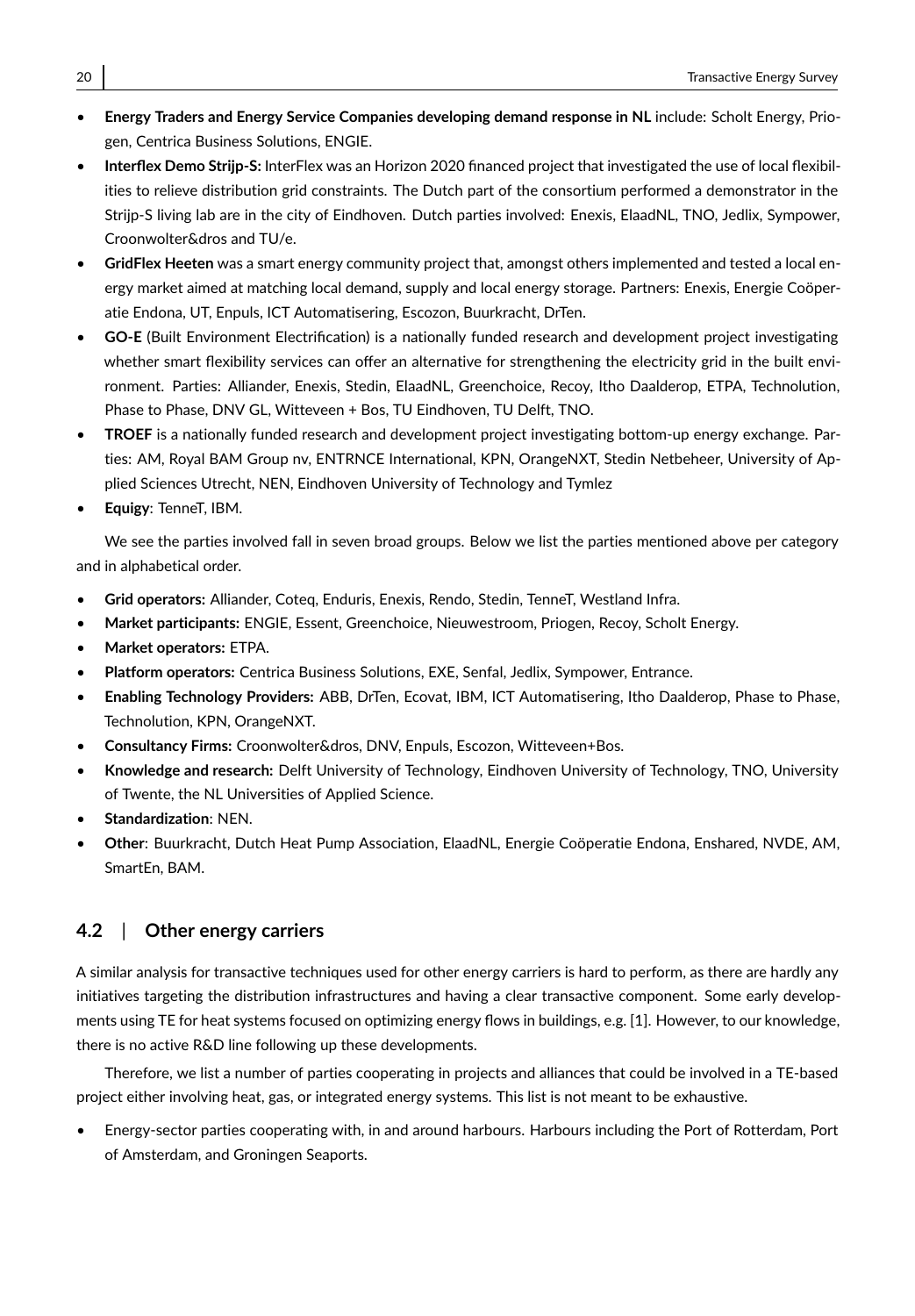- The 38 participants in the Warming UP Collective: heat-supply companies, technology providers, municipalities, knowledge partners.
- Parties involved in operation and expansion of heat networks: Gasunie, WarmtelinQ, Eneco, ENGIE, HVC.
- Knowledge Parties: TNO, PBL, TU Delft, TU Eindhoven.

# **5** | **PROJECTION ON THE NETHERLANDS**

#### **5.1** | **Projection**

Various transactive coordination mechanisms can be found in today's Dutch electricity system e.g. for wholesale energy markets, balancing markets and some solutions for congestion management.

From the perspective of small consumers and producers the energy market is not transactive, they are exposed to mostly flat and sometimes dynamic prices and have no interaction with the transactive mechanisms such as the wholesale market. With the current 'supplier model' it is in general not possible for small consumers to be active on energy markets directly or via a broker/retailer other than their energy supplier.

Improving the transactive participation in the Dutch energy system means therefore that a Transactive Energy solution is introduced that provides abilities to smaller consumers and producers to participate in transactive energy mechanisms i.e. energy markets. This either entails direct participation in existing energy and balancing market or participation in new markets e.g. operated by wholesale market participants. Transactive mechanisms operated by energy suppliers are an improvement in inclusivity (as explained in 2.2 such a hierarchical model can lead to social welfare optimization), but probably this does not provide consumers the ability to employ their transactive behavior fully (see 2.2). When implementing a regulated structure for transactive participation (new Dutch energy legislation, "Energiewet") one should take into account the heterogeneous objectives of consumers (for example, kWMax and self-consumption objectives).

Improving the coordination by introducing transactive energy solutions means solving more problems via transactive mechanisms. In the Netherlands we see most opportunities in the DSO-domain and local market domain since 1) the TSO / national market domain is already to a large extend transactive (however inclusivity can be improved) and 2) the number of issues (especially congestion) are growing in the DSO-domain. Since the DSO-domain is the domain of smaller consumers and producers, solutions to improve coordination should also improve the transactive participation of these parties.

We see also a need for multi-objective mechanisms, solving multiple objectives that use the same solution space or can have a negative impact on each other. For example, the combination of congestion management and balancing management has conflicts [41], [39]. Coordination between grid operators is critical here and a multi-objective mechanism can provide an effective and transparent solution.

# **5.2** | **Changes foreseen with the EU Clean Energy Package**

In 2019, the European Commission issued a directive aimed at implementing the Energy Union Strategy described as 'enabling the free flow of energy through the EU through adequate infrastructure and without technical or regulatory barriers'. This directive is known as the 'Clean Energy package' (CEP) [34]. Two of the five main elements of the package are relevant regarding transactive energy system: (i) a smarter and more efficient electricity market, and (ii) more rights for consumers. The result is that the European Energy Market has adopted already openings for the implementation of Transactive Energy by: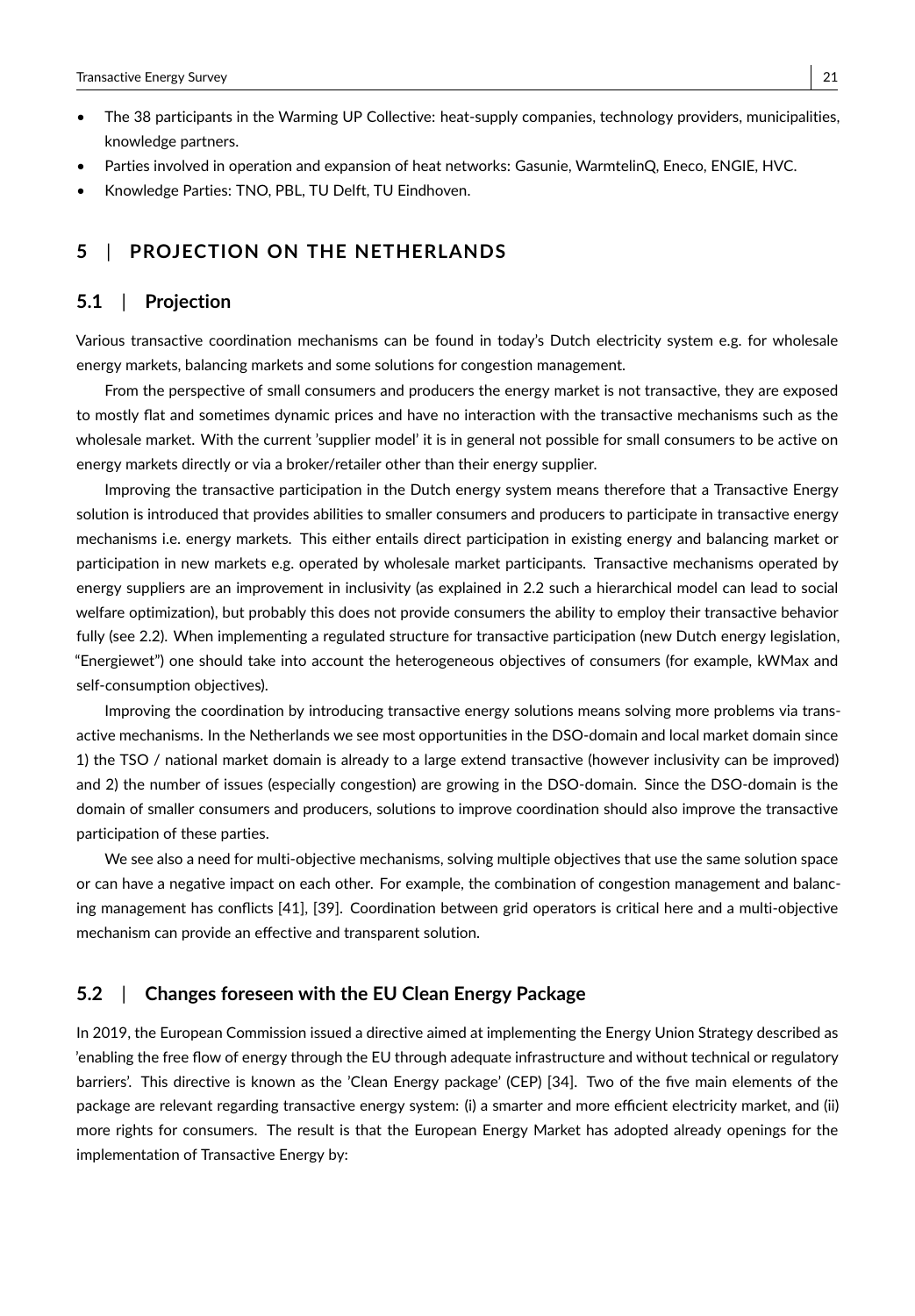- including the introduction of new roles in the electricity system: e.g. aggregators, energy communities, active prosumers
- defining market-based solutions as preferred for either supply, balancing, redispatch, transport capacity, congestion management. In general, the CEP states: 'Core market principles should set out that electricity prices are to be determined through demand and supply. Those prices should indicate when electricity is needed, thereby providing market-based incentives for investments into flexibility sources such as flexible generation, interconnection, demand response or energy storage.'

Hence, the Clean Energy Package includes elements that drive national regulations to include more transactive mechanisms in their energy system, both regarding improvement of transactive participation and self-organisation as regarding improved transactive coordination.

The Dutch regulator has published the first draft of the new energy regulation (Energiewet) implementing the latest European directives. Regarding improvement of transactive participation and self-organisation the following elements are relevant:

- Consumers have the right to be active meaning that their energy supplier should allow them to produce for own consumption, store energy and sell and supply energy to other consumers independently or in a group and as part of an energy community (*Artikel 2.1.4 actief worden*). This article directly prescribes to improve transactive participation.
- Residential and small commercial consumers can assign a Balancing Responsible Party (BRP) other than their energy supplier. (*Artikel 2.2.9 aanvullende eisen leveringsovereenkomst i.v.m. balanceren*). This article enables more self-organisation.
- Consumers can contract a second energy supplier. (*Artikel 2.1.1 rechten eindafnemers tav leveren*). This article increases the options for consumers to contract energy service providers and so it enables more self-organisation.
- Consumers can contract an independent aggregator (independent from their supplier) that aggregates demand response or energy produced by prosumers. (*Artikel 2.1.2 aanvullende rechten eindafnemers van elektriciteit tav aggregeren*). This article increases the options for consumers to sell their own production on the wholesale market or to sell their demand response services and so it enables more self-organisation.
- Grid operators should collaborate towards optimal, safe an efficient management of the energy system in a way that secures and stimulates effective participation of market participants. (*Artikel 3.5.2 samenwerken*) This article underlines the articles above by making grid operators partly responsible for the improvement of transactive participation and self-organisation.

Regarding improved transactive coordination the proposed Energiewet defines a clear preference for applying market-based solution (above central optimization and tariff solutions) for congestion, balancing and other grid management proposes in the electricity system:

- Grid operators buy energy and energy (flexibility) and capacity services in case of congestion, balancing or in case the grid can be operated more efficiently or to balance grid losses. Procurement of these products or services should be done in a transparent, non-discrimination way and via a market-based procedures that facilitates the participation of all possible market participants (*Artikel 3.4.15 congestie en inkoop flexibiliteit elektriciteit + Artikel 3.4.18 balancering TSB elektriciteit sub 3 + Artikel 3.5.3 aankoop NFOD elektriciteit*)
- Storage should be operated by a commercial party (and not a grid operator) where possible. (*Artikel 3.3.9 ontheffing opslag door transmissie- of distributiesysteembeheerder*)

With these articles the grid operators are pushed to improve the transactive coordination in the grid and are even made responsible to secure inclusivity in these new transactive mechanisms.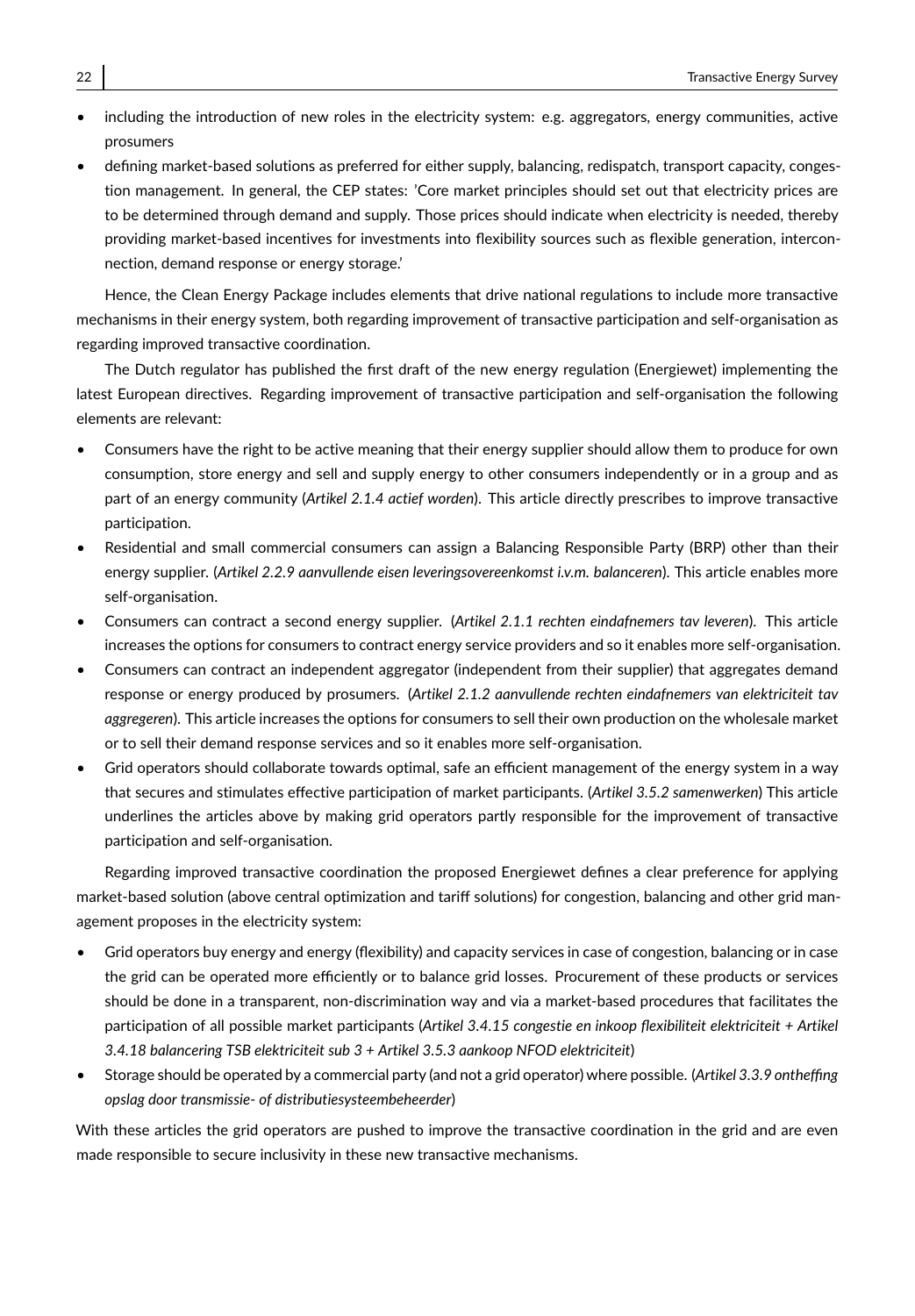With the new Energiewet we expect that there will be more possibilities to develop Transactive Energy solutions either for improving transactive participation or improved coordination. However, specific lower legislation and market rules need to be adapted or developed to pave the path for improvement of both transactive participation and self-organisation and transactive coordination.

### **5.3** | **Expectations**

On the short term, i.e. in the next one to five years, we see a need for the development of a multi-objective mechanism for small prosumers. This enables small prosumers to enter the wholesale market and balancing markets and allow then to aide in solving congestion problems. The number of congestion issues is growing and the new energy regulation requires that smaller consumers can enter the wholesale and balancing markets. Whether a completely transactive mechanism is the best solution should be investigated. An alternative to a fully transactive mechanism is for example a combination of an inclusive platform for balancing and wholesale markets combined with dynamic or bandwidth tariffs from the DSO.

Another short term development is energy communities supporting the grid operator. If an energy community is able to solve a congestion problem it should be enabled to do so. Whether energy communities are capable of solving the problems at all time (e.g. during summer holidays or cold winter conditions) and what risk they should take is up for debate.

Longer term developments include more daily grid constraint management that extends the life time of the grid or is part of the grid design (use of flexibility e.g. battery management becomes part of normal (daily) grid operation). In such scenario, the relation between grid users and their grid operator will change drastically and transactive mechanisms can shape this new relation. In such a new relationship grid connection agreement will also change and transactive mechanisms can provide also a solution to align the availability of transportation capacity on the longer term.

Another possible long term development is a change from grid requirements for assets and grid connections to transactive mechanisms that coordinate joint requirements (e.g. grid inertia).

### **5.4** | **Transactive Energy for an integrated energy system**

As we wrote in section 1.1, TE research and development has predominantly been targeting energy transition challenges in the electricity system. Hence, defining literature, and also state of the art literature, is mainly focused on applications in electricity. Here, we zoom in on an integrated energy system including other carriers as well.

#### Characterization of heat infrastructures

Heat networks are predominantly found at the micro and meso levels of the energy system. At the micro level, heat networks supply space heating within homes and buildings and process heat in factories. At the meso level, heat networks can be found connecting homes and buildings to external heat sources, and on industrial sites connecting heat sources with processes needing heat. At the upper-meso level, first steps are made towards a regional heat network connecting a number of existing and new heat networks in the Dutch province of South Holland.

The remainder of this characterization is partly based on [2]. Residential heat networks are still predominantly fed by heat originated from fossil fuels, often in the form of waste heat from another primary process. Heat from waste incinerators is an exception here. Dimensioning of heat networks is critical and overdimensioning, as is common practice in the design of other types of energy infrastructures, leads to higher losses. Heat networks need to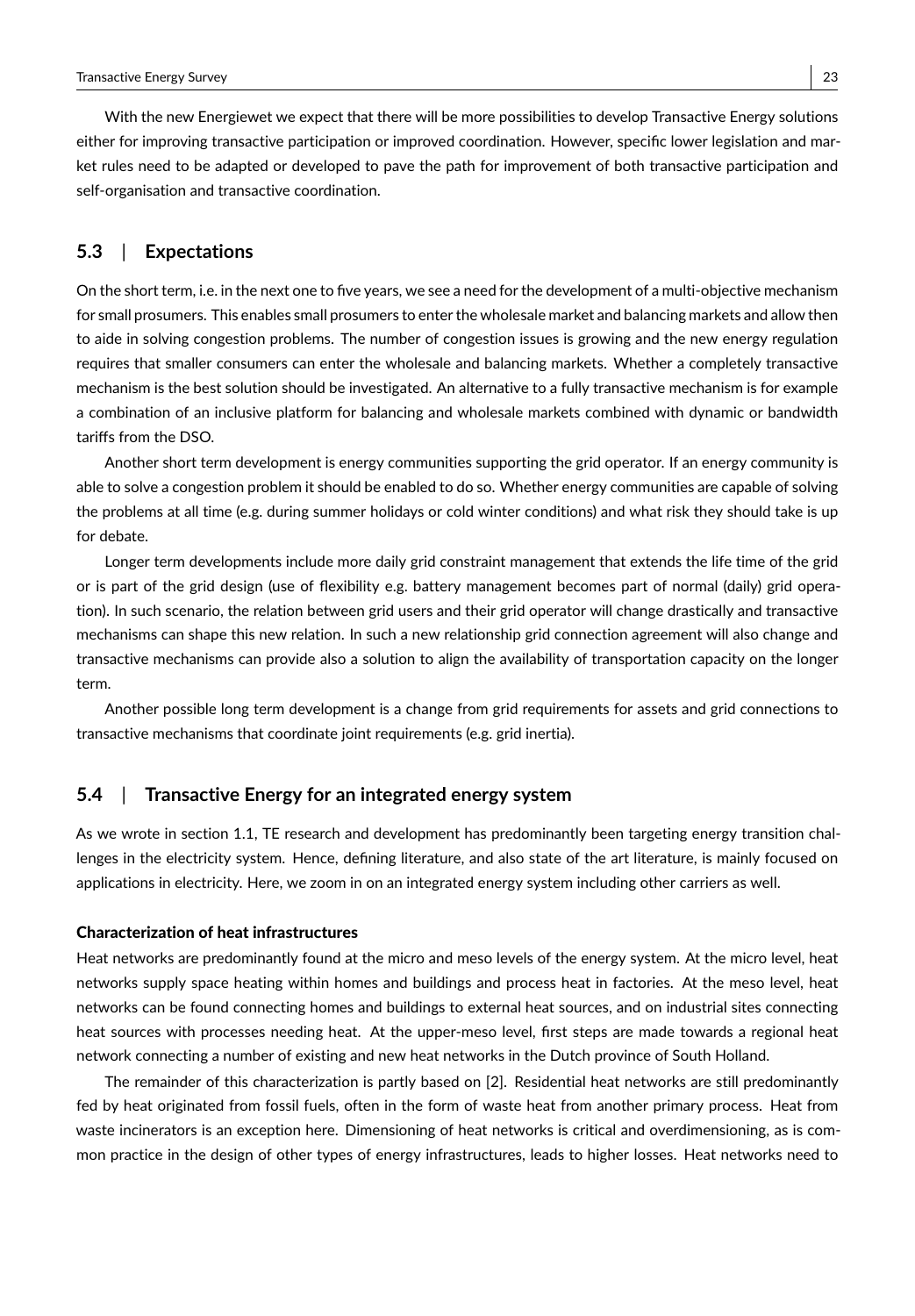deliver their heat at a certain temperature, dependent of the application. Typical temperatures are 90 degrees Celsius for the outgoing stream and 70 for the return flow. Overcapacity leads to higher temperatures in the return flow, resulting in high losses as this heat cannot be recovered. This can lead to counter-intuitive phenomena, for instance, if connected houses are being insulated. Then, the heat demand is lowered, leading to higher infrastructure cost per unit of transported heat.

Valuating heat transported through a heat network is non-trivial. Where marginal cost of other energy carriers are relatively high and fluctuating with demand and supply (electricity, natural gas, for instance), heat as a byproduct from a production process has virtually no marginal cost associated. Traditionally, heat delivered to consumers was coupled to the price for heat from natural gas. However, with natural gas being phased out, this will no longer hold as a benchmark for heat prices. In (local or regional) energy systems where heat is mainly generated as a byproduct, the low marginal cost makes it hard to introduce market mechanisms as a way to match demand and supply. For demand-side flexibility of heat consumers, a transactive mechanism might be useful, but the settlement of prices will probably not be straightforward. A fixed part of the price (presumably set by the regulator) would be needed to amortize capital costs. Note that this would also be the case for large-scale all-solar and/or all-wind scenarios in the electricity system. Since overcapacity in the heat network is not a good idea, undercapacity combined with a hybrid coupling with a heating solution based on hydrogen or electricity may be a solution.

Before operational coordination mechanisms need to be worked out for heat networks within an integrated energy system, the system-level options need to be studied. Meso-level design choices, such as building all-electric houses instead of rolling out heat networks, need to be studied to make informed choices on the direction to follow. To illustrate, we describe two of these choices. Firstly, geothermal energy provides a low-cost option for heat supply to the built environment and other sectors. In the built environment, geothermal wells depend on heat networks to distribute the heat to homes and buildings. Hence the presence of heat networks are a *conditio sine qua non* for this relatively low-cost source of sustainable heat. On the other hand, secondly, modern, well-insulated, houses in The Netherlands, are having low heat demand for space heating. During summer, these houses tend to overheat. Hence a solution with a ground heat exchanger used to store excess heat during the summertime and feeding a heat pump during the winter gives a suitable all-electric solution.

#### Electricity flexibility as a system integration vehicle

Many of the flexibility options in the electricity system involve conversion of energy to other carriers. If the other energy carrier is infrastructure-based, (capacity) challenges in one infrastructure can be mitigated by using capacity in the other. Combined Heat and Power (CHP) units, for instance in the greenhouse sector or feeding heat networks, establish interaction between the electricity and the natural gas networks. When operated in response to (price) signals originating from the electricity system, capacity shortage in either electricity generation or in the corresponding infrastructure is mitigated by using capacity in the gas system. A similar interaction is expected to occur between electricity and hydrogen through Power to Hydrogen and (round trip) electricity storage options using hydrogen. A similar case can be made for flexible electric vehicle charging and future vehicle-to-grid applications. Here, an overcapacity in the transport sector (i.e. vehicles standing still temporarily) is used to create value based on (temporal) capacity shortages in the electricity sector.

#### Key differences between infrastructures

**Network-inherent storage:** Network-inherent storage is the amount of energy (or commodity, so you wish) that is stored in an energy infrastructure, if any. The stored amount may change over time, when the total feed-in to the network is unequal to the total feed-out. Generally, inherent storage is possible in case of gas flows, where it is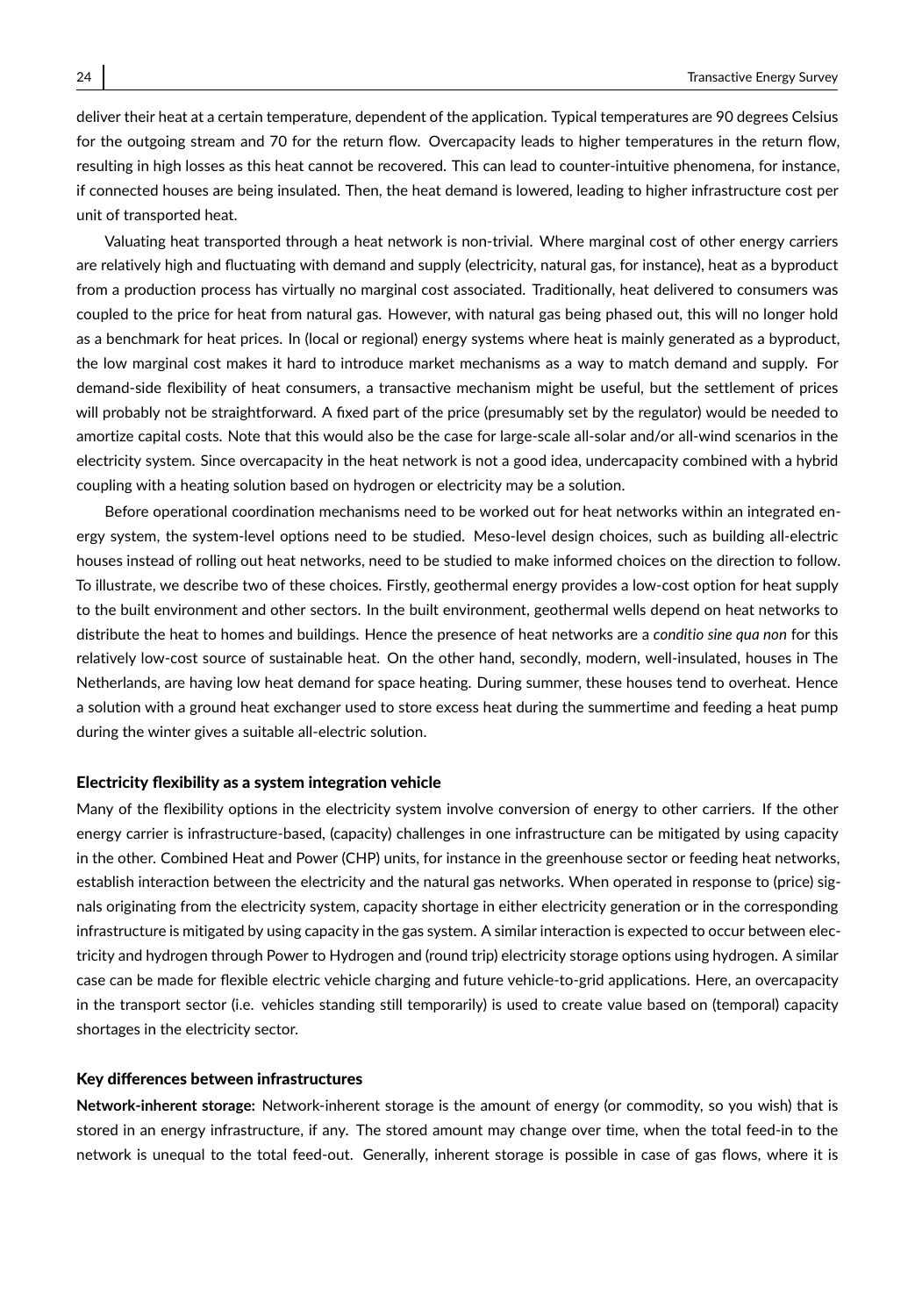influenced by the average system pressure. In Electricity networks there is no storage in the network itself. The only form of inherent storage in an electricity system is the inertia provided by the rotating mass of the synchronouslycoupled generators. This has a dampening effect on fast fluctuations in demand and supply in a system. Infrastructures for Gas and Heat both have storage inherently in the network. With gas it is usable as a buffer. The pressure in the (transmission) network can be increased preemptively when peak demand is expected (e.g. during a cold winter morning). For heat it isn't possible to use the network storage as a buffering means, as increasing the temperature level of the in-going flow eventually leads to a higher-temperature return flow, with higher losses as a result.

**Demand/supply balancing time scales:** For electricity, this timescale is very short. Time constants related to the system inertia is in the order of seconds. If there is a sudden drop in supply (e.g. due to a power plant trip or a transmission line outage) the system's 50Hz frequency drops almost instantaneously. This is the main reason for the complexity found in the organization of the electricity markets. The market mechanisms operating on different timescales (futures, day-ahead, intra-day, balancing and reserve markets) are all aimed at keeping or restoring the instantaneous balance between demand and supply in the system.

#### TE in the integrated energy system

In the light of the above, we expect the future integrated energy system will evolve into a master-follower set-up, where highly-dynamic operational modes in the electricity-part of the system trigger reactions in the heat, gas and transport subsystems. In turn, electricity market prices will be influenced by the interactions with other carriers. For example, if hydrogen prices are high, electrolyzers are willing to pay more for electricity and drive up the market price, even at moments with a lot of solar and wind [33].

Electricity will be very cheap for longer periods on end. In these periods, weather-based renewables will set the electricity prices by producing far more than the traditional type of 'must run' consuming devices and installations consume. Due to sector coupling, the surplus of energy flows into the gas, heat and mobility sectors, using new conversion techniques such as Power to Hydrogen (P2H2), Power to Heat (P2H), where it is stored or used immediately. The longer periods of low-priced electricity will be interleaved with extremely high-priced periods. Then, energy from the other sectors, gas, heat and mobility, the latter through vehhicle to grid (V2G), will unburden the electricity system. During longer periods of low winds and low solar irradiation levels (the Germans call this a "Dunkelfaute") the peak electricity demand will be covered by generation assets operating only a few hours per year. As the CAPEX of these units needs to be earned back in these short periods, their generation prices will be far above their marginal cost. These weather-dependent fluctuations, happening on the time scale of day to weeks will be superpositioned upon the seasonal cyclus. At the same time, short-cycled fluctuations in demand and supply will continuously spark a need for energy flexibility. And this will be in much larger quantities than we see now.

This ongoing integration of energy carriers will happen on the system-wide level, but also locally. Coordination mechanisms will need to operate on multiple time scales, on multiple scale levels, between multiple energy carriers, within the limits of scarce network capacities, and optimizing multiple objectives. On the macro level (i.e energy wholesale and transmission), this type of integrated coordination is already operational using market mechanisms, transactions and dynamic pricing. The challenge is to work out the transactive mechanisms to establish a similar kind of integration at the meso and micro levels as well. As we have seen in TE systems under development for electricity, 'similar' does not mean 'the same' here.

#### Discussion: Coordination Objectives

Using value as a control parameter opens the possibility (i) to implement multiple coordination goals, and (ii) to let individual players attach their own value levels to specific properties or goals. There are multiple ways in which local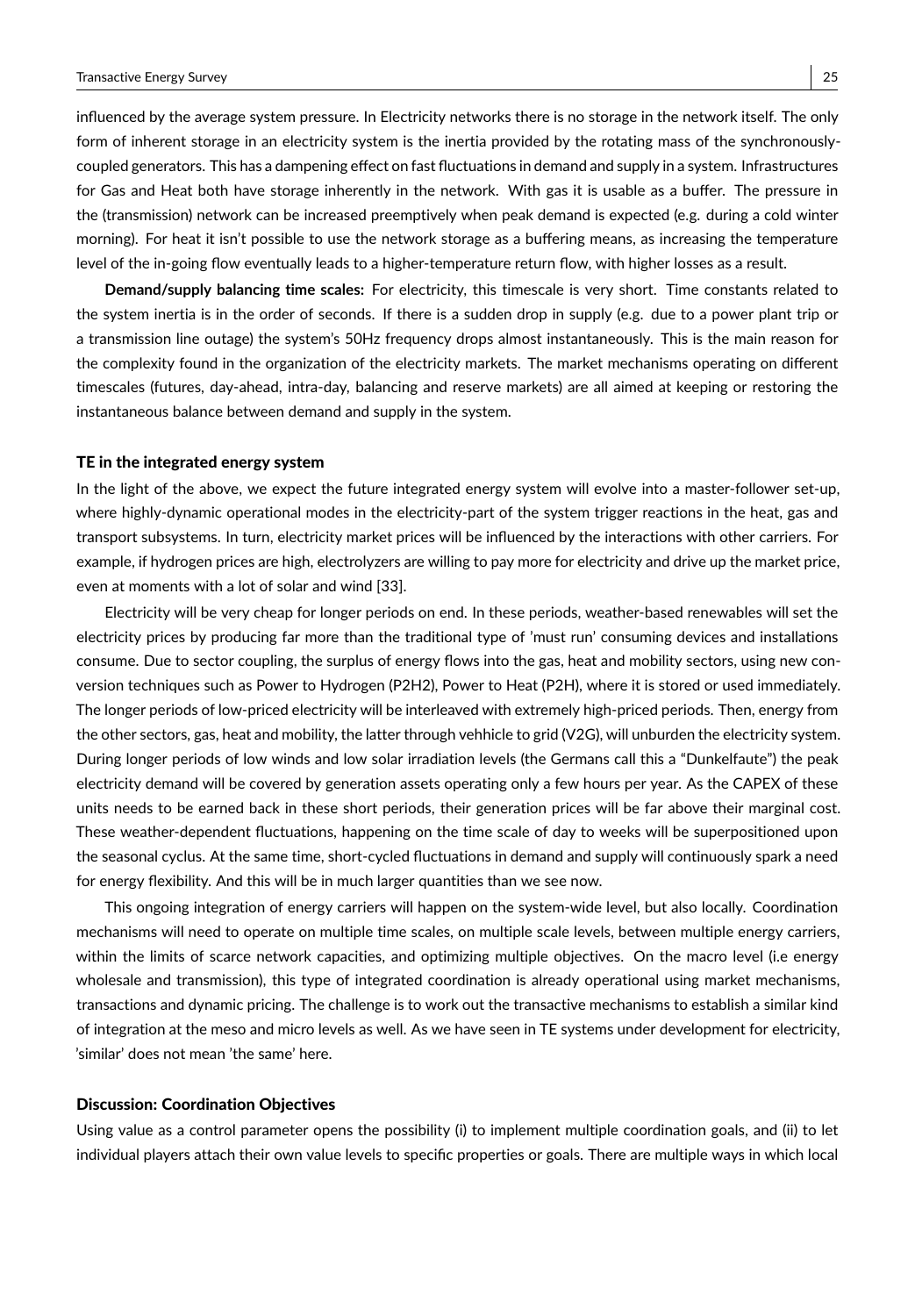or global objectives can be implemented in TE systems. It has to be noted that TE implementations using (near-realtime) monetary value of produced, consumed or stored power readily allow for multiple optimization goals:

- **System-wide balancing:** Using electronic markets, such as double-side auctions, global demand and supply can be matched on different timescales.
- **Congestion Management:** Congestion management can be implemented as (part of) a TE system in multiple ways: as a market-based redispatch (such as in the GOPACS system described above), or constraint-based, when the available network capacity is used as a constraint to the possible outcomes of a market mechanism. The Locational marginal pricing (MLP) mechanism is an example of this.
- **Optimizing self-consumption:** Any price difference between the incoming and outgoing power flows for a prosumer provides an incentive to optimise self-consumption. These price differences can be rooted in tax schemes (e.g. Value-added Tax levied on the incoming flow), subsidy schemes (e.g. as in the German subsidy program for solar PV generation) or caused by time-of-day effects. Massive PV power in-feed lowering electricity prices is an example of the latter.
- **Minimizing network use:** The monetary value of network use consists of fixed and variable costs. In case of electricity, the variable cost mainly consist of network losses. These can be incorporated, for instance, in a local marginal pricing mechanism, leading to an additional incentive to source energy locally. A price component then represents the cost for network losses as incurred by each load put on the system.
- **Ancillary Services:** In a large part of the Western economies, the EU included, ancillary services related to scheduling & dispatch, and the operating reserves are already organised through market-based systems. These services are increasingly delivered by (aggregates of) distributed energy resources.

Other global or local control objectives can not be so straightforwardly connected to monetary value as the ones listed above. The sustainability level of the energy mix is an example here. When marginal energy production cost is driving the price dynamics in a TE system, abundance of sustainable energy from solar and wind is triggering flexible load assets to consume through low energy prices. However, other low-marginal cost production assets, coal-fired conventional plants for instance, are stimulated then as well. In order to let energy consumers influence certain dynamic properties of their procured energy, a labelling system needs to be added to the trade system at hand. To our knowledge, there is no scientific consensus on how to realise such a system. However, a *(near-)real-time certificates of origin* system would add customer choice opportunities for a great variety of properties attachable to energy commodities:

- Carbon emissions
- Ecological footprint
- Generation mix
- Air pollution
- Land use
- etc.

In such a system, energy offered to a TE market can optionally be labelled according to origin, enabling the trade of energy with certain properties. Then, the market system needs to make peer-to-peer trade connections between suppliers and demanders of energy having a particular label or label set. This gives consumers means to ensure a (close-to) real-time guarantee of certain properties of the energy consumed, including those listed above.

Note that a number of challenges need to be overcome to implement such a system effectively and efficiently. The market clearing mechanism will be much more complex and, thus, less transparent for participants. Further, each combination of commodity and label can be seen as a separate, although coupled, market, that needs to have certain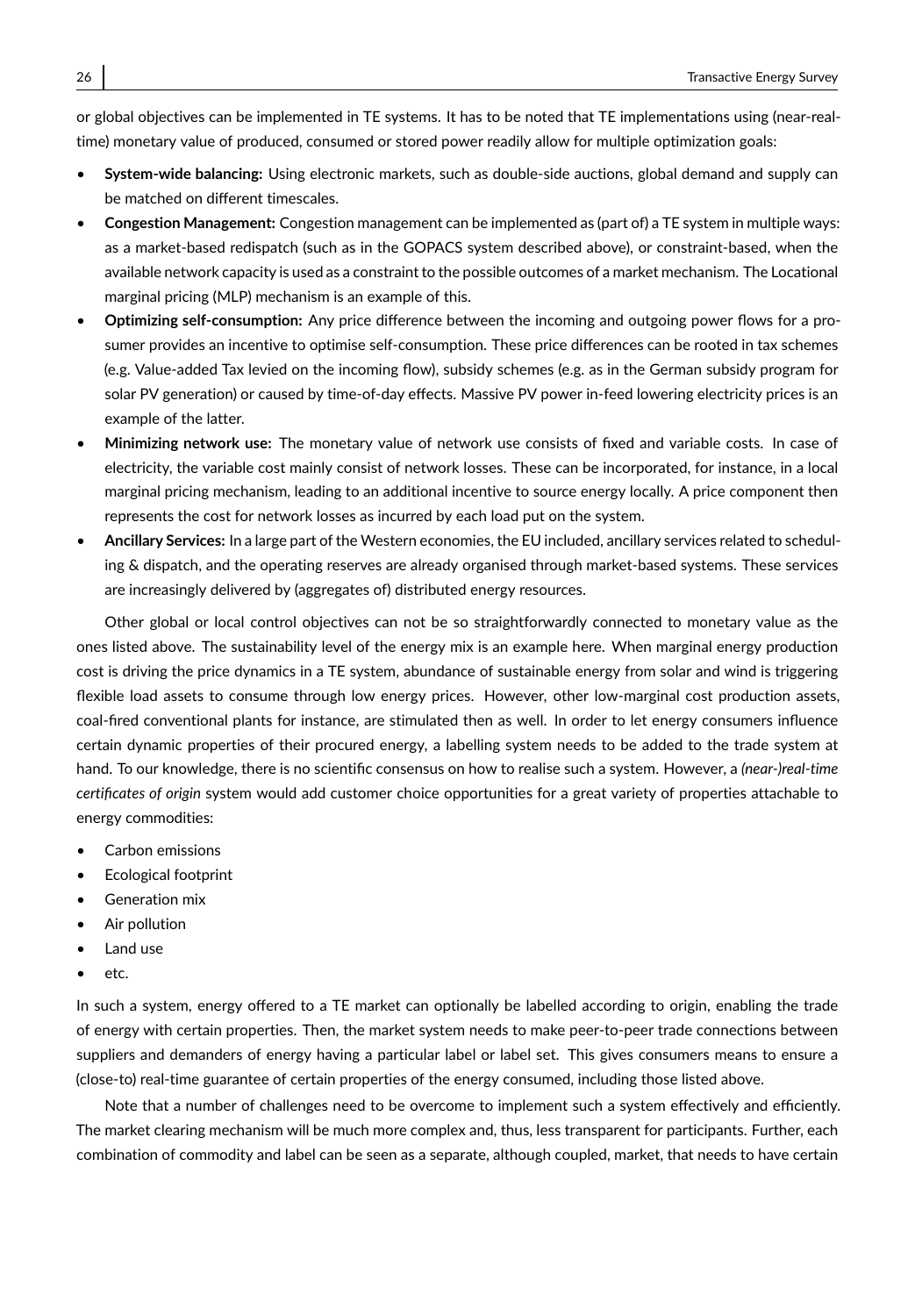trading volume to avoid liquidity problems like price instabilities and proneness to market manipulation.

# **6** | **SWOT ANALYSIS**

This section provides the results of a SWOT analysis resulting from a workshop held at March 31, 2021 with various stakeholders in the Dutch energy system including DSOs, energy suppliers and consultants. The analysis consists of two parts, one for each axis of Transactive Energy development (see Figure 1). Both are in context of a shorter-term development foreseen in the Netherlands. The first SWOT analysis (part) focuses on improved transactive participation in wholesale markets. The second on improved transactive coordination in the DSO domain.

### **6.1** | **Improved transactive participation in wholesale markets**

The scope of this first SWOT analysis is improved transactive participation in wholesale markets. Meaning current wholesale markets are opened for smaller parties either directly or via a platform that enables consumers and producers to communicate the value of their consumption, production and flexibility and to respond to the result of a transactive mechanism directly linked to the wholesale markets. The combination of improved transactive participation and transactive coordination is left out of scope.

For a SWOT analysis it is useful to define the alternative of the foreseen development. In this case we defined as the alternative that small consumers and producers receive either fixed supply prices or dynamic price schemes from a retailer - a large party that has access to the wholesale market.

- **STRENGTHS:**
	- **– Ownership**: A transactive relation with the energy system introduces ownership of smaller parties about energy transition challenges. This is expected to increase the awareness about the impact of their energy usage and behavior on achieving the energy transition goals as a society.
	- **– Resiliency**: With the expansion of transactive interactions in the energy system, more control options become available leading to more resiliency. Further, by integrating distributed flexibility options, robustness for outages of individual units decreases, as the individual units are smaller (in comparison with a traditional power plant.)
	- **– Observability**: With the expansion of transactive interactions in the energy system, more information on demand and supply becomes available and prognoses of grid operators and balance responsible parties can be improved.
- **WEAKNESSES:**
	- **– Redesign ICT Infrastructure**: New administration systems and maybe measurement equipment are required. The ICT architecture needs to encompass the full distribution level of the energy system.
	- **– Business case still unclear**: Especially for residential prosumers, there is only a limited business case in the current market environment and setting. Even without the annual net metering currently in place in the Netherlands, price differences might be too small to be attractive for (residential) prosumers.
	- **– Redesign of energy market**: New regulation will be required to support transactive mechanisms for example balance responsibility for residential prosumers.
- **OPPORTUNITIES:**
	- **– Cost reduction**: Potentially, the market participation of smaller parties can decrease their energy bill. The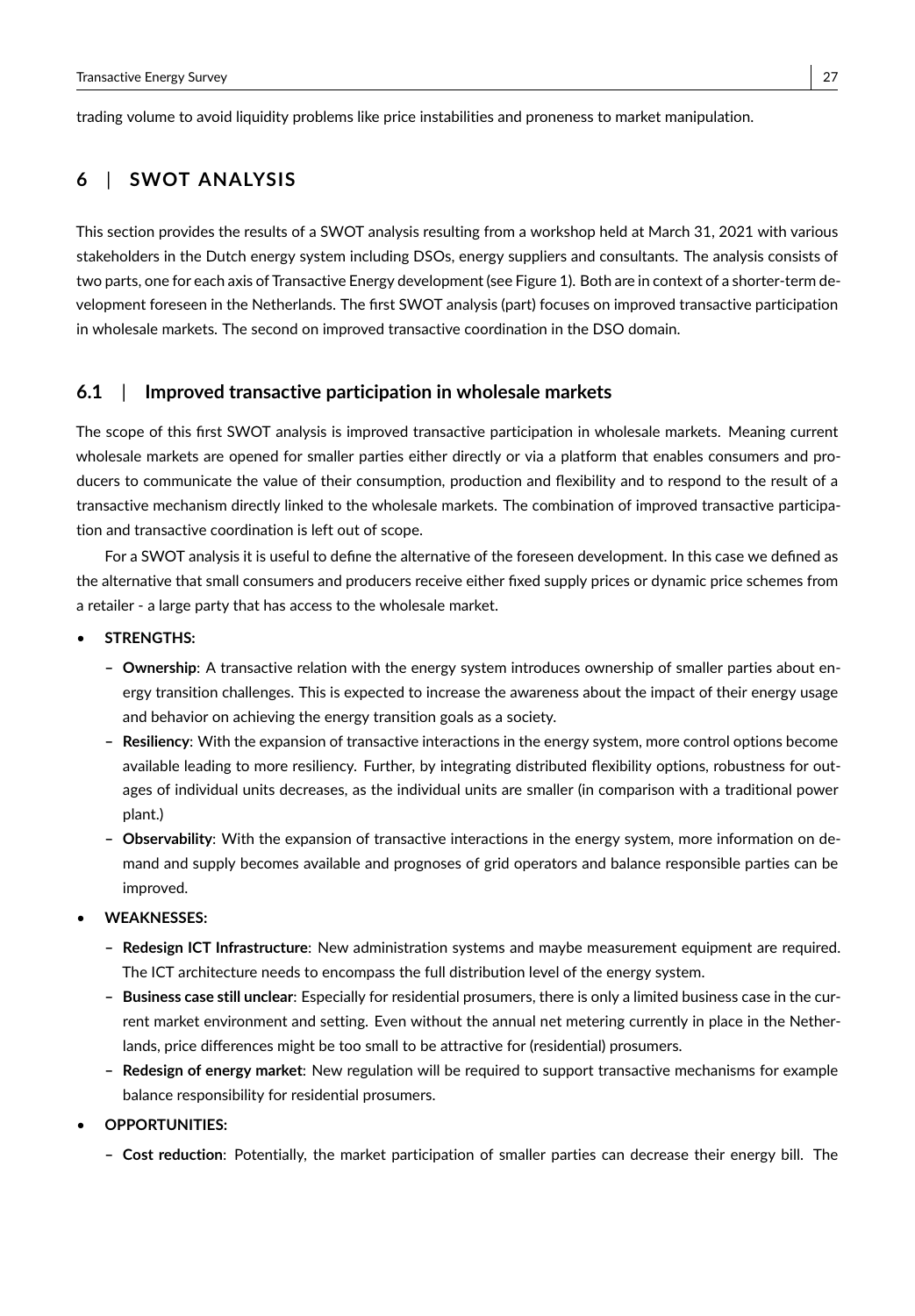societal cost for the energy transition will be lower as well, most probably.

- **– Fairness**: transactive mechanisms provide opportunities to implement 'causer pays' objectives and a dynamic that ensures non-discrimination.
- **– Triggering the right incentives**: For example, incentives for flexibility and renewable investment follow from the mechanism. Note that introducing additional market mechanisms operating in the shorter-term lead to (positive) longer-term economic effects as well.
- **– Redefining local economies**: Opportunities for cross-domain value propositions improve local living environment e.g. exchange energy with neighborhood services. Opens opportunities to redefine the value of energy for small consumers and producers.
- **THREATS:**
	- **– Trust:** Loss of trust in the value communicated.
	- **– Robustness to extremes:** Non-preparedness for extreme or unexpected cases, while they have more than ever direct impact on consumers.
	- **– Motivation:** People are not motivated to participate.
	- **– Misuse:** Transactive systems can be used for other purposes than they are design for (gamestop example).
	- **– Gaming:** Transactive systems can be gamed, under circumstances.
	- **– Increasing complexity:** The complexity of the energy system increases by adding complex interaction of smaller parties.

Whether and to what extend improved transactive participation should be realized in the Netherlands should be answered by reviewing the:

- proportionality of effort: is the effort of changing regulation and implementation of required ICT infrastructure proportional to the gain of the smaller parties and the energy transition goals?
- level playing field for smaller parties given the Clean Energy package directives. According to the clean energy package small prosumers should have the opportunity to be 'active; meaning they have either directly or indirectly access to the wholesale markets.

# **6.2** | **Improved transactive coordination in the DSO domain**

For the second SWOT analysis we focus on improved transactive coordination in the DSO-domain. This means that DSOs are introducing new ways to approach network management challenges such as congestion, voltage and grid connection issues. Alternatives to the introduction of transactive mechanisms to coordinate DSO grid challenges are grid reinforcement, top-down control by the DSO or innovative DSO price schemes.

#### • **STRENGTHS:**

- **– Cost efficiency:** Can be a cost-efficient alternative to grid reinforcement and grid tariffs.
- **– Fair and clear problem ownership:** The causer pays principle can be implemented.
- **– Deal with interdependencies:** Multi-objective mechanisms can solve coordination issues (e.g. between grid balancing by the TSO and congestion management by the DSO).
- **– Service-oriented:** Solutions can be designed more aligned with the consumer experience by offering a more service-oriented mechanism (instead of a commodity-oriented one.)
- **– Locational observability:** transactive mechanisms provide DSOs with a view on the status of the local grid.
- **– Awareness of grid issues:** Users of the grid become aware of the issues the grid operator is facing.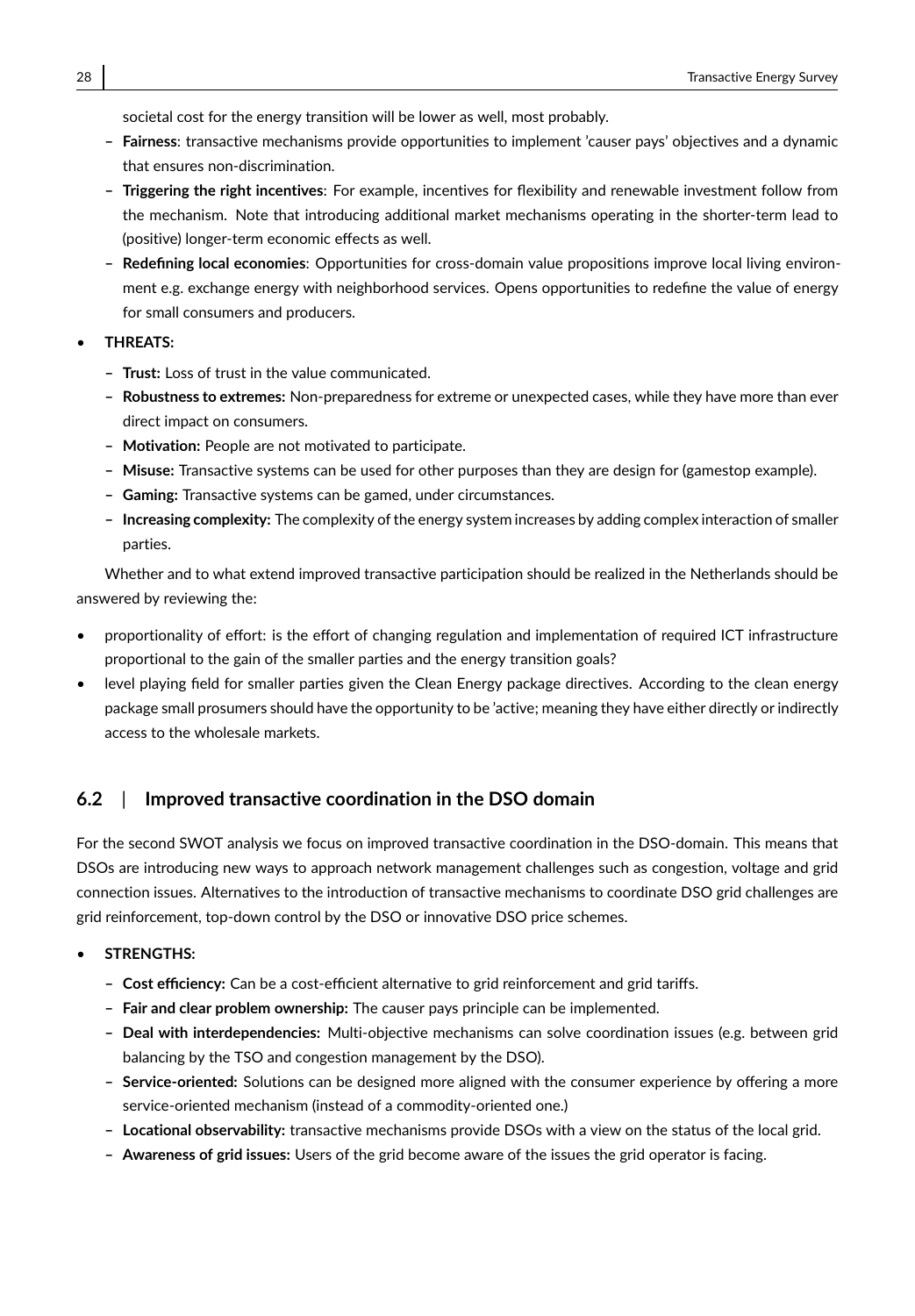#### • **WEAKNESSES:**

- **– Cost-effectiveness currently unknown:** Costs and effects are unknown
- **– Increasing complexity:** Complexity increases and with it the probability of error.
- **– Too much abstraction:** Especially in multi-objective markets; the product and its value can become unclear (why do I pay more than yesterday?)
- **– R&D required:** Market mechanism is not available from the shelf. However, also the effect of alternatives as tariff solutions are unknown.
- **OPPORTUNITIES:**
	- **– Unlocking flexibility:** If the value of flexibility in low and medium voltage grid is increasing by using it for more purposes-, more parties have interest in joining new and existing markets and providing their (flexibility) services.
	- **– Enable capacity optimisation:** (Early) notification and planning of load and production as part of a transactive mechanism - enables capacity optimisation of the grid operator.
	- **– Deal with increasing uncertainty:** uncertainty of load profile predictions grow, transactive energy can provide a solution.
	- **– Collectivity:** Cooperative behavior can get a boost.
	- **– Shift from grid access to market access:** The relation between the DSO and grid-connected parties is going to change: focus will be more on enabling market access instead of the right to connect.
- **THREADS:**
	- **– Lack of DSO Acceptance:** There is not a good fit yet with the way of working of the DSO ('verzwaren tenzij') vs 'friend of the grid operator').
	- **– Increasing dependence on forecasts:** Forecasts can be wrong and depending highly on these introduces a risk.
	- **– Energy availability / Price risks:** Consumer is not willing to accept that energy is not always available at a fixed / capped (low) price.
	- **– Emergent behavior:** Transactive energy systems can show behavior of that does not depend on its individual parts, but on their relationships to one another. This emergent behavior cannot always be predicted by examination of a system's individual parts and is hard to understand and predict.
	- **– Scalability:** Field-demonstrated TE mechanisms have predominantly been performed with relatively small numbers of players. It is unsure how these will scale.

Whether and to what extend improved transactive coordination in the DSO domain should be realized in the Netherlands should be answered by reviewing the:

- Opportunity to unlock flexibility with a transactive mechanism. The amount of unlocked flexibility should be able to solve the DSO grid issues completely otherwise grid reinforcement or (non-voluntary) congestion management is still needed. This also should include a review of the capacity of the DSO to forecast grid issues and to understand the effect of activation of flexibility bids. Also the acceptability of the back-up system (when the transactive market is not functioning due to ICT issues or a lack of available offers).
- The extent to which the resulting market system is competitive. If the competitiveness is low, market participants will be able to influence the market price, which, in turn, may lead to gaming behaviour. Especially in small (e.g. local) sub-markets the number of participants may be too small for a competitive market. The use of a properlydesigned tariff structure might mitigate this gaming opportunity.
- The fairness of the mechanism: is the mechanism legal/economical and societal acceptable? This also includes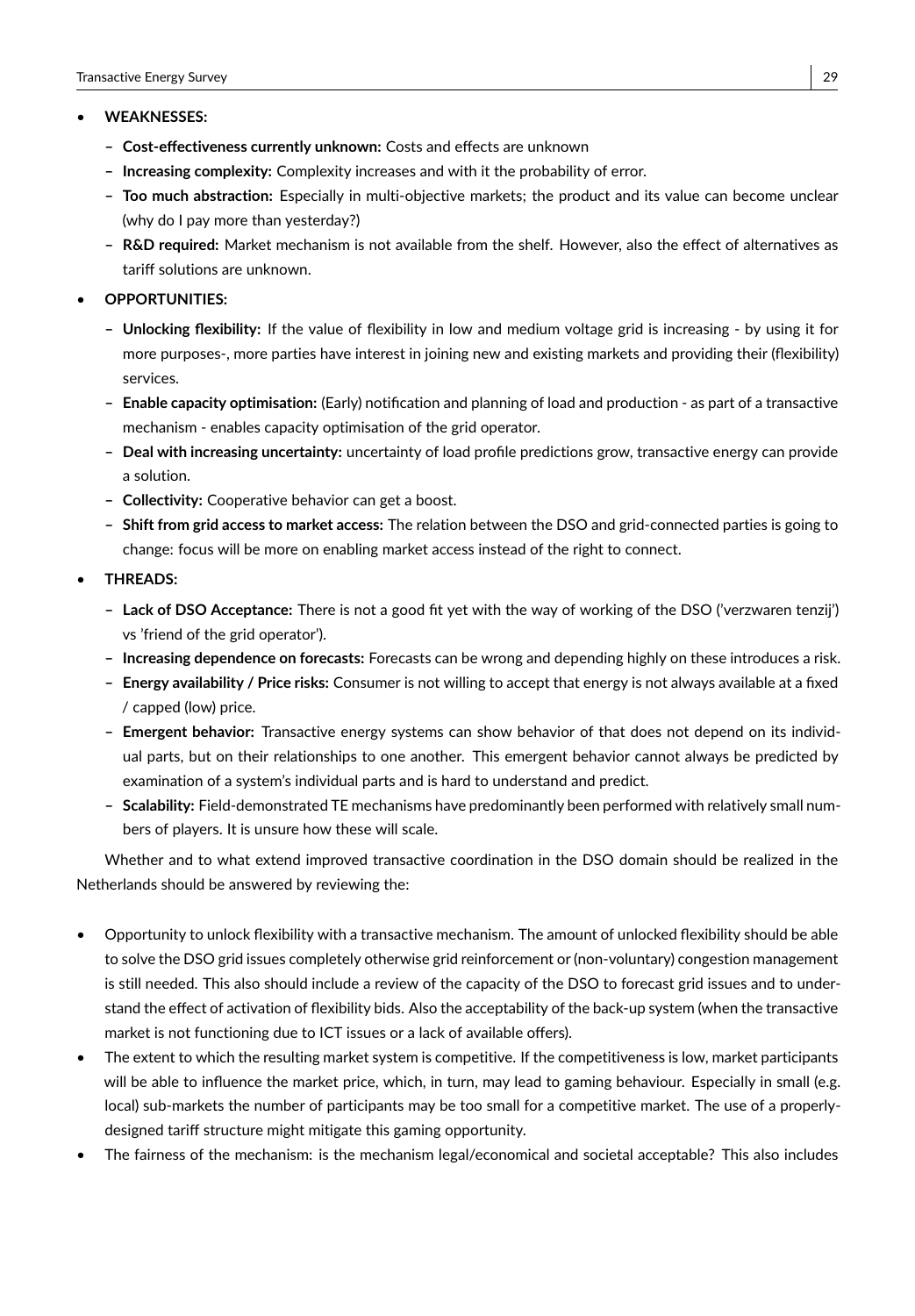a review on the understanding of the mechanism. If it is not clear when and why prices go up and down the mechanism is not acceptable.

# **7** | **ADVICE**

As explained in the Introduction of this document, the goal of this study is (i) to map out the current state of the art in Transactive Energy (TE) and (ii) to analyse how TE can be relevant for the future energy system of The Netherlands. TE is an energy management approach combining (local) systems control with market-based interactions, as we described in greater detail in section 2. This advice is written for the Topsector Energy System Integration Program, which focuses on system-level innovations as described in the Multi-annual Mission-driven Innovation Program titled "A robust and socially supported energy system" (MMIP 13).

# **7.1** | **How to talk about Transactive Energy?**

In Subsection 2.2, we explored the concept of Transactive Energy and in 1.2, we presented a methodology to discuss Transactive Energy developments in existing energy systems. The TE definition and TE development methodology can help to structure discussions about the implementation of TE. For such discussions we identified a few recommendations:

- Be aware that Transactive Energy mechanisms include both competitive and cooperative solutions. Have a good look at the variety of TE mechanisms and choose wisely. Unfortunately, we see a lack of overview of type of mechanisms available for a broader public which may complicate to perform such a TE mechanisms selection.
- Always consider the alternative to the Transactive Energy solution. The Energy Management Matrix is a useful tool to identify alternatives and to spot the key differences that should be discussed.
- Where possible split discussions over the two axes of TE development. Development in improved transactive participation and improved transactive coordination go in especially the DSO domain go hand in hand, but discussion both elements separate help to identify the key issues. In Section 6 we took this approach.

### **7.2** | **Directions for the systems integration innovation agenda**

In the following subsections, we describe a research & innovation (R&I) agenda that could be adopted by the MMIP13 innovation program to stimulate TE development and further uptake in The Netherlands. We describe this agenda based on a current trend we see in short-term innovation in the energy sector. From there we argue about the needed focus for the medium and long terms. In this way, we present the high-level R&I agenda as depicted in Figure 6. In terms of funding instruments, the short term developments are either done by the sector parties themselves or funded through the Netherlands Enterprise Agency RVO, the mid-term R&I is typically funded through RVO as well, and the long term research trough the Dutch Research Council NWO.

The short-term part of the agenda is describing a current trend and is included for the sake of the argument we are trying to make. As such, this part is not part of our advice and, therefore, we do not describe it in a separate subsection.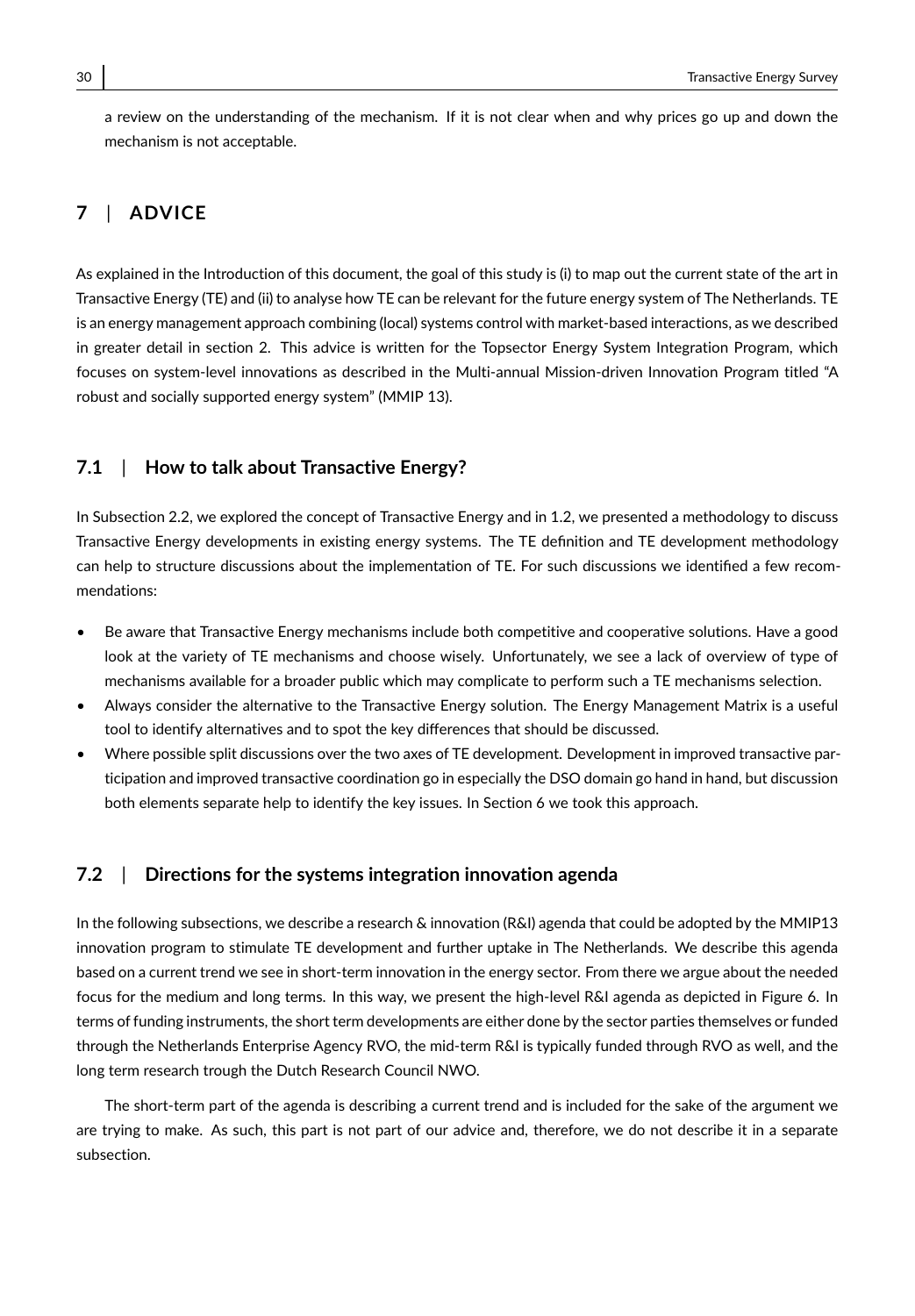#### Transactive Energy Survey 31



FIGURE 6 High-level Research and Innovation agenda for Systems Integration: some current short-term developments, and recommendations for medium-term breakthrough research and innovation and long-term scientific research.

#### Short-term: Problem-oriented Innovation

Currently, there are a number of emerging challenges in The Netherlands related to the energy transition and/or the out-phasing of Dutch gas extraction from the Groningen field due to earthquake problems. The most pressing challenge is the lack of electricity distribution capacity available to connect new (renewable) generation assets as well as new or expanding electricity consuming connections. This occurs in a large portion of the country and it is hampering the energy transition at the moment. System integration mechanisms that unlock prosumer flexibility, and give system operators means to manage congestion using that flexibility, are urgently needed. A number of innovation projects are currently underway to provide short-term solutions. These include the GO-E project (developing flexibility activation mechanisms for the DSOs), the Flexibility Market Zuidplaspolder (an operational flexibility market to bridge the time needed for grid reinforcement) and the development of a real-time interface for control of distributed generation and loads by *Netbeheer Nederland*, the Dutch Association of System Operators, to name just a few. These problems were foreseen, however, most policy makers were surprised by the timing in which these developed into developing into (temporal) show-stoppers. As a result, innovation is now increasingly driven by these acute problems and therefore highly short-term problem-oriented.

### **7.3** | **Medium term: Breakthrough research and Innovation**

On a longer timescale, it is important to avoid strings of piecemeal innovation steps. Developments as described above are predominantly happening within the current regulatory framework, in the current energy sector order and within the current socio-economic frame. As each innovation step will be taken from the previous one as starting point, there is substantial risk of locking in solutions that give good results on a short scale, but steer towards a sub-optimal system solution in the long run. Therefore, medium-term innovation actions are needed targeted at breakthrough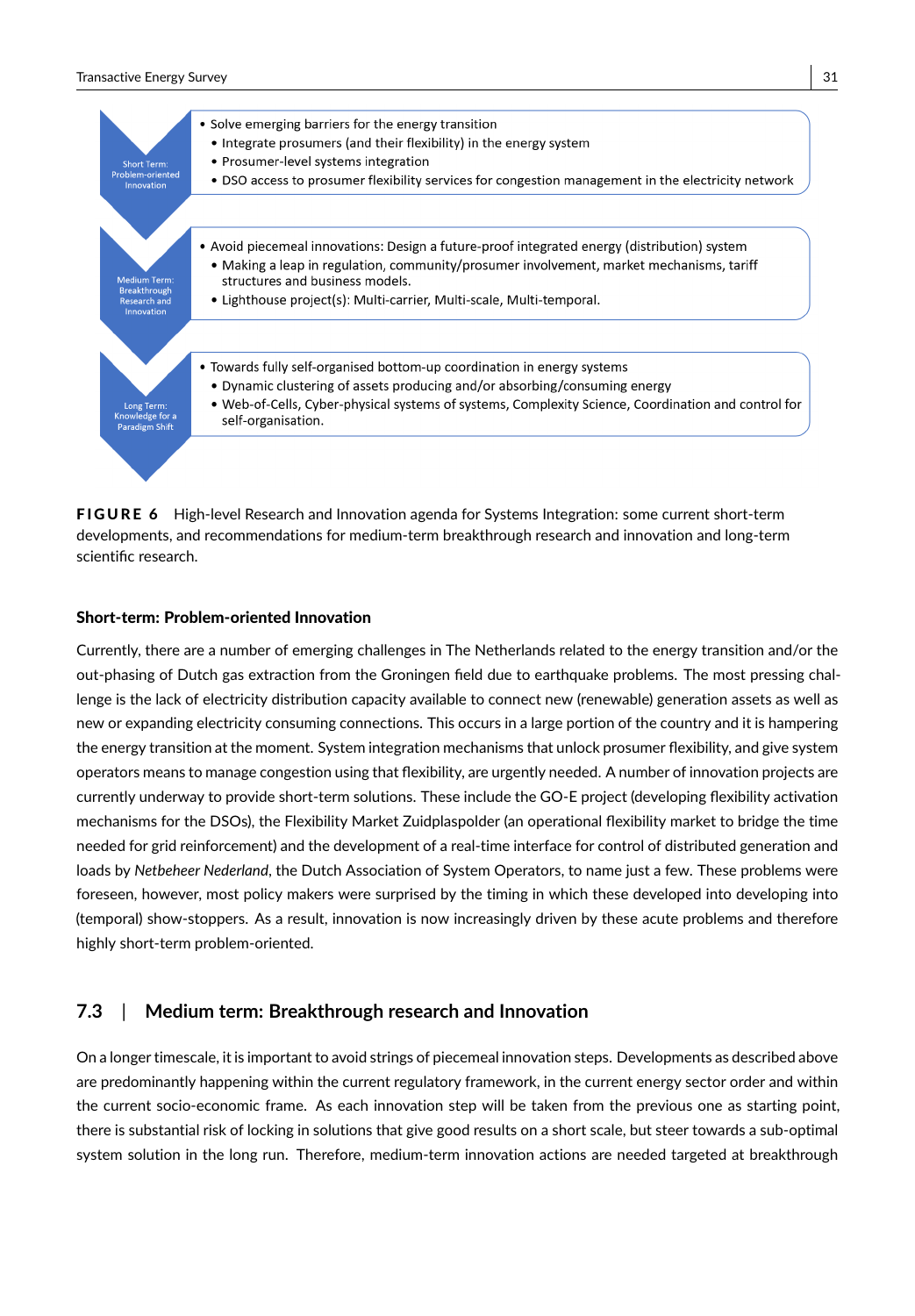R&I designing a future-proof integrated energy (distribution) system. An orchestrated innovation leap is needed in regulation, community and prosumer involvement, market mechanisms, tariff structures and business models. One or more *lighthouse projects* should develop and field-demonstrate a complete end-to-end blueprint for such an integrated energy system that is multi-carrier, multi-scale, and multi-temporal.

To describe the difference in short-term development and medium term breakthrough R&I, we look at the example of congestion management for electricity distribution. In current developments in multiple projects, this is approached as a redispatch process, similarly to the process used in transmission. So, first, we let the markets run assuming a copper plate network (i.e. having unlimited capacity) and then we use the remaining flexibility to solve congestion if it occurs. As the easy accessible, and thus cheaper, flexibility is used up in the normal market run, the flex available to solve the congestion will be limited in availability and higher in price. This suffices fine in a setting where congestion occurs in a limited number of places, at a limited number of times and is foreseeable a few hours ahead. However, solving congestion this way in a mid-term business-as-usual scenario, i.e. more frequently and on a much larger scale, will turn out to be highly inefficient. Hence, in a more far-stretching innovation step (a leap if you wish), one would redesign the market mechanisms such that the network capacity serves as a constraint to the market outcome. Market trade and congestion management are then integrated in a single process. Note that this doesn't disqualify the current developments and mechanisms. These are important steps in keeping our energy system stable and reliable and in exploring the changing roles and way of working triggered by the energy transition. However, a thorough R&I effort on the medium term, as described above, is needed to innovate on a system level.

The scientific challenges identified in subsection 3.2 can be used to define the scope of academic research and demonstration calls. A lighthouse project should address all five challenges identified: market design, agent strategies and challenges related to adoption, settlement and ICT. We recommend to study the challenges both from a fundamental scientific perspective as in the context of a demo, pilot or existing implementation. Underexposed by the scientific literature in TE are the legal challenges. As stated above, an innovation leap in multiple disciplines and domains need to be taken. This includes innovation in the legal domain as well. As part of the adoption challenge, special attention should go to user acceptation. Better insights in the societal requirements and in the social innovations needed will help to speed up the development of TE. Nevertheless, society is always in progress and lessons should be learnt from demo and real-life experiences.

In Section 5 we discussed the status of Transactive Energy in the Dutch energy system and explored the next steps to realise an improvement of transactive participation and coordination under influence of regulation and challenges that grid operators and other stakeholders in the energy system face. We identified a number of needs and recommendations:

- A short term need for a multi-objective mechanisms improving the participation of small consumers so they help balancing the grid in the TSO (system-wide balancing) and DSO (congestion management) domains.
- A structured and deep analysis into the impact of various TE market design in comparison to (price-based) alternatives (e.g. grid tariffs). Also hybrid approaches TE embedded in an innovative tariff design should be evaluated.
- A further development of the role of energy communities. Some of the industrial initiatives described, are expanding market mechanisms from the wholesale and transmission level downwards into the distribution grids. At the other side of the system, local energy communities are evolving their ways to make their local subsystem greener and more efficient, e.g. by developing ways to exchange energy locally. These two developments should be brought together to accomplish synergy.

Additionally, it is recommended to investigate alternatives for the use of time slots in markets and coordination mechanisms. Already in the current wholesale market setup, time slots are posing a challenge. Frequency swings can be seen around the start of each hour and, albeit to a lesser extent, around 15, 30 and 45 minutes past the hour.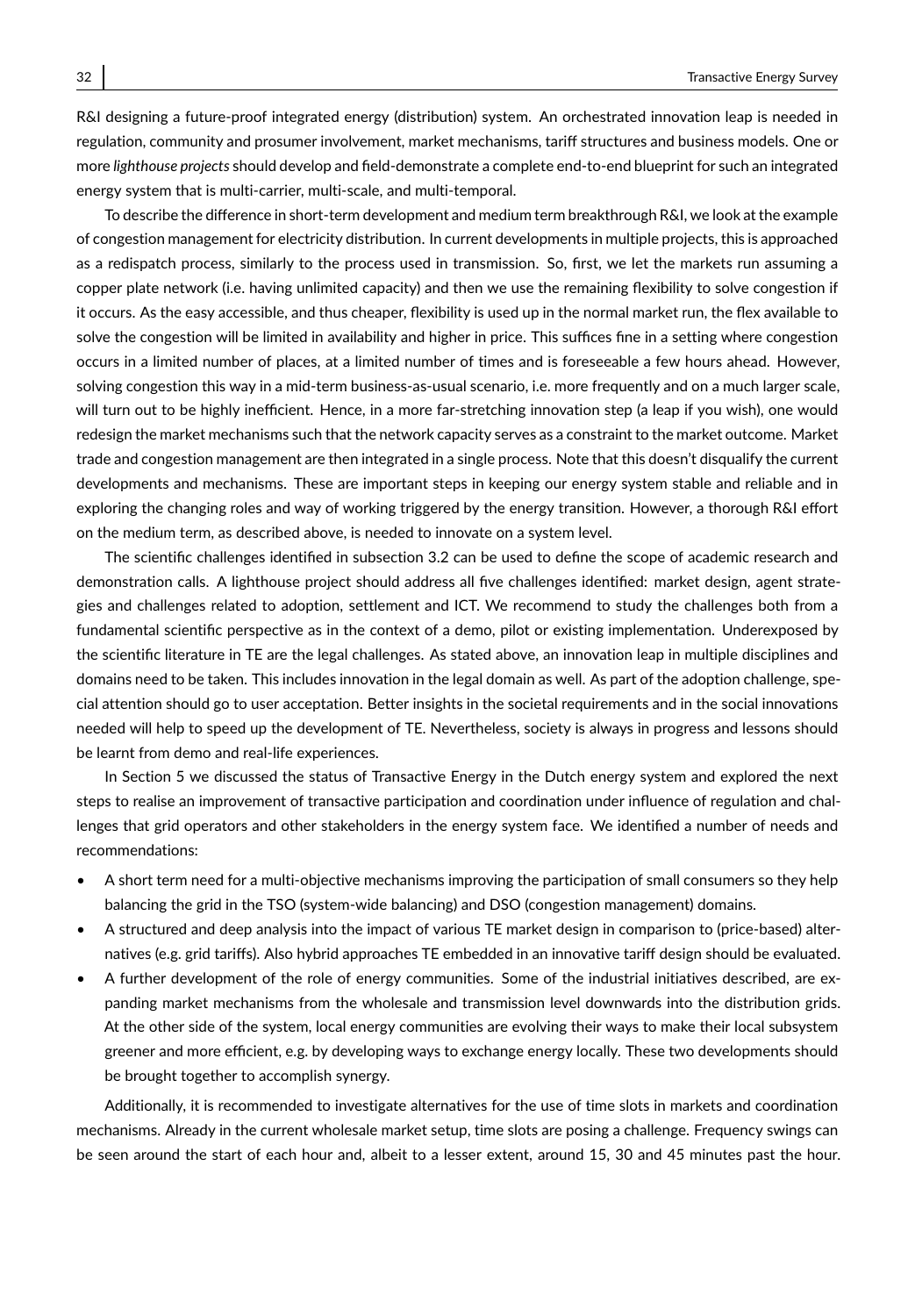Event-based TE mechanisms should be investigated as an alternative.

Finally, we came across several industrial initiatives that lack scientific publications communicating design and implementation choices, as well as results such as the performance of the piloted system. As this hinders transfer of knowledge and, thus, scientific progress, we advise funding bodies to expect thorough scientific publications on systems design, performance and lessons learned from higher-TRL (industrial) pilot projects.

### **7.4** | **Long Term: Knowledge development for a paradigm shift**

The energy systems of the Western economies are already among the most complex man-made systems. Systems integration and the integration of the edges of the system, i.e. the prosumers and the currently passively-operated energy distribution networks, only adds to this complexity. Long-term opportunity is to surf the digitization wave further towards a fully self-organised and bottom-up coordinated energy system. Scientific research is needed on how to apply cutting-edge knowledge and technology from e.g. cyber-physical systems of systems, complexity science to create a Web of Energy Cells that allow an dynamic clustering of assets producing and/or absorbing/consuming energy using self-organisation techniques in coordination and control.

### **Abbreviations**

- **BRP:** Balancing Responsible Party
- **CAPEX:** Capital Expenditure
- **CEP:** Clean Energy Package
- **CHP:** Combined (generation of) Heat and Power
- **DSO:** Distribution System Operator
- **EPEX:** European Power Exchange
- **ETPA:** Energy Trading Platform Amsterdam
- **GOPACS:** Grid Operators Platform for Congestion Solutions
- **ICT:** Information and Communication Technology
- **IEEE:** Institute of Electrical and Electronics Engineers
- **LEM:** Local Energy Market
- **MMIP:** Multi-annual Mission-driven Innovation Program
- **MODM:** Multi-objective Decision Making
- **NFOD:** Non-frequency Supporting Services (in Dutch: niet-frequentieondersteunende diensten)
- **PV:** Photo-voltaic (solar panel)
- **PH:** Power to Heat
- **P2H2:** Power to Hydrogen
- **P2P:** Peer-to-peer
- **R&D:** Research and Development
- **SI:** System Integration
- **SWOT:** Strengths, weaknesses, Opportunities and Treads
- **TE:** Transactive Energy
- **TRL:** Technology Readiness Level
- **TSE:** Topsector Energy
- **TSO:** Transmission System Operator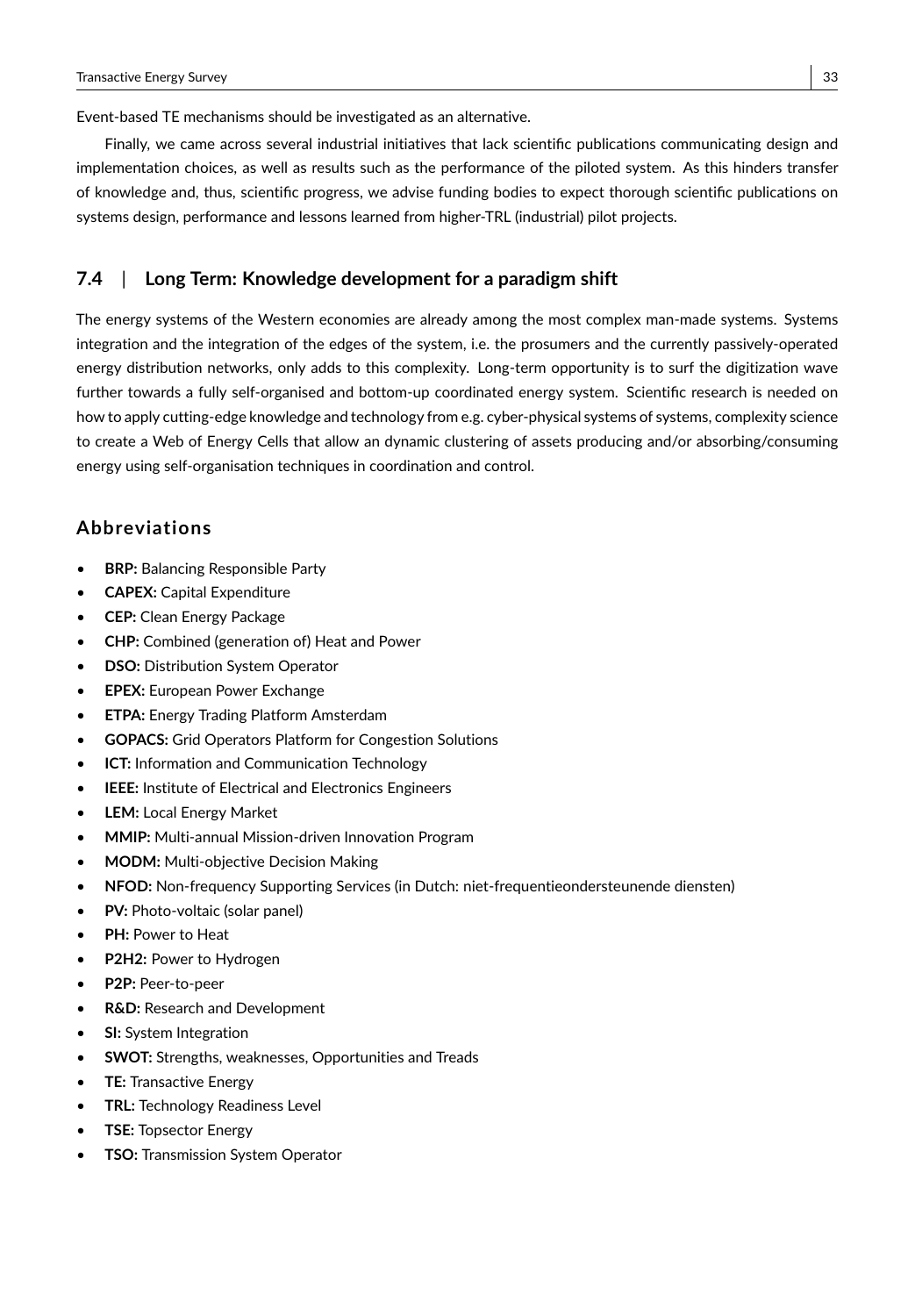- **USEF:** Universal Smart Energy Framework
- **V2G:** Vehicle to Grid

### **Acknowledgements**

The authors wish to thank the team that runs the Systems Integration Program of the Dutch Topsector Energy, and especially Mart van Bracht, Michel Emde and André de Boer, for the opportunity to do this survey and the discussions we had during the writing of this report. Further, we thank Steve Widergren, Hayden Reeve, Abhishek Somani and Daniel Boff from the Pacific Northwest National Laboratory (PNNL), one of the United States Department of Energy national laboratories for our topical and procedural discussions and valuable feedback on an early draft of this document. Further, we thank David Chassin, chair of the Grid Integration Systems and Mobility group at the SLAC National Accelerator Laboratory in Stanford in the United States for valuable input to the scientific literature survey.

And, last but not least, we sincerely thank the group of sector experts that participated in the Workshop for their feedback on the concepts presented and their input to the SWOT Analysis and NL Projection. This group included the following people:

- Jan-Peter Doomernik, Enexis
- Michel Emde, Topsector Energie
- Albert Molderink, Nieuwestroom
- Dieuwke Martens-Bakker, Antea
- Marcel Postema Alliander
- Wilbert Prinssen Technolution
- René Troost, Stedin
- Arjan Wargers ElaadNL
- Arjen Zuijderduijn, Stedin

### **8** | **REFERENCES**

- [1] O. van Pruissen, A. van der Togt, and E. Werkman, "Energy efficiency comparison of a centralized and a multi-agent market based heating system in a field test," *Energy Procedia*, vol. 62, pp. 170–179, 2014, 6th International Conference on Sustainability in Energy and Buildings, SEB-14. [Online]. Available: https: //www.sciencedirect.com/science/article/pii/S1876610214034092
- [2] L. de Vries, personal communication.
- [3] Deloitte, E·DSO, and Eurelectric, "Connecting the dots: Distribution grid investment to power the energy transition final deliverable," Monitor Deloitte, Tech. Rep., January 2021.
- [4] D. Forfia, M. Knight, and R. Melton, "The view from the top of the mountain: Building a community of practice with the gridwise transactive energy framework," *IEEE Power and Energy Magazine*, vol. 14, no. 3, pp. 25–33, 2016.
- [5] D. J. Hammerstrom, R. Ambrosio, J. Brous, T. Carlon, D. Chassin *et al.*, "Pacific northwest gridwise testbed demonstration projects – part i. olympic peninsula project," Pacific Northwest National Laboratory, Richland, Washington 99352, Tech. Rep. PNNL-17167, October 2007.
- [6] K. Kok, C. Warmer, and R. Kamphuis, "PowerMatcher: multiagent control in the electricity infrastructure," in *AAMAS '05: Proceedings of the 4th int. joint conf. on Autonomous Agents and Multiagent Systems*, vol. industry track. New York, NY, USA: ACM Press, 2005, pp. 75–82.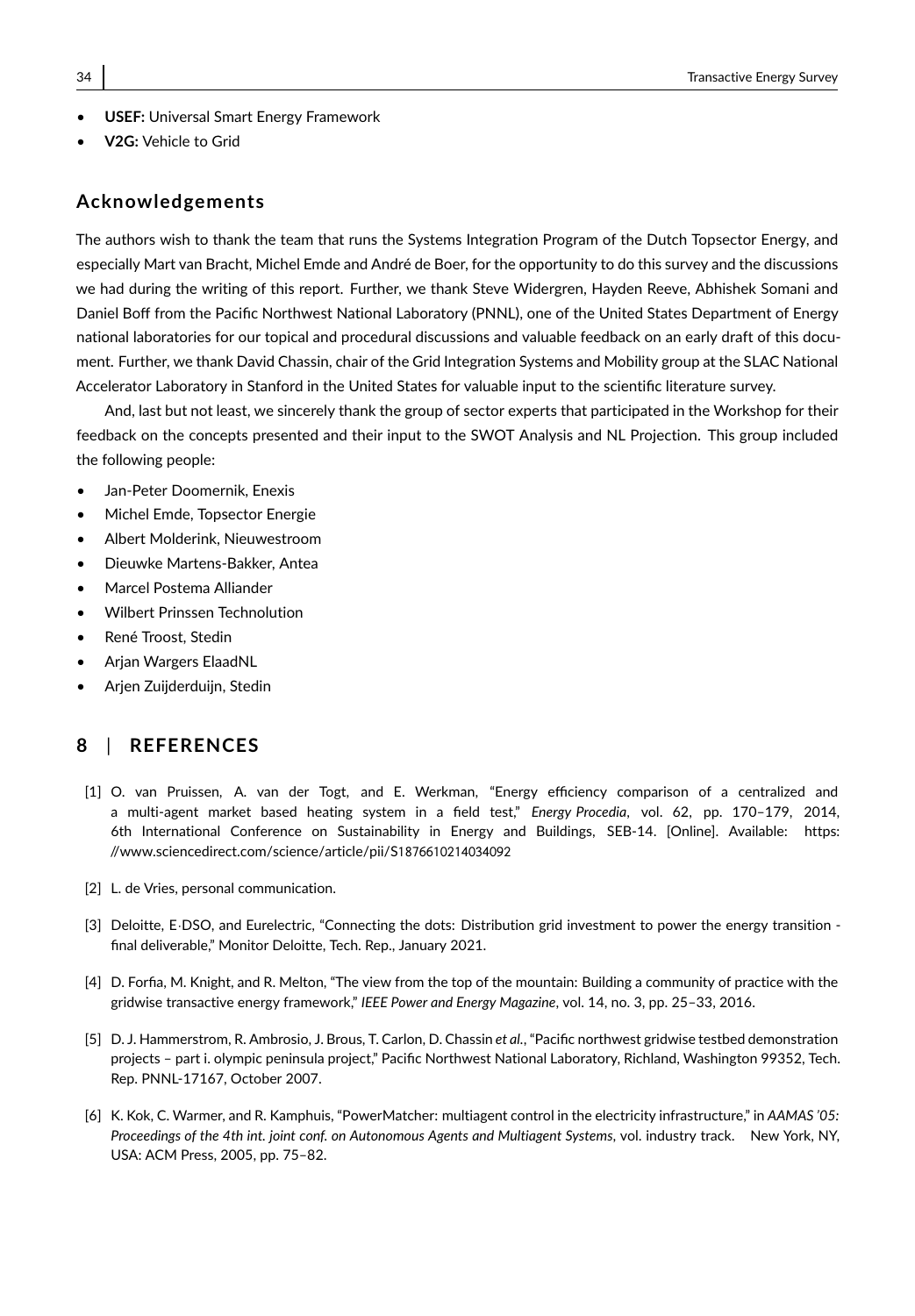- [7] J. Kok, "The PowerMatcher: Smart coordination for the smart electricity grid," Ph.D. dissertation, VU University Amsterdam, 2013, naam instelling promotie: VU Vrije Universiteit Naam instelling onderzoek: VU Vrije Universiteit.
- [8] K. Kok and S. Widergren, "A society of devices: Integrating intelligent distributed resources with transactive energy," *IEEE Power and Energy Magazine*, vol. 14, no. 3, pp. 34–45, 2016.
- [9] S. Widergren, K. Kok, and L. Tesfatsion, "Transactive energy systems," Webinar, 2016. [Online]. Available: smartgrid.ieee.org/resources/webinars/past-webinars
- [10] L. Hirth and S. Glismann, "Congestion management: From physics to regulatory instruments," Kiel, Hamburg, Tech. Rep., 2018. [Online]. Available: http://hdl.handle.net/10419/189641
- [11] L. Ableithner, A. Meeuw, S.Schopfer, V. Tiefenbeck, F. Wortmann, and A. S. Glismann, "Quartierstrom implementation of a real world prosumer centric local energy market in walenstadt, switzerland," ZBW – Leibniz Information Centre for Economics, Tech. Rep., May 2019. [Online]. Available: http://hdl.handle.net/10419/189641
- [12] L. Ableitner, V. Tiefenbeck, A. Meeuw, A. Wörner, E. Fleisch, and F. Wortmann, "User behavior in a real-world peer-to-peer electricity market," *Applied Energy*, vol. 270, 2020, cited By 3. [Online]. Available: https://www.scopus.com/inward/record.uri?eid=2-s2.0-85085289046&doi=10.1016%2fj.apenergy.2020.115061& partnerID=40&md5=44eda07029790a41d01f12947ef1b237
- [13] Centrica, "Cornwall local energy market," 2020. [Online]. Available: https://www.centrica.com/innovation/cornwalllocal-energy-market
- [14] C. Corinaldesi, D. Schwabeneder, G. Lettner, and H. Auer, "A rolling horizon approach for real-time trading and portfolio optimization of end-user flexibilities," *Sustainable Energy, Grids and Networks*, vol. 24, p. 100392, 2020. [Online]. Available: http://www.sciencedirect.com/science/article/pii/S2352467720303234
- [15] Y. Du and F. Li, "A hierarchical real-time balancing market considering multi-microgrids with distributed sustainable resources," *IEEE Transactions on Sustainable Energy*, vol. 11, no. 1, pp. 72–83, 2020.
- [16] EPEX Spot, "Local flexibility markets," EPEX Spot, Tech. Rep., 2019. [Online]. Available: https://nordicelforum.org/ wordpress/wp-content/uploads/2019/12/3A-NEMF\_EPEXSPOT.pdf
- [17] M. Farrokhseresht, N. G. Paterakis, H. Slootweg, and M. Gibescu, "Enabling market participation of distributed energy resources through a coupled market design," *IET Renewable Power Generation*, vol. 14, no. 4, pp. 539–550, 2020.
- [18] R. Fonteijn, P. H. Nguyen, J. Morren, and J. G. H. Slootweg, "Baselining flexibility from pv on the dso-aggregator interface," *Applied Sciences*, vol. 11, no. 5, 2021. [Online]. Available: https://www.mdpi.com/2076-3417/11/5/2191
- [19] GridFlex, "Op weg naar een lokale energiemarkt," GridFlex, Tech. Rep., 2020. [Online]. Available: https://gridflex.nl/wpcontent/uploads/2020/09/267-whitepaper-v0.2.pdf
- [20] G. Hoogsteen, J. L. Hurink, and G. J. M. Smit, "Demkit: a decentralized energy management simulation and demonstration toolkit," in *2019 IEEE PES Innovative Smart Grid Technologies Europe (ISGT-Europe)*, 2019, pp. 1–5.
- [21] P. Hou, G. Yang, J. Hu, and P. J. Douglass, "A network-constrained rolling transactive energy model for ev aggregators participating in balancing market," *IEEE Access*, vol. 8, pp. 47 720–47 729, 2020.
- [22] I. Lampropoulos, T. Alskaif, J. Blom, and W. van Sark, "A framework for the provision of flexibility services at the transmission and distribution levels through aggregator companies," *Sustainable Energy, Grids and Networks*, vol. 17, p. 100187, 2019. [Online]. Available: http://www.sciencedirect.com/science/article/pii/S2352467718300432
- [23] S. Mohammadi, F. Eliassen, and Y. Zhang, "Effects of false data injection attacks on a local p2p energy trading market with prosumers," in *2020 IEEE PES Innovative Smart Grid Technologies Europe (ISGT-Europe)*, 2020, pp. 31–35.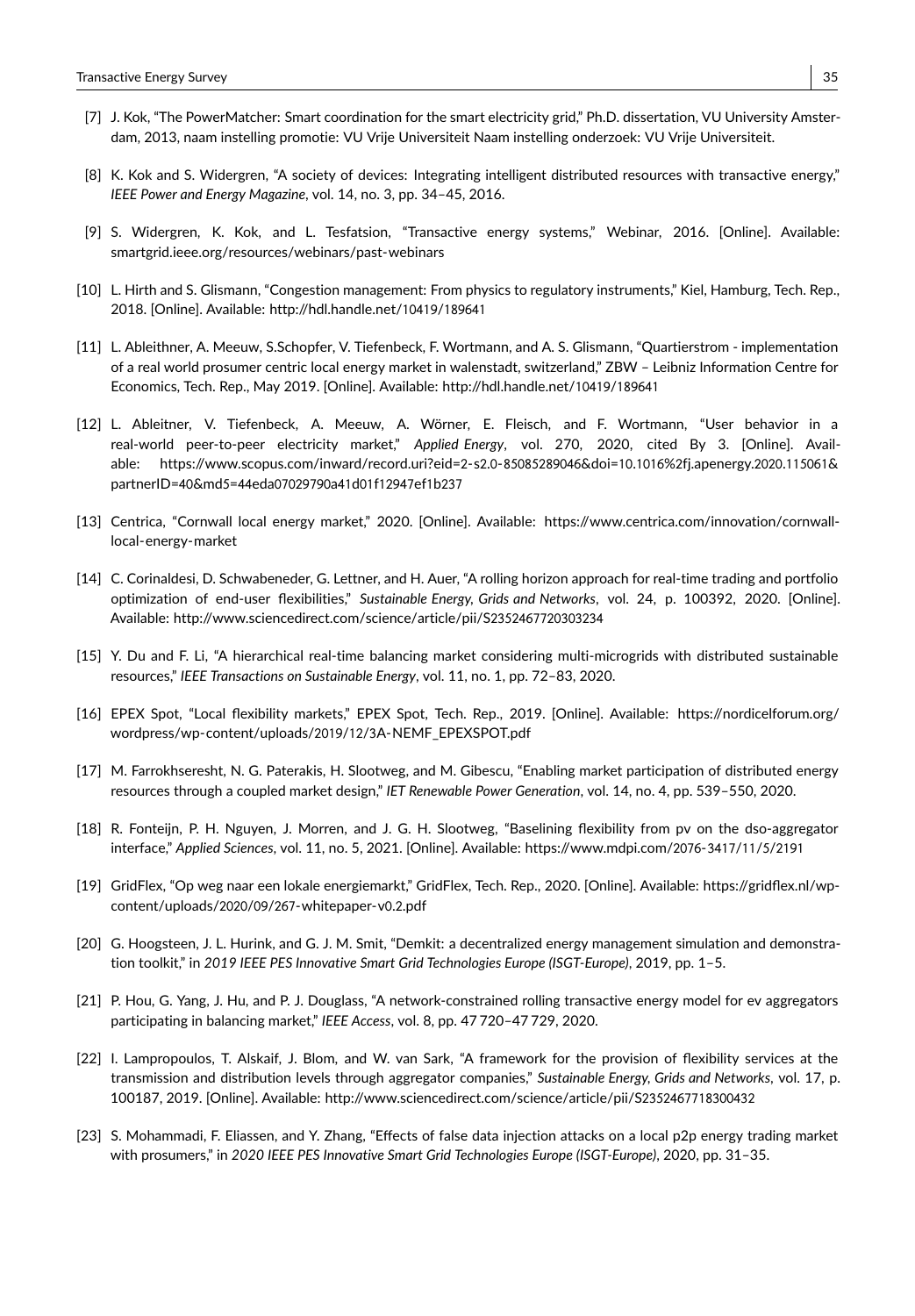- [24] K. Nakayama, R. Moslemi, and R. Sharma, "Transactive energy management with blockchain smart contracts for p2p multi-settlement markets," in *2019 IEEE Power Energy Society Innovative Smart Grid Technologies Conference (ISGT)*, 2019, pp. 1–5.
- [25] N. Nicholas, "Centrica to pilot blockchain in local energy market," May 2018, [Accessed: 16-September-2020]. [Online]. Available: https://www.smart-energy.com/industry-sectors/policy-regulation/blockchain-technologycentrica-lo3-energy/
- [26] ——, "Switzerland pilots world's 'first-of-its-kind' local electricity market," February 2020, [Accessed: 16-September-2020]. [Online]. Available: https://www.smart-energy.com/industry-sectors/smart-grid/switzerlands-walenstadtpilots-worlds-first-of-its-kind-local-electricity-market/
- [27] P. Europe, "Field test of switzerland's first local electricity market concluded," February 2020, [Accessed: 16-September-2020]. [Online]. Available: https://www.pveurope.eu/installation/field-test-switzerlands-first-local-electricity-marketconcluded
- [28] S. E. Networks, "Unlocking the value of local network flexibility," SP Energy Networks, Tech. Rep., 2020. [Online]. Available: https://www.spenergynetworks.co.uk/userfiles/file/Fusion\_Fact\_Card\_Visual\_Version.pdf
- [29] E. Mian and R. Versmissen, "Fusion usef implementation plan," SP Energy Networks, Tech. Rep., February 2020. [Online]. Available: https://www.spenergynetworks.co.uk/userfiles/file/FUSION\_USEF\_Implementation\_Plan.pdf
- [30] *USEF: The Framework Explained*, USEF Foundation, Arnhem, the Netherlands, 05 2021. [Online]. Available: https: //www.usef.energy/news-events/publications/
- [31] K. Zhang, S. Troitzsch, S. Hanif, and T. Hamacher, "Coordinated market design for peer-to-peer energy trade and ancillary services in distribution grids," *IEEE Transactions on Smart Grid*, vol. 11, no. 4, pp. 2929–2941, 2020.
- [32] C. Ziras, C. Heinrich, and H. W. Bindner, "Why baselines are not suited for local flexibility markets," *Renewable and Sustainable Energy Reviews*, vol. 135, p. 110357, 2021. [Online]. Available: http://www.sciencedirect.com/science/ article/pii/S1364032120306456
- [33] R. de Kler, F. van de Beek, and A. van der Veen, "Roadmap for the introduction of a low carbon industry in the rotterdam region," ERA-Net ACT project - Enabling a Low-Carbon Economy via Hydrogen and CCS, Project Deliverable D5.2.6, September Project Deliverable D5.2.6; 2020, project Deliverable D5.2.6.
- [34] European Commission, "Clean energy package for all europeans," 2019, [Accessed: 17-February-2021]. [Online]. Available: https://op.europa.eu/en/publication-detail/-/publication/b4e46873-7528-11e9-9f05-01aa75ed71a1/languageen?WT.mc\_id=Searchresult&WT.ria\_c=null&WT.ria\_f=3608&WT.ria\_ev=search
- [35] ——, "Powering a climate-neutral economy: An eu strategy for energy system integration," 2020, cOM(2020) 299 final.
- [36] H. R. Varian, *Microeconomic Analysis*, 3rd ed. New York: Norton, 1992.
- [37] S. Chakraborty, T. Baarslag, and M. Kaisers, "Automated peer-to-peer negotiation for energy contract settlements in residential cooperatives," *Applied Energy*, Dec. 2019.
- [38] L. Similä, G. Koreneff, and V. Kekkonen, "Network tariff structures in smart grid environment," *VTT, Espoo, Tech. Rep. VTT-R 03173–11*, 2011.
- [39] A. Stawska, N. Romero, M. de Weerdt, and R. Verzijlbergh, "Demand response: For congestion management or for grid balancing?" *Energy Policy*, vol. 148, p. 111920, 2021. [Online]. Available: https://www.sciencedirect.com/science/ article/pii/S0301421520306315
- [40] M. E. Paddrik, R. Haynes, A. E. Todd, W. T. Scherer, and P. A. Beling, "Visual analysis to support regulators in electronic order book markets," *Environment Systems and Decisions*, vol. 36, no. 2, pp. 167–182, 2016. [Online]. Available: https://EconPapers.repec.org/RePEc:spr:envsyd:v:36:y:2016:i:2:d:10.1007\_s10669-016-9597-2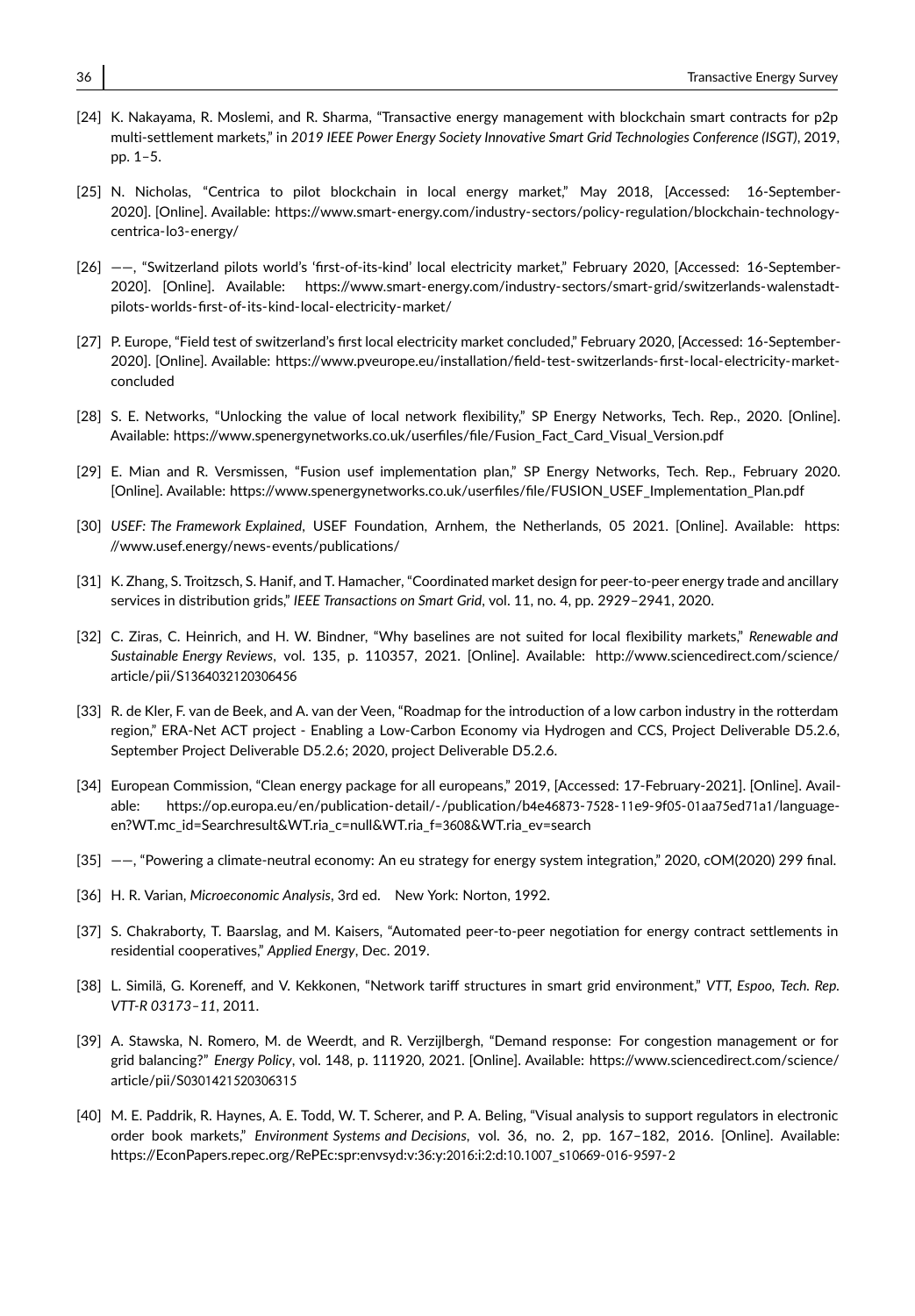- [41] K. Poplavskaya, M. Joos, V. Krakowski, K. Knorr, and L. de Vries, "Redispatch and balancing: Same but different. links, conflicts and solutions." in *2020 17th International Conference on the European Energy Market (EEM)*, 2020, pp. 1–6.
- [42] W. Tushar, T. K. Saha, C. Yuen, M. I. Azim, T. Morstyn, H. V. Poor, D. Niyato, and R. Bean, "A coalition formation game framework for peer-to-peer energy trading," *Applied Energy*, vol. 261, p. 114436, 2020. [Online]. Available: https://www.sciencedirect.com/science/article/pii/S0306261919321245
- [43] A. Meeuw, S. Schopfer, A. Wörner, V. Tiefenbeck, L. Ableitner, E. Fleisch, and F. Wortmann, "Implementing a blockchain-based local energy market: Insights on communication and scalability," *Computer Communications*, vol. 160, pp. 158–171, 2020. [Online]. Available: https://www.sciencedirect.com/science/article/pii/S0140366419314318
- [44] L. Ableitner, V. Tiefenbeck, A. Meeuw, A. Wörner, E. Fleisch, and F. Wortmann, "User behavior in a real-world peer-to-peer electricity market," *Applied Energy*, vol. 270, p. 115061, 2020. [Online]. Available: https://www.sciencedirect.com/science/article/pii/S0306261920305730

# **A** | **PUBLICATIONS USED IN THE LITERATURE ANALYSIS (SCIENTIFIC CHAL-LENGES SECTION)**

- [45] Yerasyl Amanbek, Yrys Tabarak, HSVS Kumar Nunna, and Suryanarayana Doolla. Decentralized transactive energy management system for distribution systems with prosumer microgrids. In *2018 19th International Carpathian Control Conference (ICCC)*, pages 553–558. IEEE, 2018.
- [46] M Babar and PH Nguyen. Analyzing an agile solution for intelligent distribution grid development: a smart grid architecture method. In *2018 IEEE Innovative Smart Grid Technologies-Asia (ISGT Asia)*, pages 605–610. IEEE, 2018.
- [47] Matthew Davison, Jesse Cranney, Terry Summers, and Christopher D Townsend. Decentralised energy market for implementation into the intergrid concept-part i: Isolated system. In *2018 7th International Conference on Renewable Energy Research and Applications (ICRERA)*, pages 80–87. IEEE, 2018.
- [48] Matthew Davison, Jesse Cranney, Terry Summers, and Christopher D Townsend. Decentralised energy market for implementation into the intergrid concept-part 2: Integrated system. In *2018 7th International Conference on Renewable Energy Research and Applications (ICRERA)*, pages 287–293. IEEE, 2018.
- [49] G. De Zotti, S.A. Pourmousavi, et al. Utilizing flexibility resources in the future power system operation: Alternative approaches. In *IEEE Int. Energy Conference (ENERGYCON)*, pages 1–6, 2018.
- [50] ML Di Silvestre, P Gallo, MG Ippolito, E Riva Sanseverino, G Sciumè, and G Zizzo. An energy blockchain, a use case on tendermint. In *2018 IEEE International Conference on Environment and Electrical Engineering and 2018 IEEE Industrial and Commercial Power Systems Europe (EEEIC/I&CPS Europe)*, pages 1–5. IEEE, 2018.
- [51] M.L. Di Silvestre et al. Transparency in transactive energy at distribution level. In *AEIT International Annual Conference*, pages 1–5. IEEE, 2017.
- [52] P.H. Divshali, B.J. Choi, and H. Liang. Multi-agent transactive energy management system considering high levels of renewable energy source and electric vehicles. *IET Generation, Transmission & Distribution*, 11(15):3713–3721, 2017.
- [53] G. Ghatikar, J. Zuber, E. Koch, and R. Bienert. Smart grid and customer transactions: The unrealized benefits of conformance. In *IEEE Green Energy and Systems Conference (IGESC)*, pages 7–14. IEEE, 2014.
- [54] Rahim Ghorani, Mahmud Fotuhi-Firuzabad, and Moein Moeini-Aghtaie. Optimal bidding strategy of transactive agents in local energy markets. *IEEE Transactions on Smart Grid*, 10(5):5152–5162, 2018.
- [55] A. Hahn, R. Singh, C Liu, and S. Chen. Smart contract-based campus demonstration of decentralized transactive energy auctions. In *IEEE Power & Energy Society Innovative Smart Grid Technologies Conference (ISGT)*, pages 1–5. IEEE, 2017.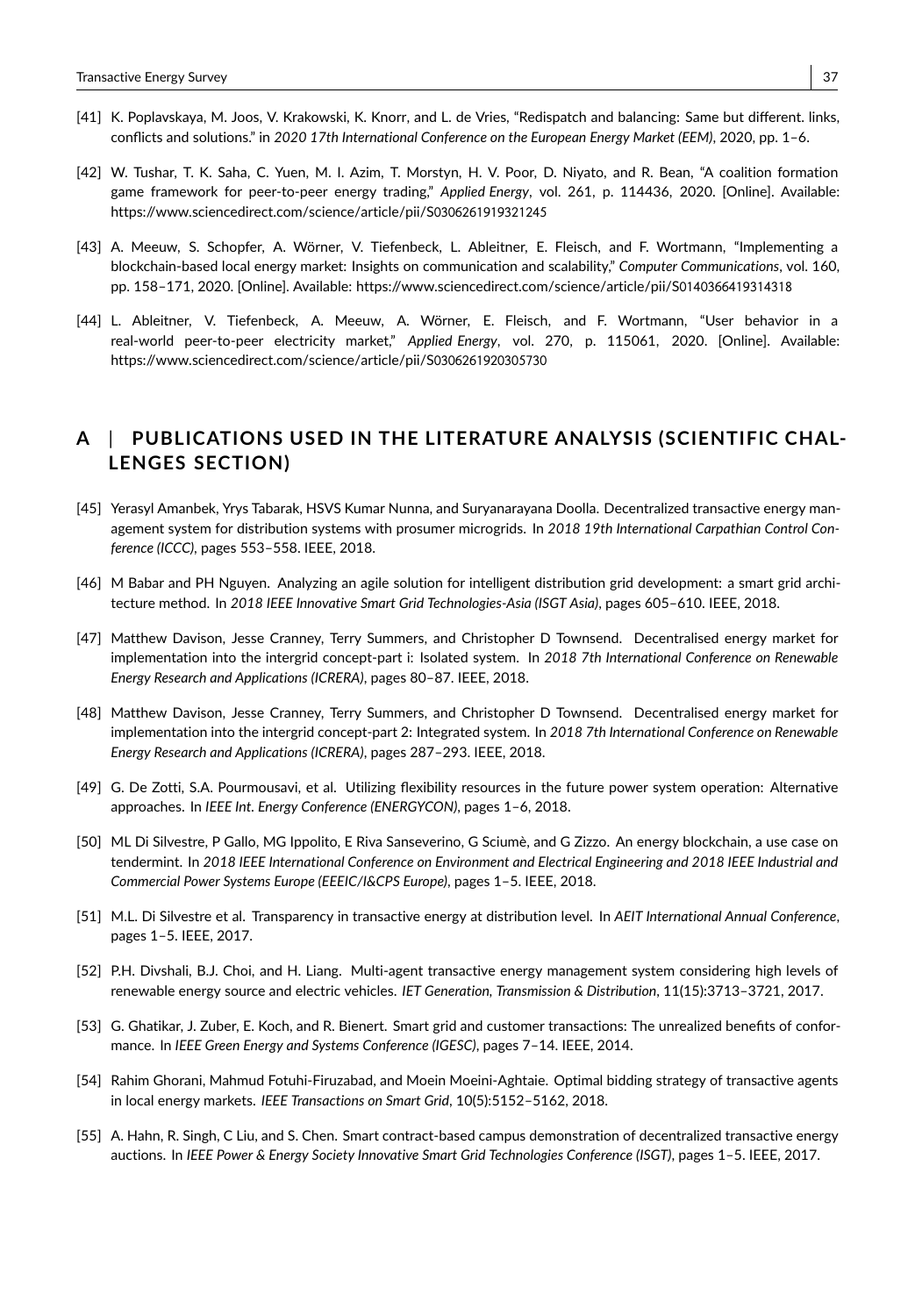- [56] J. Hu, G. Yang, C. Ziras, and K. Kok. Aggregator operation in the balancing market through network-constrained transactive energy. *IEEE Transactions on Power Systems*, 2018.
- [57] Q. Huang, T. McDermott, et al. Simulation-based valuation of transactive energy systems. *IEEE Transactions on Power Systems*, 2018.
- [58] S. Katipamula, J. Haack, G. Hernandez, B. Akyol, and J. Hagerman. Volttron: An open-source software platform of the future. *IEEE Electrification Magazine*, 4(4):15–22, 2016.
- [59] VVG Krishnan, Y Zhang, K Kaur, A Hahn, A Srivastava, and S Sindhu. Cyber-security analysis of transactive energy systems. In *2018 IEEE/PES Transmission and Distribution Conference and Exposition (T&D)*, pages 1–9. IEEE, 2018.
- [60] Fernando Lezama, Joao Soares, Pablo Hernandez-Leal, Michael Kaisers, Tiago Pinto, and Zita Vale. Local energy markets: Paving the path toward fully transactive energy systems. *IEEE Transactions on Power Systems*, 34(5):4081–4088, 2018.
- [61] Jiayong Li, Chaorui Zhang, Zhao Xu, Jianhui Wang, Jian Zhao, and Ying-Jun Angela Zhang. Distributed transactive energy trading framework in distribution networks. *IEEE Transactions on Power Systems*, 33(6):7215–7227, 2018.
- [62] J. Lian, H. Ren, Y. Sun, and D. Hammerstrom. Performance evaluation for transactive energy systems using doubleauction market. *IEEE Transactions on Power Systems*, 2018.
- [63] W. Liu, J. Zhan, and C.Y. Chung. A novel transactive energy control mechanism for collaborative networked microgrids. *IEEE Transactions on Power Systems*, 2018.
- [64] Z. Liu, Qiuwei Wu, K. Ma, M. Shahidehpour, Y. Xue, and S. Huang. Two-stage optimal scheduling of electric vehicle charging based on transactive control. *IEEE Transactions on Smart Grid*, 2018.
- [65] F. Lombardi, L. Aniello, S. De Angelis, A. Margheri, and V. Sassone. A blockchain-based infrastructure for reliable and cost-effective iot-aided smart grids. 2018.
- [66] A. Makhmalbaf, D.J. Hammerstrom, Q. Huang, and Y Tang. Valuation diagramming and accounting of transactive energy systems. In *IEEE Conference on Tech. for Sustainability (SusTech)*, pages 1–7. IEEE, 2017.
- [67] T. Morstyn, A. Teytelboym, and M.D. McCulloch. Bilateral contract networks for peer-to-peer energy trading. *IEEE Transactions on Smart Grid*, 10(2):2026–2035, 2019.
- [68] Thomas Morstyn, Alexander Teytelboym, and Malcolm McCulloch. Designing decentralized markets for distribution system flexibility. *IEEE Transactions on Power Systems*, 2018.
- [69] Md Salman Nazir and Ian A Hiskens. A dynamical systems approach to modeling and analysis of transactive energy coordination. *IEEE Transactions on Power Systems*, 2018.
- [70] H. Neema, J. Sztipanovits, Martin B., and E. Griffor. C2wt-te: A model-based open platform for integrated simulations of transactive smart grids. In *Works. on Modeling and Simulation of Cyber-Physical Energy Systems (MSCPES)*, pages 1–6. IEEE, 2016.
- [71] Alexandros I Nikolaidis, Charalambos A Charalambous, and Pierluigi Mancarella. A graph-based loss allocation framework for transactive energy markets in unbalanced radial distribution networks. *IEEE Transactions on Power Systems*, 34 (5):4109–4118, 2018.
- [72] J. Qiu, J. Zhao, H. Yang, and Z.Y Dong. Optimal scheduling for prosumers in coupled transactive power and gas systems. *IEEE Transactions on Power Systems*, 33(2):1970–1980, 2018.
- [73] Farrokh Rahimi and Farrokh Albuyeh. Applying lessons learned from transmission open access to distribution and gridedge transactive energy systems. In *IEEE Power & Energy Society Innovative Smart Grid Technologies Conference (ISGT)*, pages 1–5. IEEE, 2016.